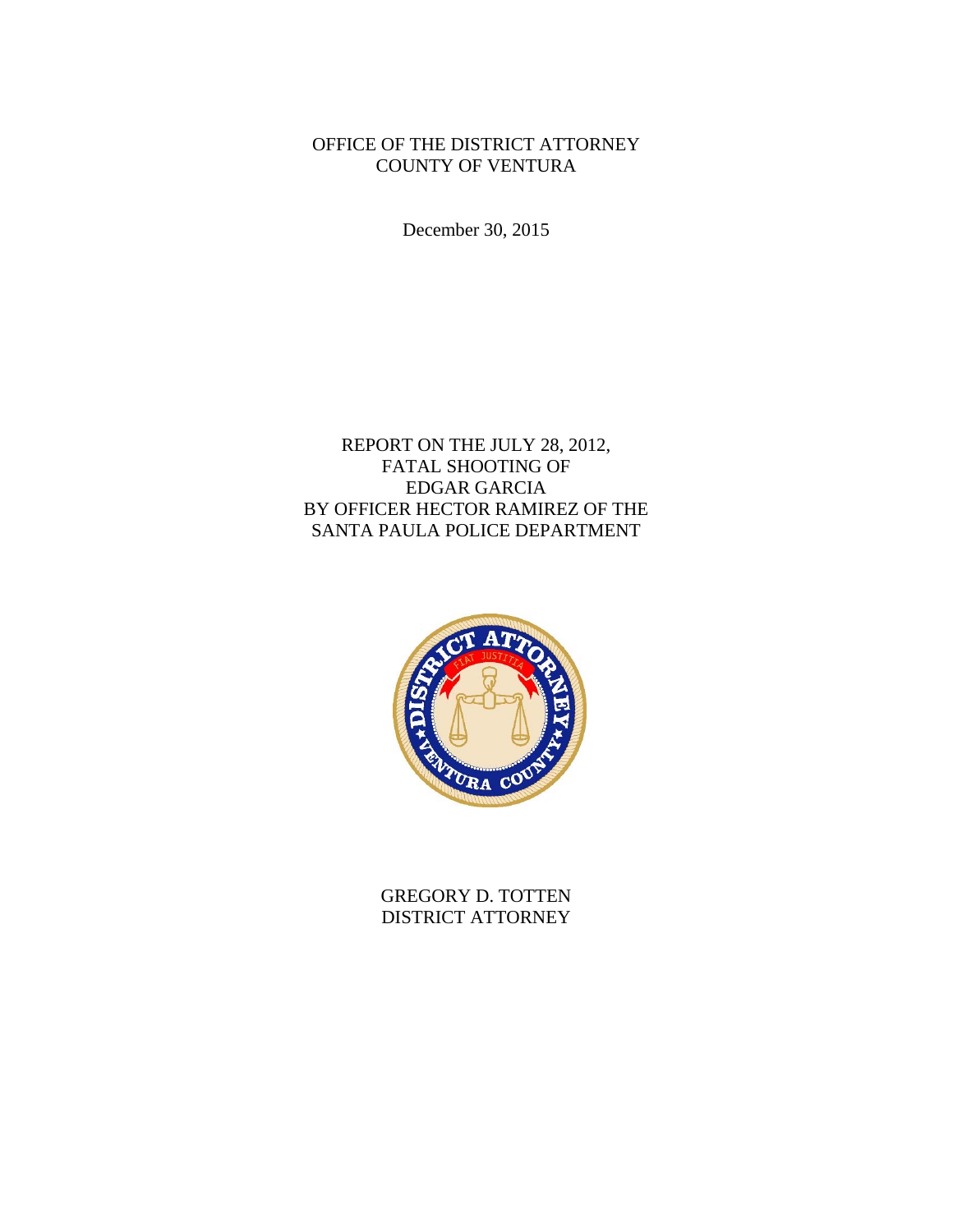# TABLE OF CONTENTS

| I.                                                                           |  |
|------------------------------------------------------------------------------|--|
| Π.                                                                           |  |
| A.                                                                           |  |
| <b>B.</b>                                                                    |  |
| $\mathcal{C}$ .                                                              |  |
| Shots Fired at Responding Officers, Striking Officer Chad Peplinski  6<br>1. |  |
| 2.                                                                           |  |
| D.                                                                           |  |
| 1.                                                                           |  |
| 2.                                                                           |  |
| 3.                                                                           |  |
| $\overline{4}$ .                                                             |  |
| 5.                                                                           |  |
| 6.                                                                           |  |
| 7.                                                                           |  |
| 8.                                                                           |  |
| 9.                                                                           |  |
| 10.                                                                          |  |
| 11.                                                                          |  |
| 12.                                                                          |  |
| 13.                                                                          |  |
|                                                                              |  |
| Ш.                                                                           |  |
| A.                                                                           |  |
| <b>B.</b>                                                                    |  |
| $C$ .                                                                        |  |
| D.                                                                           |  |
| Ε.                                                                           |  |
| F.                                                                           |  |
| G.                                                                           |  |
|                                                                              |  |
| $\mathsf{A}$ .                                                               |  |
| <b>B.</b>                                                                    |  |
| V.                                                                           |  |
|                                                                              |  |
|                                                                              |  |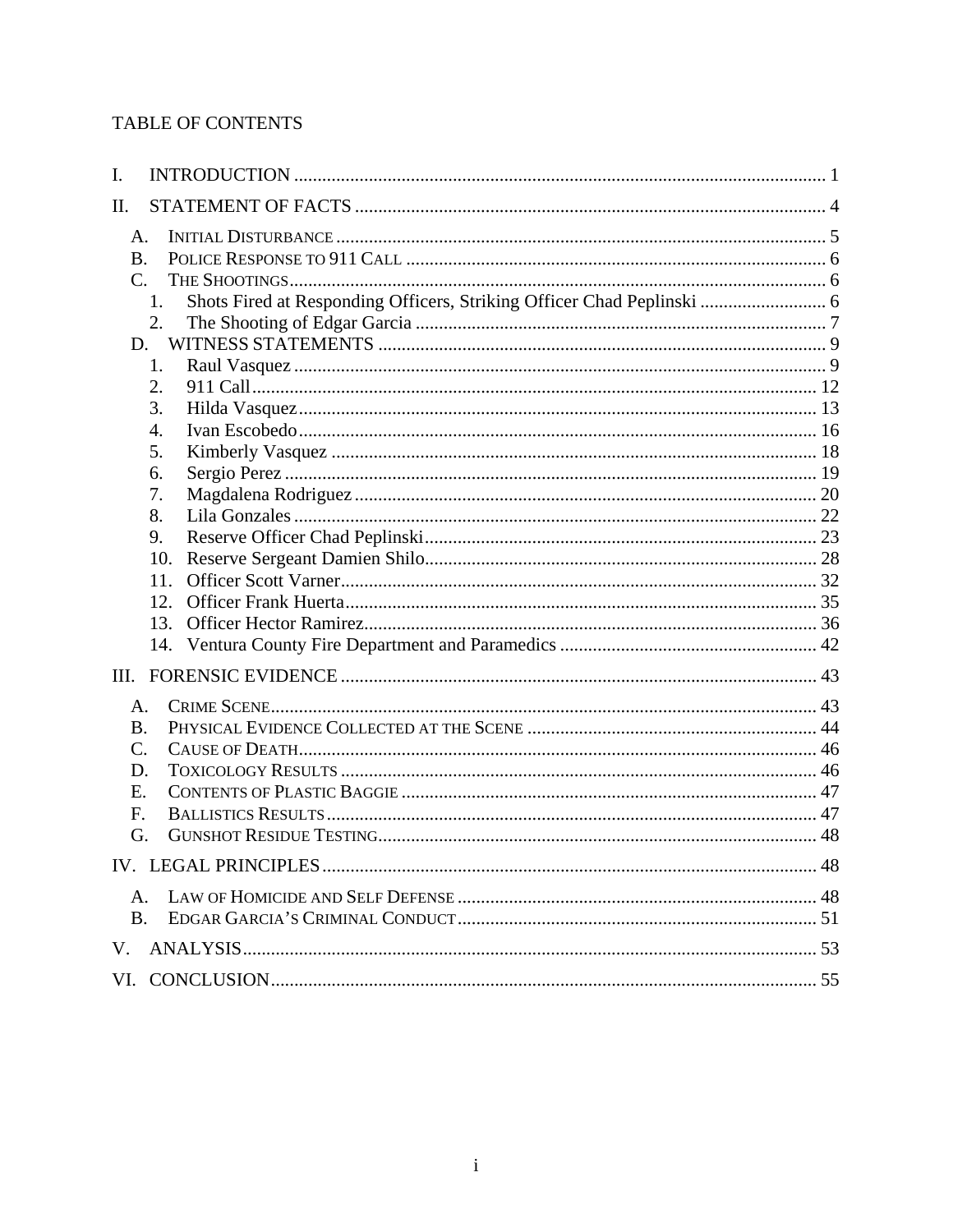### I. INTRODUCTION

On July 28, 2012, at approximately 5:20 p.m., Raul Vasquez went to the Santa Paula Police Department to report that his stepson, Edgar Garcia, was causing a disturbance at his residence at 1117 New Street, in Santa Paula. Mr. Vasquez reported to Officer David Keathley that his stepson, Garcia, brandished a firearm at him and Mr. Vasquez wanted to know how to remove Garcia from the house, but did not want to file charges.

Later that day, at 7:40 p.m., Mr. Vasquez called 911 and reported that Garcia was armed with a handgun and had assaulted him.

Reserve Sergeant Damien Shilo, Officers Frank Huerta, Shane Norwood, and David Keathley, and Reserve Officer Chad Peplinski, of the Santa Paula Police Department, responded to the front of the New Street residence in full uniform and marked patrol cars. Upon arrival, they encountered several subjects standing in the driveway of the home. Some of the subjects ran to the rear of the residence; others were detained in the driveway. The garage door was open, as was the interior door of the garage that led to interior portion of the home. Officer Huerta detained an individual (later identified as Sergio Perez) near a pickup truck parked in the driveway. In order to maintain a perimeter at the scene, other officers took up positions near the threshold of the garage door and Officer Hector Ramirez responded to the rear of the residence.

As the officers were standing near the threshold of the garage and calling for Mr. Vasquez to come and speak with them, Garcia came out of the interior garage door, concealing himself behind Mr. Vasquez, who had just entered the garage to speak with the officers. Garcia immediately fired three shots at the officers standing near the threshold of the driveway and fled back into the home.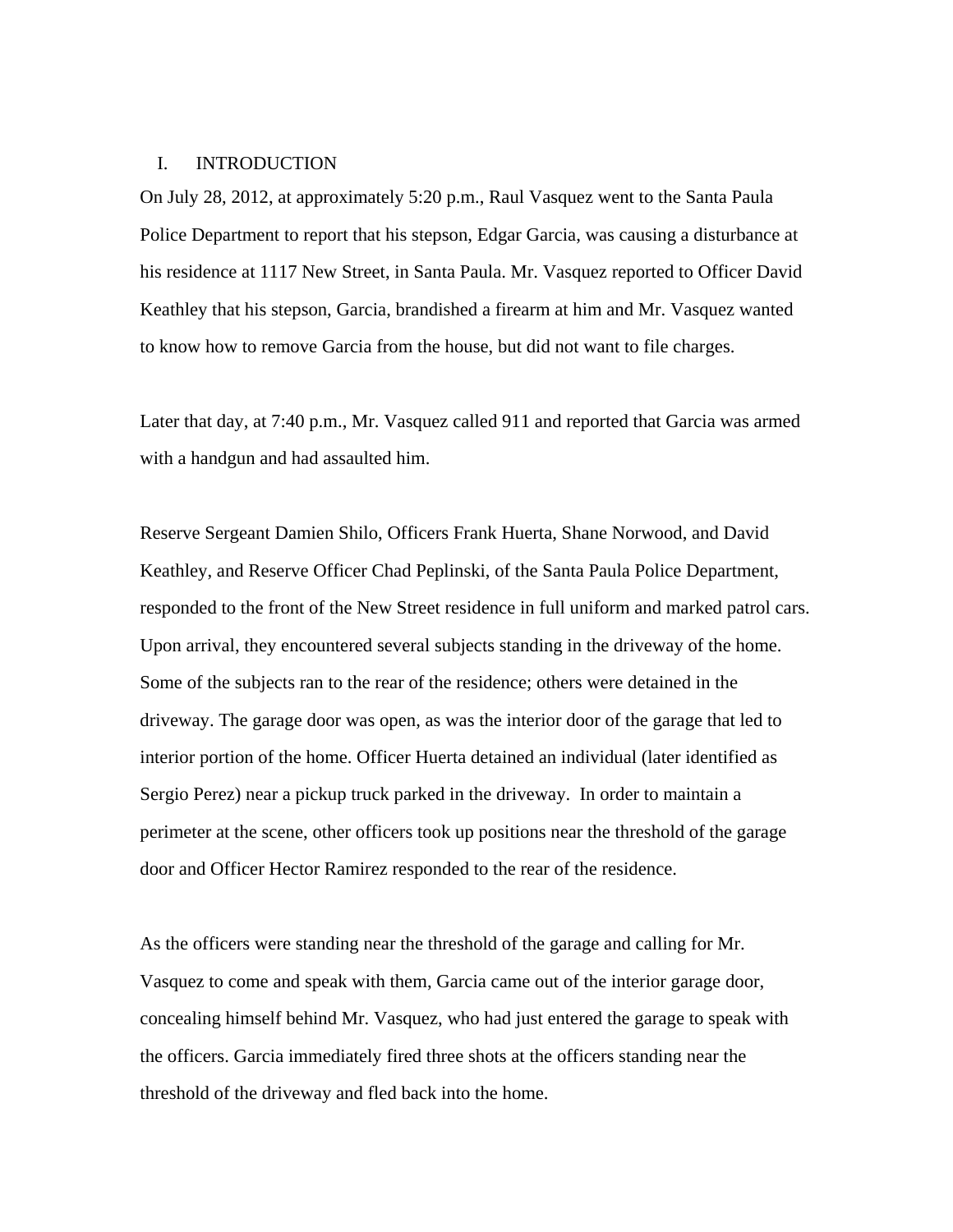Officer Peplinski was struck by one of the rounds fired toward him and the other officers. The fired round struck Officer Peplinski's duty belt. As he ducked for cover, he fell to the ground. Other officers ran to assist the fallen officer and eventually discovered that the bullet had not penetrated Officer Peplinski's body.

Officer Ramirez secured a position along a retaining wall at the rear of the residence that separated the commercial business from the suspect's home. From this position, Officer Ramirez heard three to four shots being fired from an area near the front of the home and heard "999"<sup>1</sup> transmitted over the radio. He saw the suspect enter the back yard from the house.

Officer Ramirez saw Garcia jump up onto the wall. Upon making eye contact with Officer Ramirez, Garcia dropped back down into the yard. Officer Ramirez stood up on some tires behind the wall, and as he looked over the wall at Garcia, he saw Garcia pointing a handgun directly at him. Officer Ramirez believed that Garcia was actually firing the gun because of the jerking movements of Garcia's hand as he held the gun extended toward Officer Ramirez. Officer Ramirez ordered Garcia to drop the gun and get down on the ground. When Garcia failed to comply, Officer Ramirez fired several shots toward Garcia. Ramirez again looked over the wall and saw Garcia stop and turn towards him holding the gun as if he was going to shoot at him. Officer Ramirez again fired his weapon. The suspect went to the ground after this second volley of shots. Other officers entered the rear yard from the house and eventually handcuffed Garcia. Fire and ambulance personnel responded; however, Garcia was pronounced deceased at the scene

<sup>&</sup>lt;sup>1</sup> "999" is a radio call used to indicate "officer emergency, officers need help" and is also used for "shots" fired, officer down."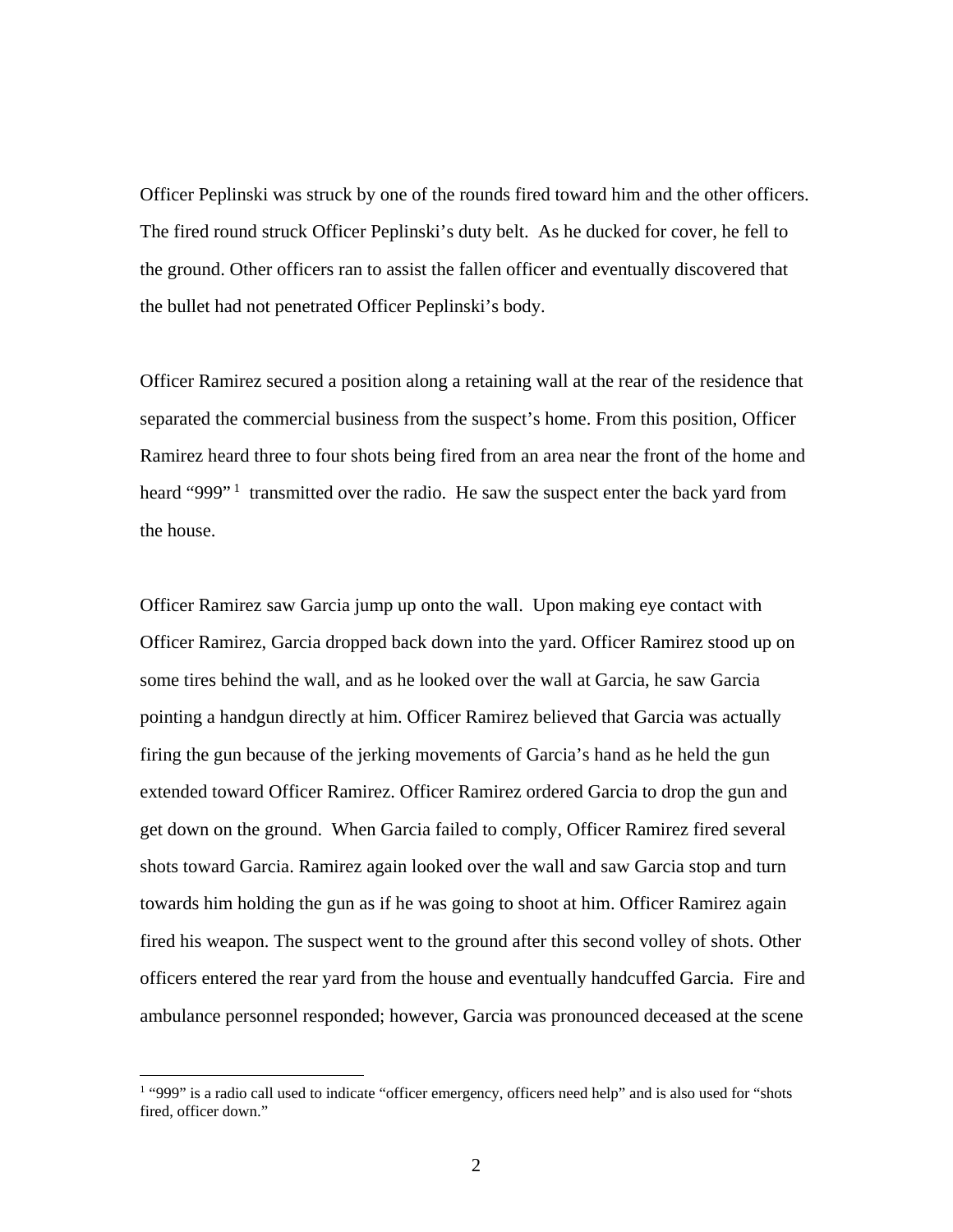at approximately 8:08 p.m. A .22 caliber handgun was located near Garcia's body and emergency personnel observed a  $\text{p}$ <sub>1</sub> p<sub>1</sub> plastic baggie with a white powdery substance which they removed from his shorts pocket and placed next to him.

The District Attorney's Office has a 24-hour, on-call, officer-involved shooting team available to all Ventura County law enforcement agencies to assist in the investigation of officer-involved shootings. Chief Deputy District Attorney Chuck Hughes and District Attorney Investigator Robert Coughlin responded to the shooting scene and consulted with the investigating officers.

The Santa Paula Police Department requested the assistance of the Ventura County Sheriff's Office to help investigate the shooting, and detectives from the Sheriff's Major Crimes Unit responded to the scene. Officers from the Ventura and Oxnard Police Departments as well as officers from the California Highway Patrol also responded to the scene after the shooting.

The Ventura County Sheriff's Office conducted a detailed investigation of the shooting, which included interviewing witnesses, collecting physical evidence, photographing the area of the shooting, and conducting interviews with the involved officers, as well as other personnel who responded to the scene. On or about February 27, 2013, the Ventura County Sheriff's Office investigation reports were first submitted to the District Attorney's Office for a determination of whether the shooting of Garcia was justified and, if not, whether criminal charges should be filed. Additional investigation was requested regarding the .22 caliber gun recovered from the scene and the final reports were received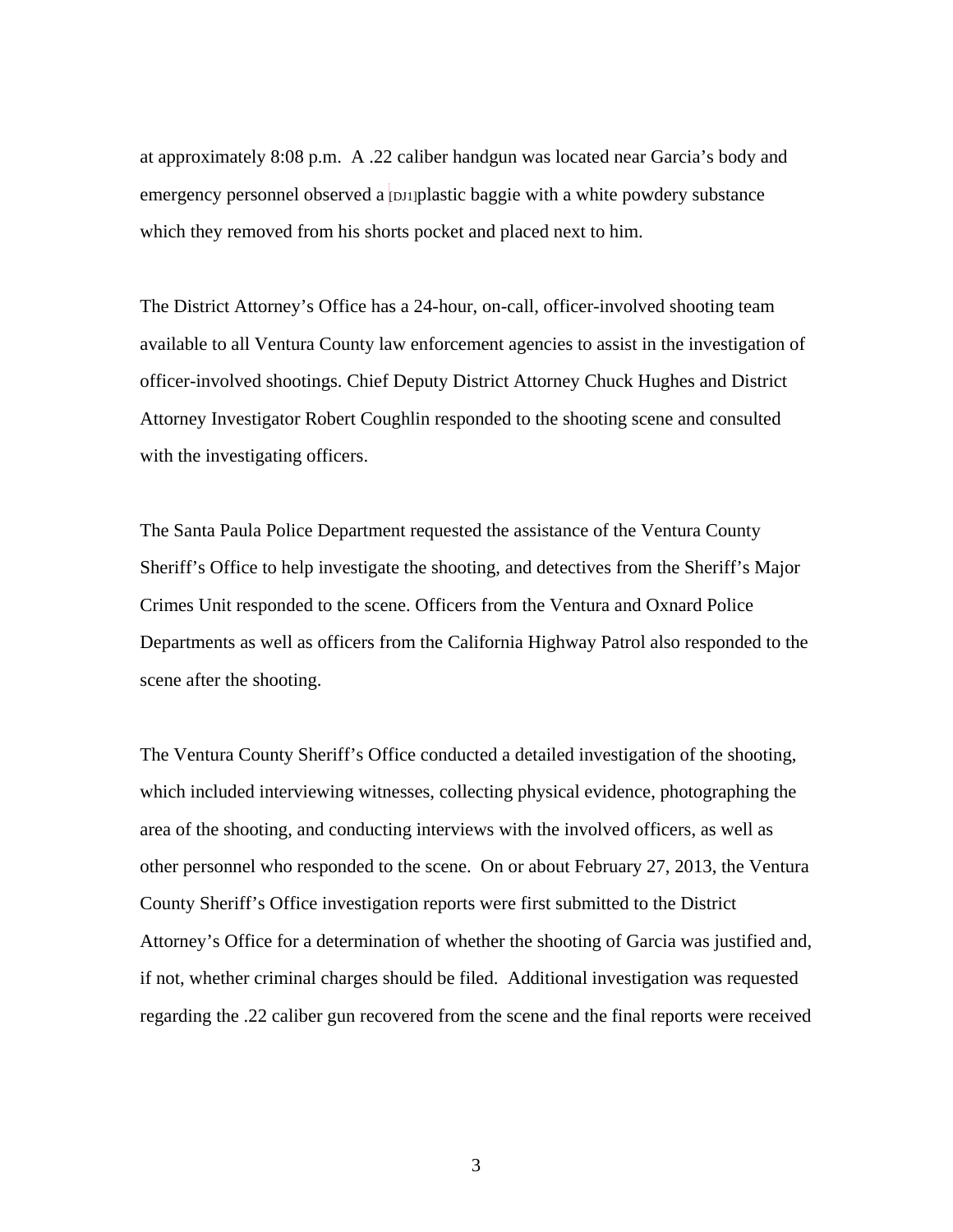on June 11, 2013.<sup>2</sup> Additional follow-up requests were sent to the crime lab regarding DNA analysis in April 2015, and the final amended report was sent to this office on July 23, 2015.The scope of the District Attorney's review was limited to those issues.

The District Attorney's review included reviewing more than 630 pages of reports and documents, including interviews of police and civilian witnesses, diagrams, photographs, recorded interviews, records of radio transmissions, interviews of civilian and expert witnesses, and an examination of the scene of the shooting by District Attorney investigative staff. A 37-page submittal dated June 18, 2014, by the attorney representing Edgar Garcia's family was also reviewed and considered.

Based on the information available for review, the District Attorney's investigation, and the applicable legal authorities, it is the opinion of the District Attorney that Officer Ramirez acted lawfully when he shot at Garcia and that Garcia's resulting death was a justifiable homicide.

### II. STATEMENT OF FACTS

 $\overline{a}$ 

Edgar Garcia was 25 years old and a member of Santa Paula's "Crimies" street gang. His monikers or nicknames were "Crippler"<sup>3</sup> and "Chedgar."<sup>4</sup> Garcia lived at 1117 New Street in Santa Paula, with his mother, Hilda Vasquez; stepfather, Raul Vasquez;

<sup>&</sup>lt;sup>2</sup> On May 28, 2015, District Attorney Investigator Robert Coughlin completed his follow-up investigation regarding the FIE .22 caliber semiautomatic handgun recovered from the crime scene and lodged into evidence. It was determined that the serial number of the firearm listed in the crime report was erroneously listed as A317540. The true serial number was identified by the crime lab as AB117540. Further investigation revealed that the weapon had been reported stolen during a home burglary between 1989 and 1992.

<sup>&</sup>lt;sup>3</sup> Tributes posted on the Santa Paula Funeral Home memorial Web site included photographs and a tribute, "In Loving Memory of Edgar 'Crippler' Garcia." A memorial carwash was also organized "In Loving Memory of Edgar 'Crippler' Garcia."

<sup>4</sup> Officer Ramirez testified at the preliminary hearing in Ventura Superior Court Case 2011018286 that he believed Garcia was a Crimies gang member and was also referred to or known as "Chedgar."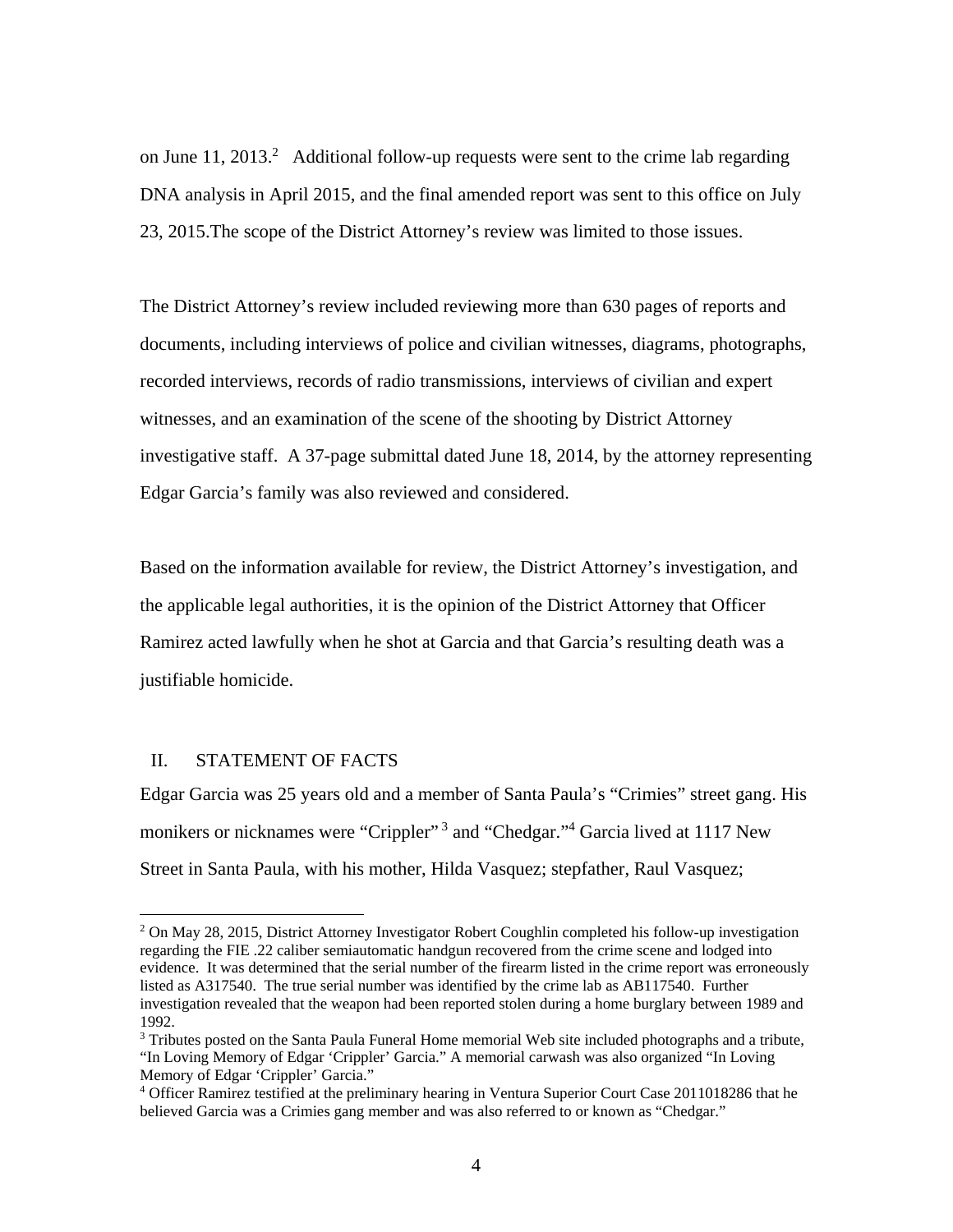brothers, Ivan Escobedo, Juan Cardona, and Ricardo Cardona; and sister, Kimberly Vasquez.

# A. Initial Disturbance

 $\overline{a}$ 

On July 28, 2012, at 5:20 p.m., Raul Vasquez went to the Santa Paula Police Department and reported to Officer David Keathley that Garcia had brandished a firearm at him.

Mr. Vasquez reported that he asked Garcia to move his truck from the middle of the driveway to allow Mr. Vasquez room to also park in the driveway. Mr. Vasquez stated that Garcia became upset at him and pointed a handgun at him. The firearm was described as a black and brown semi-automatic handgun. Mr. Vasquez did not want Garcia prosecuted, but he wanted assistance in removing Garcia from the home. Officer Keathley advised Mr. Vasquez that the police department could not remove Garcia from the residence without an eviction order. Mr. Vasquez was told to call 911 if Garcia brandished the firearm again or became violent. This incident was reported to officers at the roll call briefing and all officers on duty were mindful of the fact that Garcia was reported to have brandished the gun at his stepfather in an aggressive manner.

At approximately 7:40 p.m. on July 28, 2012, Mr. Vasquez called 911 to report that after the initial confrontation when Garcia brandished the handgun at him, Garcia became aggressive with him and told Mr. Vasquez he was going to "knock his teeth out." Garcia then punched Mr. Vasquez in the face three times.<sup>5</sup> Mr. Vasquez went into the backyard and called 911.

<sup>&</sup>lt;sup>5</sup> Kimberly Vasquez also told the officers that Garcia and Raul Vasquez were having a dispute and heard her mother screaming that Garcia had pushed Raul Vasquez to the ground in the garage. Kimberly Vasquez helped Raul Vasquez up from the ground.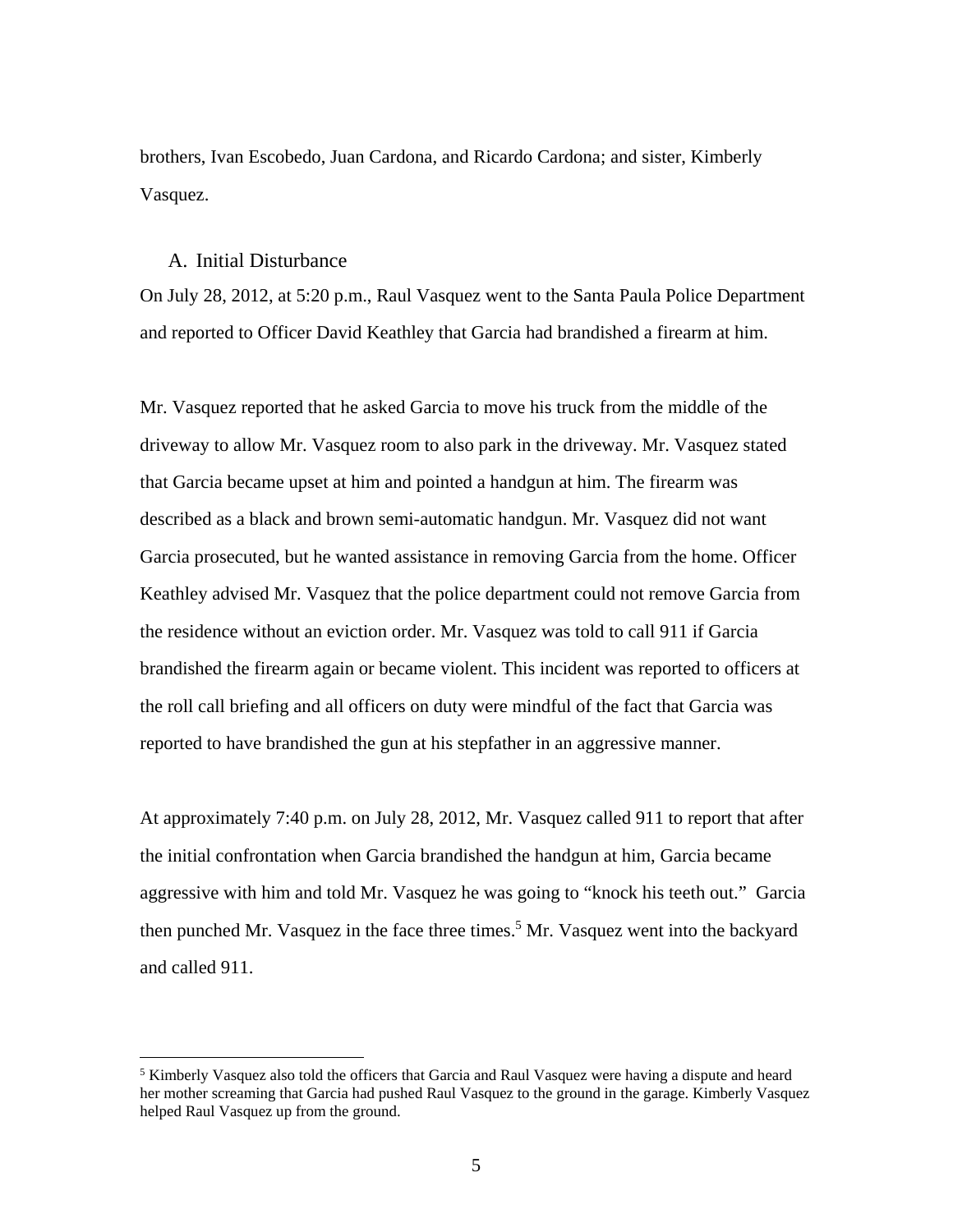# B. Police Response to 911 Call

On July 28, 2012, at approximately 7:42 p.m., officers from the Santa Paula Police Department responded in full uniform and marked patrol cars to a "subject with a gun" call at 1117 New Street. The reporting party, Raul Vasquez, had advised that the suspect was Edgar Garcia, further described as a Hispanic male with no shirt, black shorts and "armed with a gun." The dispatch call also related that Vasquez advised that Garcia "struck him in his arm with a gun."6 Sergeant Shilo and Officer Peplinski were among the first officers to arrive on scene. They observed several subjects in front of 1117 New Street. Some of the people entered the residence via the open garage door and the open door leading into the kitchen. Sergio Perez, a neighbor and friend of Garcia, who was in the driveway with Garcia, was ordered to the ground as the officers approached. Sergeant Shilo recognized Garcia as one of the subjects who entered the kitchen from the garage and he told Officer Peplinski, "That's him."

#### C. The Shootings

1. Shots Fired at Responding Officers, Striking Officer Chad Peplinski Officer Peplinski and Sergeant Shilo drew their weapons and approached the open garage door along the west side of the driveway. The inside of the garage was dark.<sup>7</sup> Officer Peplinski focused on the interior garage door leading into the kitchen. Officer Peplinski saw a female and then a male exit the door from the kitchen into the garage. Officer Peplinski saw that the male (later identified as Raul Vasquez) had "a large contusion over his left eye" and Officer Peplinski ordered the male to come out towards him. As the two walked towards Officer Peplinski and Sergeant Shilo, Officer Peplinski saw a muzzle flash from behind the male. Officer Peplinski was struck on the abdomen and fell to the

<sup>&</sup>lt;sup>6</sup> On the 911 call, the dispatcher clarified that Raul Vasquez was struck, but not with a gun, and that Garcia was armed with a gun. When officers interviewed Raul Vasquez, he stated that Garcia threatened him and punched him three times in the face prior to Raul Vasquez calling 911.

 $\frac{1}{7}$  On July 28, 2012, sunset was at 7:57 p.m.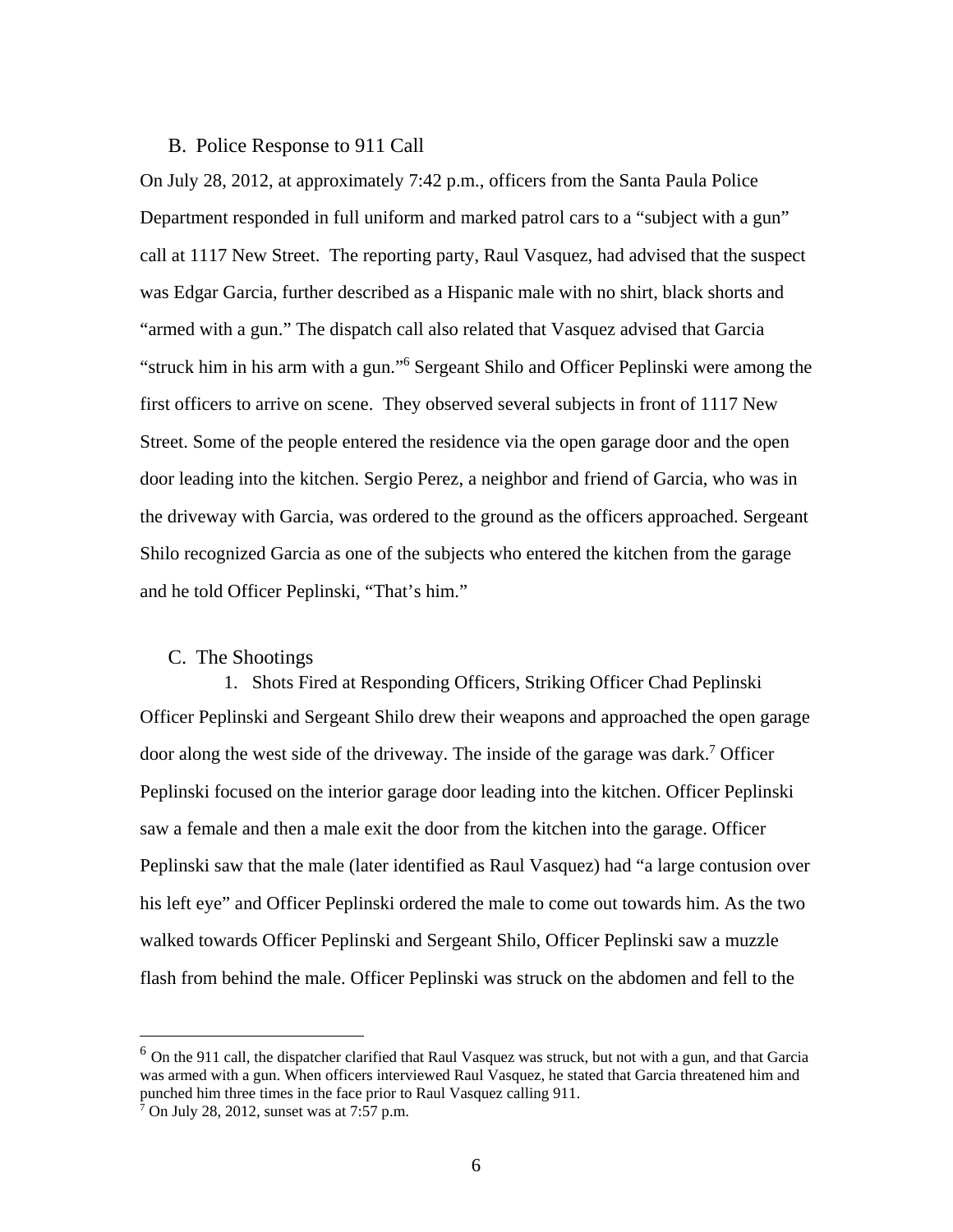ground. Officer Peplinski was not sure of the number of shots he heard fired at him, but he "heard more than one." Sergeant Shilo described the shots as a "rapid succession of fire" and he believed there were three or four shots. Officer Peplinski was later found to have been struck on the plastic belt buckle of his duty belt, but the bullet did not penetrate his skin. Three spent .22 caliber cartridge casings were located in the residence. Two .22 caliber cartridge casings were located in the kitchen near the interior refrigerator and under the kitchen table. The third .22 caliber cartridge casing was located in the living room.

### 2. The Shooting of Edgar Garcia

Santa Paula Police Officer Hector Ramirez responded to the call at 1117 New Street, at 7:43 p.m. Upon his arrival on New Street, he saw a male subject wearing a white tank top run into the garage of 1117 New Street. Officer Ramirez had prior contacts with Garcia and he recognized Garcia as the subject who ran into the garage and was wearing the white tank top. Officer Ramirez ran to the rear of 1117 New Street via 11th Street and into the open area of Pepe's Automotive, which backed up to 1117 New Street. As Officer Ramirez ran towards the rear wall of 1117 New Street, he heard three or four gunshots coming from the direction of the suspect's residence. While still on the north side of the wall, Officer Ramirez saw Garcia climbing over the block wall.

Officer Ramirez ordered Garcia to stop and stay where he was, but Garcia dropped off the wall and out of sight in the backyard. Officer Ramirez holstered his weapon in order to jump over the wall, but when he looked over the wall, Garcia was running toward the northeast side of the residence, away from the officer. Officer Ramirez saw Garcia turn towards him, pointing a handgun at him. Officer Ramirez ducked down and drew his weapon. Officer Ramirez stood on a stack of tires near the block wall and looked back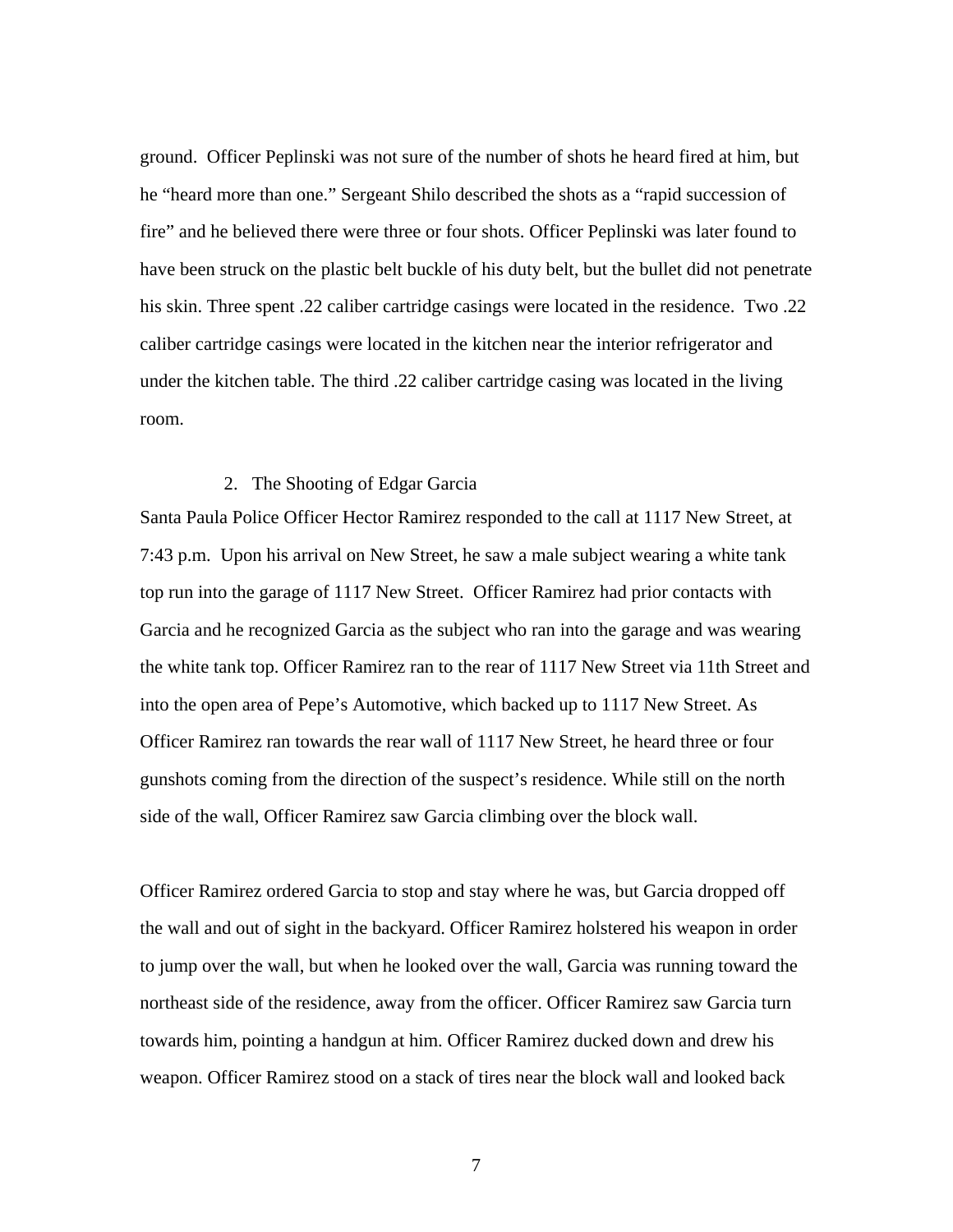over the wall. Officer Ramirez saw Garcia pointing the gun at him with his right hand and Garcia's hand was making "jerking movements" as if he were firing the gun. Fearing for his life, Officer Ramirez yelled at Garcia to stop and drop the weapon then fired at Garcia. Officer Ramirez ordered Garcia to get on the ground. Garcia then turned around, Officer Ramirez kept yelling commands and when Garcia started turning around again, Officer Ramirez fired additional shots. He continued yelling at Garcia to get on the ground. Officer Ramirez fired a total of eight<sup>8</sup> shots at Garcia, lethally wounding him. A .22 caliber handgun was located to the right of Garcia's right hand.<sup>9</sup>

Emergency medical personnel were summoned to the scene and unsuccessfully attempted life saving measures. While cutting Garcia's clothing, emergency personnel removed a clear plastic baggie containing a white powdery substance from his pocket and placed the item on the ground next to Garcia.10 Garcia was declared deceased at the scene. Officer Huerta responded to the scene right behind Officer Peplinski and Sergeant Shilo. And the entire incident was recorded.<sup>11</sup> The recording captured the initial three shots which were fired from the kitchen area toward the officers. The recording captured additional shots fired in the backyard  $15$  seconds later.<sup>12</sup>

<sup>&</sup>lt;sup>8</sup> Seven expended cartridges were found at the scene that evening. In March 2014, the family notified police that they observed a shell casing in a cinder block in the backyard. The recovered cartridge was consistent with the cartridges from Officer Ramirez's service weapon.

 $9$  The handgun was determined to have been stolen in a residential burglary in Palmdale, California, between 1989 and 1992. See footnote 2.

<sup>&</sup>lt;sup>10</sup> The contents of the clear plastic baggie were not analyzed, but were consistent with the appearance of methamphetamine. Toxicology reports indicated that Garcia had methamphetamine in his system at the time of his death.

 $11$  Officer Huerta had activated his tape recorder during a previous stop. The audio of the recording indicates that the tape was running for 40 minutes prior to Officer Huerta responding to the scene, and the recording captured the entire incident.

<sup>&</sup>lt;sup>12</sup> Officer Scott Varner also activated his recording device as he responded to the scene. His recording captured the sound of three additional shots, followed by three shots, and within seconds, two shots.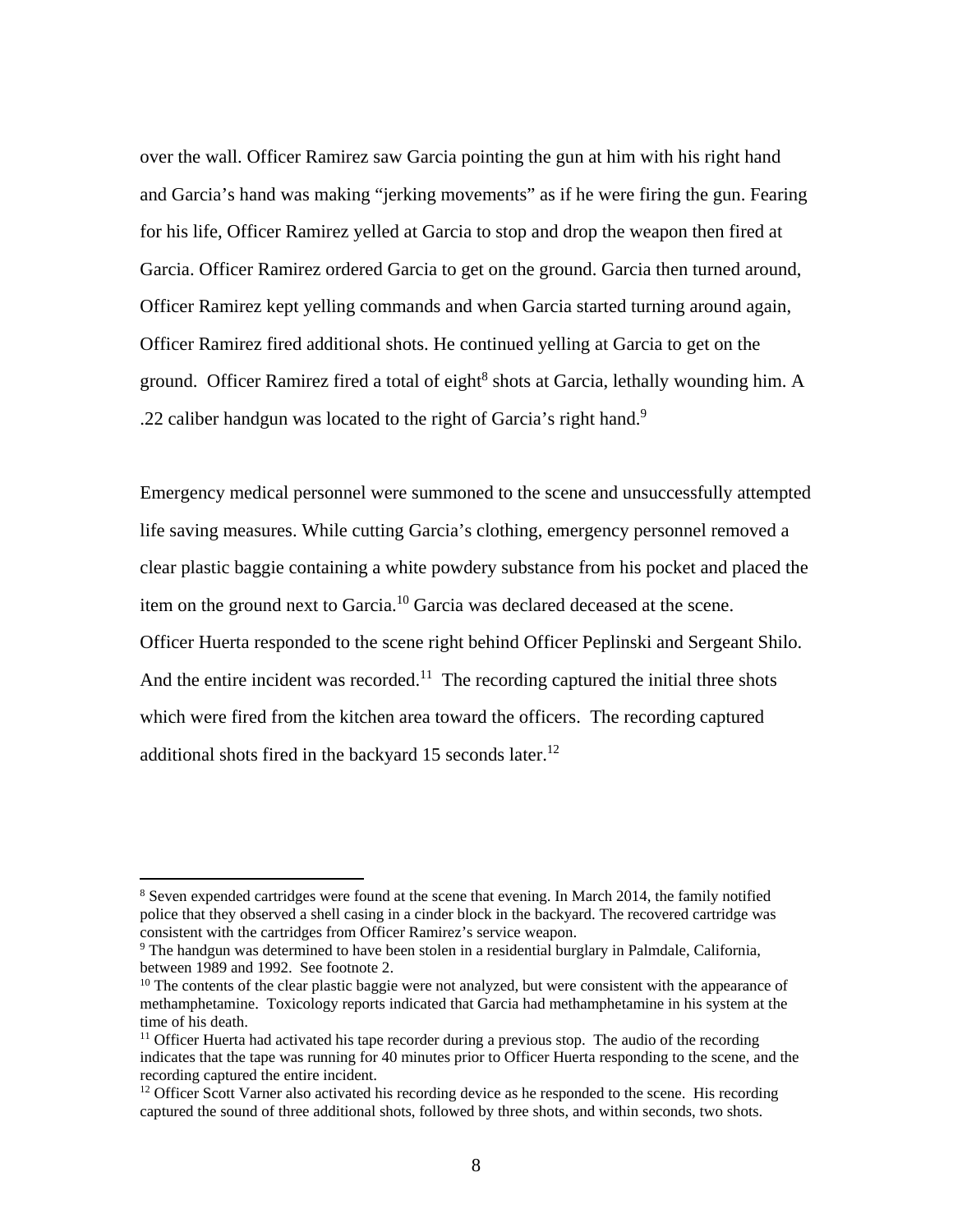### D. WITNESS STATEMENTS

Numerous individuals were interviewed, including all police officers involved in the incident and most of the neighbors. Summaries of the most pertinent witness statements are set forth below.

### 1. Raul Vasquez

Raul Vasquez is Edgar Garcia's stepfather. He was interviewed in Spanish by Detective Albert Ramirez on July 28, 2012. When Mr. Vasquez spoke with Detective Ramirez, Mr. Vasquez had fresh injuries to his left eye and upper lip. There was dried blood in both of nostrils and blood on his shirt and his left pant leg. Mr. Vasquez stated that his injuries had been caused when Garcia punched him.

Mr. Vasquez lived at 1117 New Street in Santa Paula with Hilda Vasquez and their daughter, Kimberly Vasquez. Hilda Vasquez's sons, Juan Cardona, Ricardo Cardona, Edgar Garcia, and Ivan Escobedo, also lived with them.

At about 5:00 p.m. on July 28, 2012, Raul Vasquez returned home. Garcia's pickup truck was parked in the driveway. The cab of the truck was inside the garage and the bed of the truck protruded out of the garage. The garage door was partially closed, with the bottom of the door laying across the bed of Garcia's truck. Mr. Vasquez asked Garcia to move his truck so that Mr. Vasquez could park his own vehicle. Garcia became upset for being told to move his truck. All four doors on Garcia's truck were opened. Garcia reached inside the cab of his truck through the right passenger side. He pulled a small handgun from the truck, pointed it at Mr. Vasquez and told him he would not move his truck. The handgun was a small semiautomatic pistol, approximately eight inches long. It appeared to be used and was gray and black in color. Mr. Vasquez went into the house to ask his daughter Kimberly to go with him to the police department. As Mr. Vasquez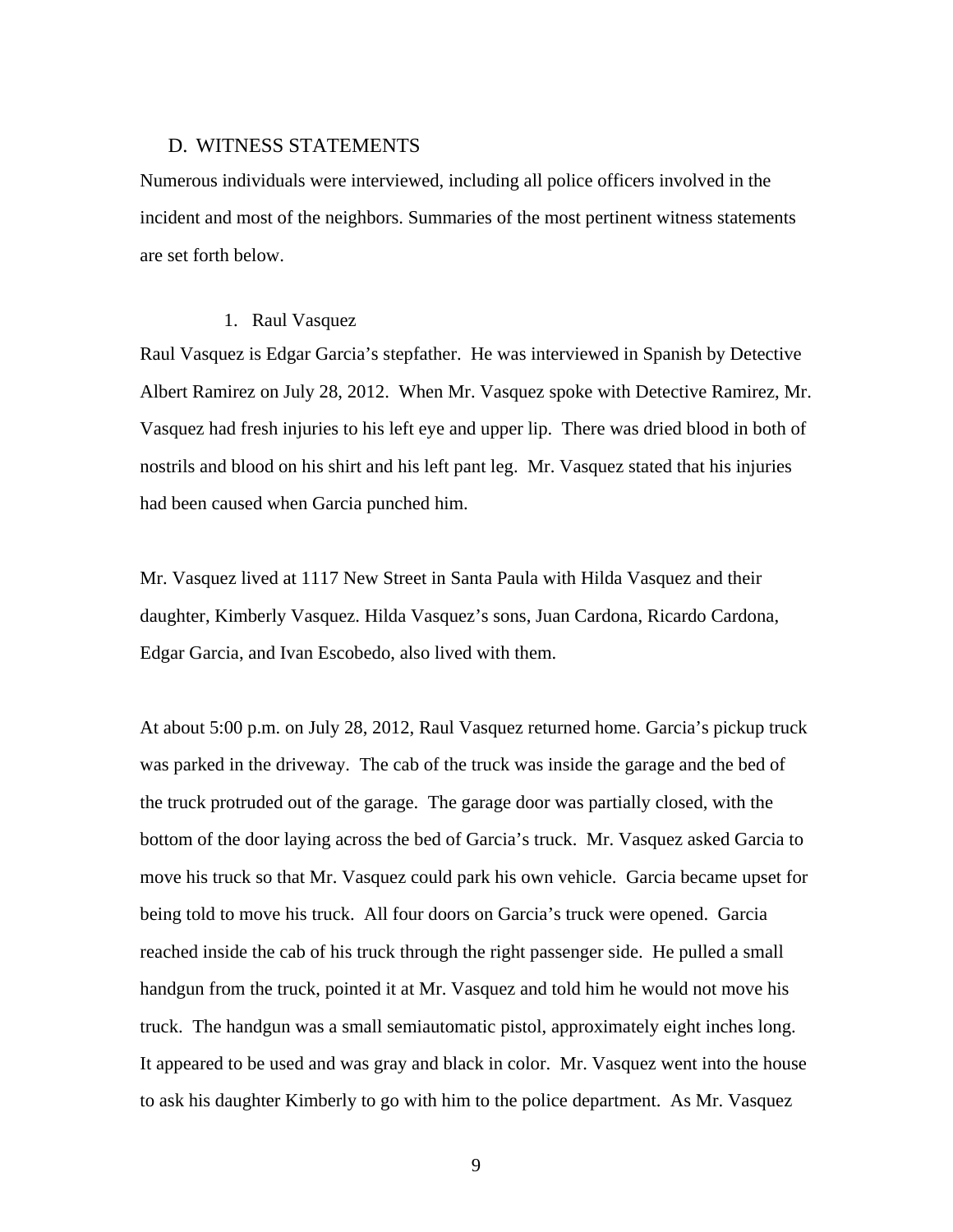and his daughter walked out of the garage, Mr. Vasquez told Garcia that he was going to report him to the police. Mr. Vasquez and Kimberly drove to the police department to report the incident. Garcia threw a pocket knife at Mr. Vasquez's truck as he drove away.

Mr. Vasquez reported the incident to the police, but stated that he did not want to press charges. Instead, he wanted help in evicting Garcia. He was told that he would have to obtain a court order to have Garcia evicted.

Mr. Vasquez returned home at about 6:00 p.m. Garcia's truck had been moved and Garcia was in the front yard trimming the palm trees. Mr. Vasquez parked his vehicle and went inside the house.

Hilda Vasquez arrived home around 7:00 p.m., with her son, Ivan Escobedo. At around 7:30 p.m., Mr. Vasquez entered the garage to do laundry. The stereo in Garcia's truck was blasting loud music. Mr. Vasquez went to the front yard and asked Garcia to turn the music down. Garcia had been on a ladder and climbed down. Garcia became "aggressive," followed Mr. Vasquez into the garage, and told Mr. Vasquez that he was going to knock his teeth out. Mr. Vasquez asked Garcia to calm down and Garcia punched Mr. Vasquez three times in the face.<sup>13</sup>

Mr. Vasquez stated that a neighbor named "Sergio" was also in the front yard with Garcia when Garcia assaulted Mr. Vasquez, but was not sure if Sergio witnessed the assault.

<sup>&</sup>lt;sup>13</sup> At the scene, blood droplets were observed in the garage, consistent with the injuries observed on Mr. Vasquez.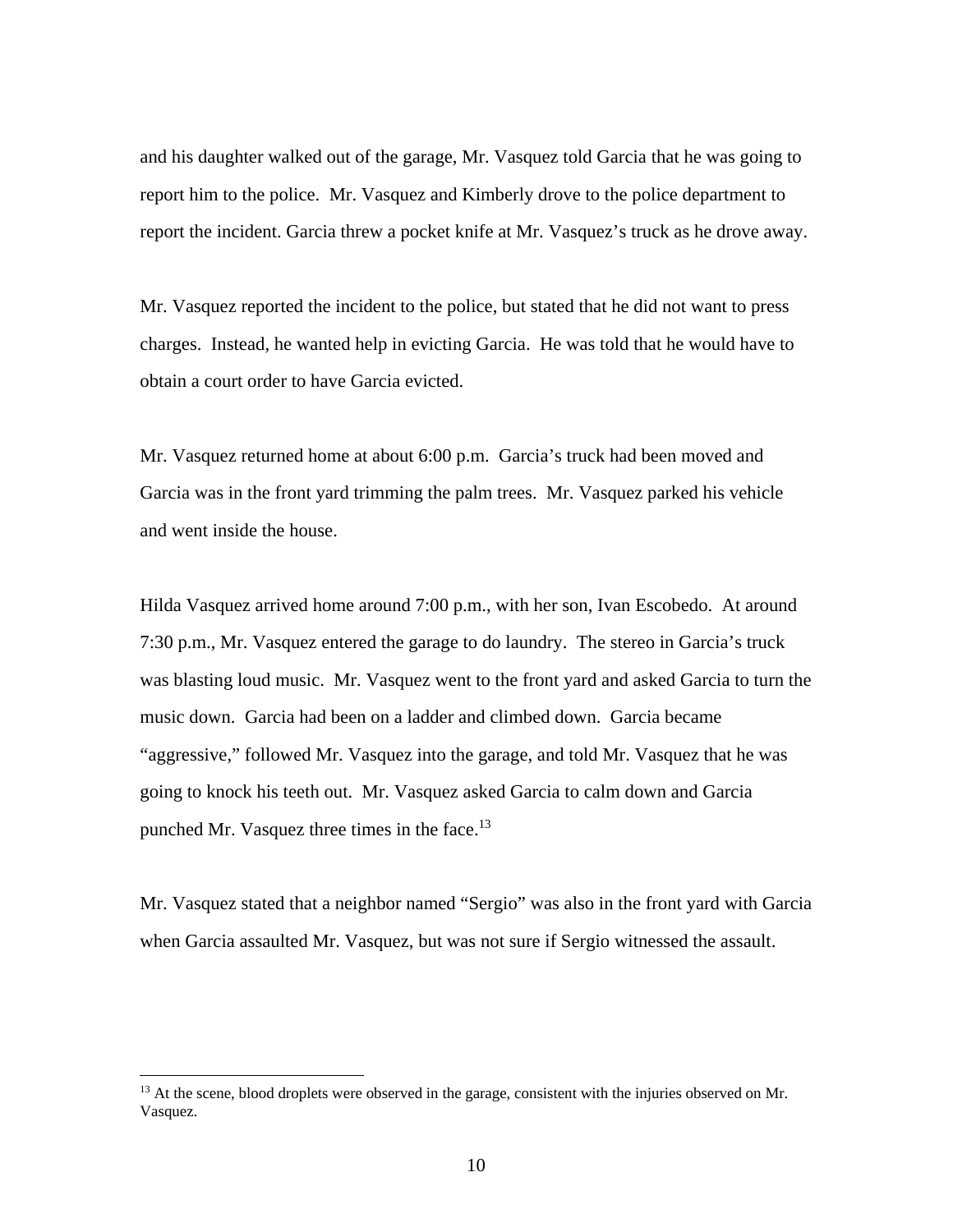Mr. Vasquez fell to the ground from the punches. He stood up and walked into the backyard, where he called 911. He told the 911 operator that Garcia had assaulted him and that Garcia had a gun.

The police arrived on scene and Garcia went into the backyard. Garcia told Mr. Vasquez to tell the police that nothing had happened. Garcia had his right hand inside his right front pants pocket. Mr. Vasquez did not see the handgun, but believes that Garcia was holding the gun inside his right front pants pocket.

Mr. Vasquez told Garcia that if the police were there, it was for a reason. Mr. Vasquez walked into the house, followed by Garcia. When Mr. Vasquez was at the kitchen door, about to walk out into the garage, Mr. Vasquez heard two to three gunshots from behind him. He turned to see Garcia running away. He did not notice if Garcia was holding a gun. He saw a police officer assisting another police officer who had fallen to the ground.

Mr. Vasquez believed that a third police officer fired two shots at Garcia as he ran.<sup>14</sup> That officer and another officer pursued Garcia into the house. Mr. Vasquez ran out of the house into the front yard, where he remained. He heard six to seven gunshots from the backyard. He said it sounded like two separate guns were being fired, but then admitted that all of the shots sounded similar. After the shooting, police officers directed Mr. Vasquez, Mrs. Vasquez, and Kimberly Vasquez to the front yard so that they could be interviewed.

<u>.</u>

<sup>&</sup>lt;sup>14</sup> The evidence indicated that Officer Hector Ramirez was the only officer to fire any shots that night.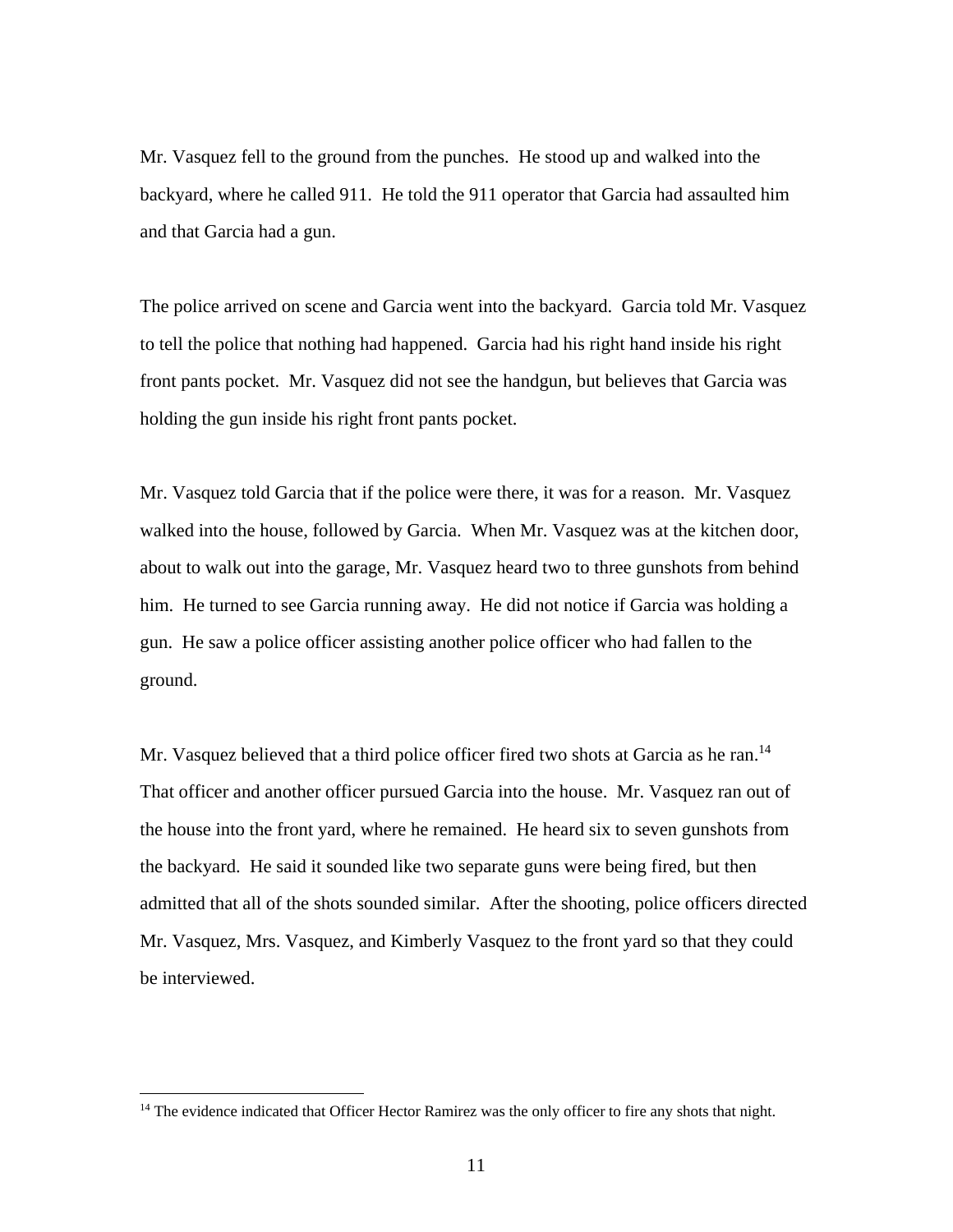Mr. Vasquez admitted that Garcia had assaulted him in the past and said that he thought it occurred when Garcia was under the influence of drugs. He felt that Garcia had been under the influence of drugs that evening. He did not know what type of drug Garcia used. He added that Garcia used alcohol but he did not see Garcia drinking alcohol that day. He believed that the drugs had caused Garcia to fire at the police, and that they had acted appropriately in defending themselves.

Mr. Vasquez did not know whether Garcia was involved in gangs. He had seen Garcia with handguns before but had never seen the handgun that Garcia brandished that day.

Mr. Vasquez had injuries to his face, including, swelling and redness above his left eye, three linear scrapes on his upper left eyelid, swelling and redness on the inner left side of his upper lip, and dried blood inside both his nostrils. He also had blood drops and blood smears on the front of his shirt and on the front of his left pant leg. Mr. Vasquez stated that the injuries were caused that day when Mr. Vasquez punched him in his face while in the garage.

# 2. 911 Call

Raul Vasquez made a telephone call to 911 at 7:40 p.m. The call was transferred from the California Highway Patrol to the Santa Paula Police Department as a "Spanish speaker needed" call. Mr. Vasquez reported that Garcia was armed with a gun and that Garcia had hit him. The dispatcher asked a clarifying question and Mr. Vasquez indicated that Garcia hit him with his hand, and was armed with a gun. The dispatch transmitted to the officers indicated that Garcia had hit Mr. Vasquez in the arm with the gun and was armed with a gun.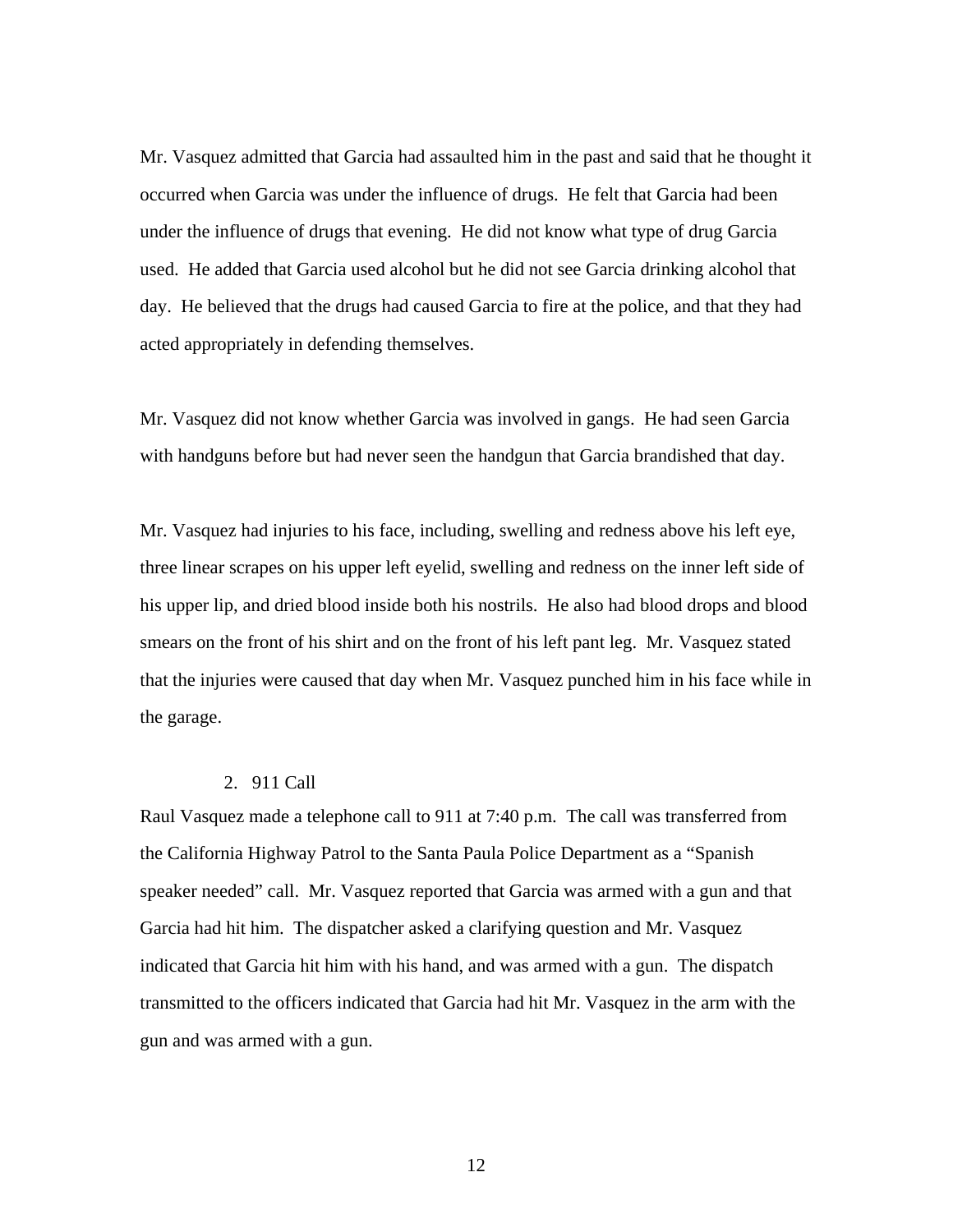### 3. Hilda Vasquez

Hilda Vasquez is Garcia's mother. She was interviewed in Spanish by Ventura County Sheriff's Detective Ray Dominguez<sup>15</sup> at approximately 11:10 p.m. on July 28, 2012.

Hilda Vasquez stated that she returned home from work at about 6:00 p.m. At that time, Garcia and a friend (later identified as Sergio Perez) were working in the front yard, cleaning up after trimming a palm tree. Perez's younger brother was also in the front yard of his house. Her daughter, Kimberly Vasquez, and her son, Ivan Escobedo, were also home at the time. She mentioned that Ivan had the mental capacity of a three-yearold. She did not see her husband when she first arrived home.

She stated that Garcia was living in the home, and that she had never seen him in possession of a firearm. She denied that Garcia was a gang member and explained that the police were trying to document him as a gang member, but thought they had insufficient evidence.<sup>16</sup> She explained that Garcia has consistently been in trouble with the police, and that he had an active criminal case. He was supposed to return to court on August 3, 2012.17

Mrs. Vasquez said everything happened very quickly. Her husband, Raul Vasquez, had been in the backyard, and then she heard her husband and Garcia arguing in the garage. She did not know whether there was a physical confrontation but stated that Garcia and

<sup>&</sup>lt;sup>15</sup> Senior Deputy Raymond Dominguez is a certified Spanish interpreter for the Sheriff's Office.<br><sup>16</sup> Officer Hector Ramirez testified on November 3, 2011, at the preliminary examination in Ventura

Superior Court Case 2011018286 that Edgar Garcia was an active member of the "Crimies" Santa Paula criminal street gang.

<sup>&</sup>lt;sup>17</sup> Garcia was pending trial on charges of unauthorized entry of a dwelling house in violation of Penal Code section 602.5, having a concealed firearm in his vehicle in violation of Penal Code section  $12025$  (a)(1), being a gang member while having a concealed firearm in his vehicle in violation of Penal Code section 12025(b)(3) within the meaning of Penal Code section 186.22, carrying a concealed weapon with a previous felony conviction, in violation of Penal Code section 12025(b)(5) and being under the influence of a controlled substance while in possession of a firearm in violation of Health and Safety Code 11550(e). Ventura Superior Court Case 2011018286.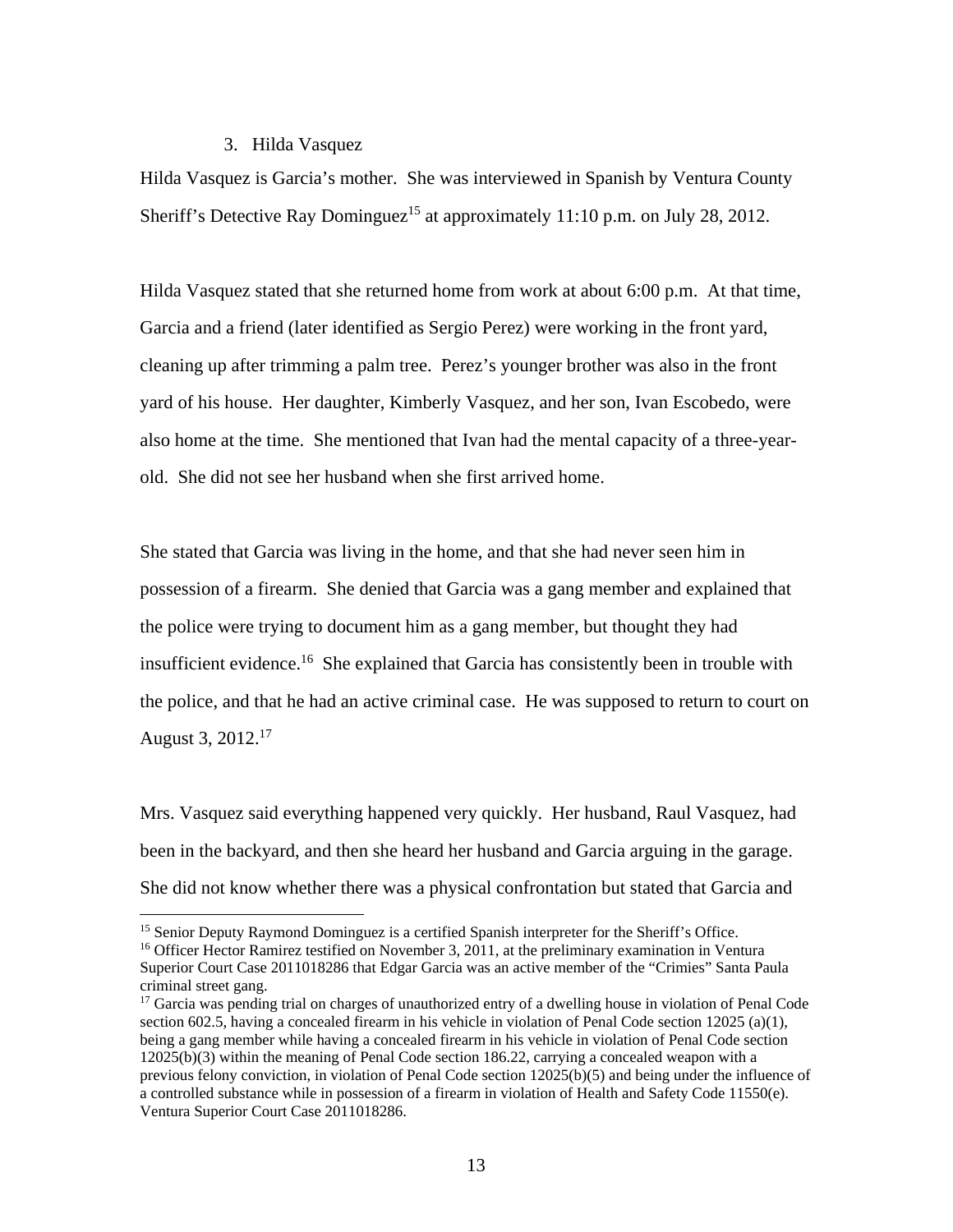her husband constantly argued because her husband was trying to run Garcia out of the house. Raul Vasquez commented that he was going to call the police. Mrs. Vasquez noted that her husband and Garcia were arguing when she got home from work at approximately 6:00 p.m.

Mrs. Vasquez stated that she heard a physical fight between Garcia and her husband. She saw that her husband had a black eye and assumed that Garcia had hit him, but she had not seen the fight. Her husband called the police immediately after the fight.

She told her other children to prepare to leave the house because she did not want to be around when Garcia and her husband were arguing. Garcia then tried to leave the house, but her husband's truck was blocking his truck. Mrs. Vasquez went outside and moved her husband's truck, then returned to the kitchen. Her husband also told her that he had called the police.

Garcia was outside loading his belongings into the truck when the police arrived. He ran into the house and told his mother, "He called the police." Garcia then ran into the backyard.

Mrs. Vasquez said she told Garcia not to run, but then followed behind him and ran outside. Mrs. Vasquez said the whole family, including herself, Ivan, Kimberly, Raul Vasquez, and Garcia, ran outside via the sliding glass door.

Mrs. Vasquez said the entire family ran down the concrete walkway on the west side of the residence toward the backyard. Mrs. Vasquez said the family returned inside the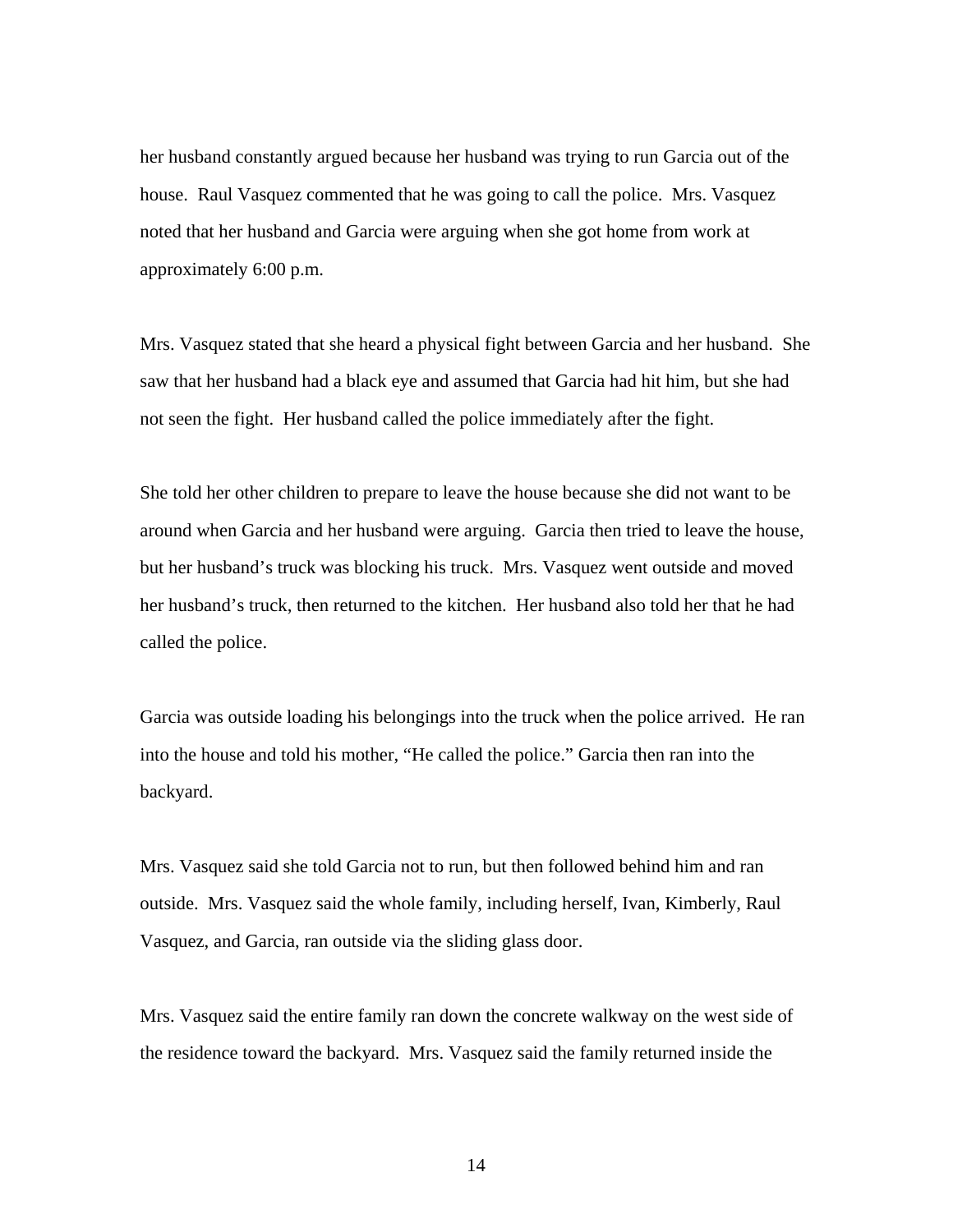residence via another sliding glass door located on the north side of the house that leads into her bedroom.

Mrs. Vasquez commented that she saw all the officers with their handguns drawn and pointing at them. Mrs. Vasquez said once inside the residence, she hid in her closet and yelled at Kimberly as she continued running down the hallway toward the bathroom. She added that Ivan, Garcia, and Mr. Vasquez had also run back into the house.

Mrs. Vasquez said she heard the police yelling at Garcia to stop. Mrs. Vasquez said Mr. Vasquez and Garcia ran down the hallway and outside the residence toward the front of the residence. Mrs. Vasquez said she heard three gunshots but was not sure if they were coming from the hallway or the backyard. Mrs. Vasquez said she went outside into the backyard and saw that her son (Garcia) had fallen around the corner from the house. Mrs. Vasquez described seeing the front of Garcia's body covered in blood.

Mrs. Vasquez said she saw a police officer at "Pepe's Used Car" pointing his firearm at Garcia and telling him to "stop." Mrs. Vasquez said Garcia fell down and started spitting out blood. Mrs. Vasquez said another officer came up and asked Garcia, "Why didn't you stop?" Mrs. Vasquez stated that she knew it was clearly the police and they were all pointing their guns at Garcia while telling her to be quiet and get back inside the house.

Mrs. Vasquez did not see whether Garcia had a gun, and denied knowing whether he possessed one. Mrs. Vasquez stated that she had never seen Garcia in possession of a firearm. Mrs. Vasquez was unsure whether there was a face-to-face confrontation between the police and Garcia. She said she only noticed the police chasing him.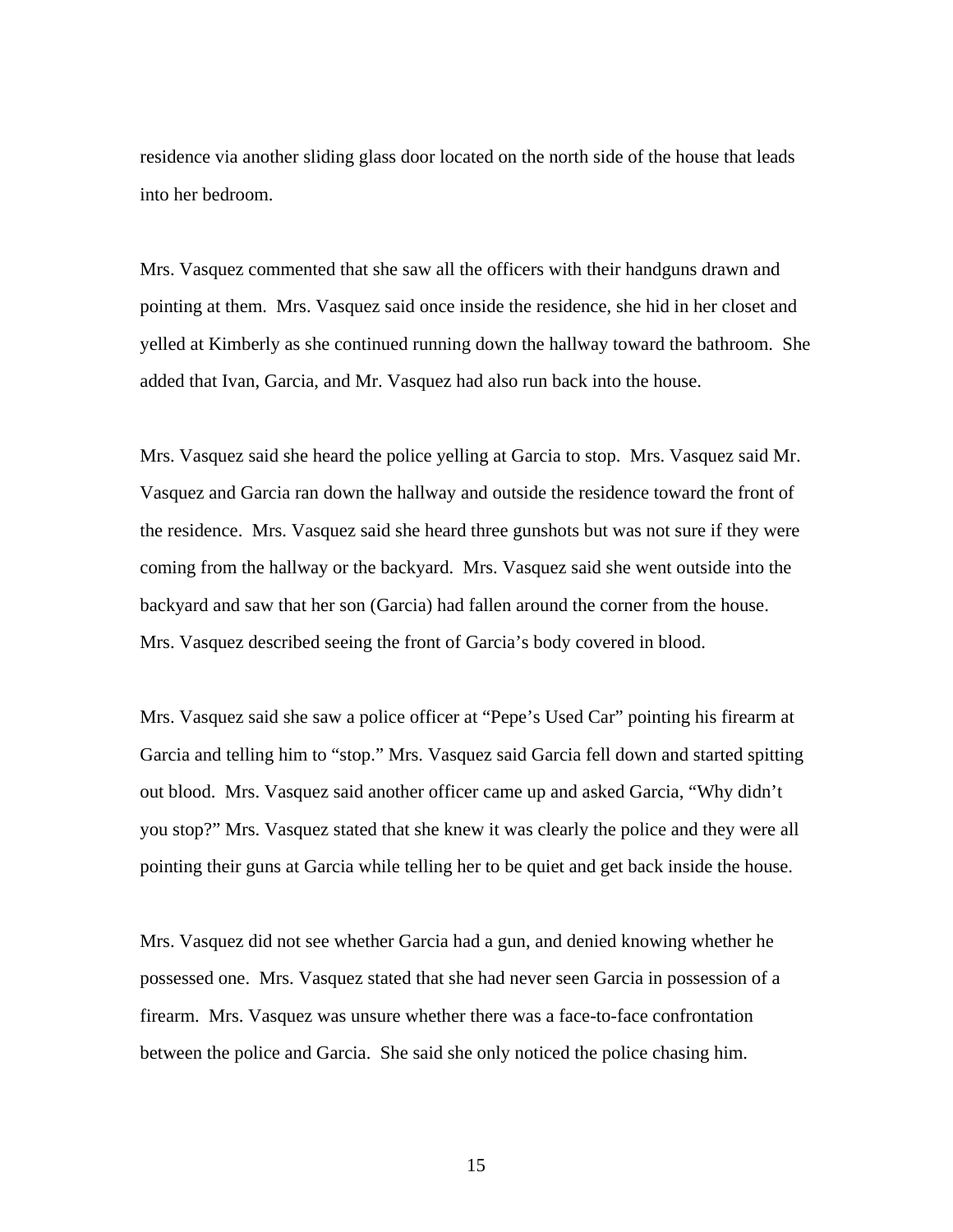Mrs. Vasquez said she was not sure how Garcia ended up in the corner, and if he had been shot there or ran there after being shot. Mrs. Vasquez thought Garcia had possibly been shot while in front of the residence and then ran to the backyard and died. Mrs. Vasquez stated she thought Garcia died within a minute of being shot.

Mrs. Vasquez commented she overheard the police officers yelling that four suspects had fled the scene, but stated there was no one else inside the house at the time of the incident.

Mrs. Vasquez did not see anyone shooting and only heard the shots being fired. Vazquez stated that she heard three "heavy" gunshots. Mrs. Vasquez indicated it sounded to her as if the gunshots had come from the same firearm, and the shots were in rapid succession.<sup>18</sup>

Following the shooting, Mrs. Vasquez tried to go outside to see Garcia, but was stopped by police and told to go back inside the house. Mrs. Vasquez indicated that she speaks limited English, but understands much of what is said. She could not, however, relate what the officers said.

### 4. Ivan Escobedo

1

On July 28, 2012, Ivan Escobedo was interviewed by Sergeant Steven Rhods of the Ventura County Sheriff's Office. Escobedo stated that he was present when the shooting occurred.19

<sup>&</sup>lt;sup>18</sup> During her interview, Mrs. Vasquez never mentioned the initial three shots that were fired from within the residence into the garage, one of which struck Officer Peplinski.

 $19$  Escobedo gave conflicting statements about what he observed, and at one point indicated that he had been in the bathroom of the residence and did not see anything. His mother, Hilda Vasquez, told the police that Escobedo was hiding in the closet with her and his sister Kimberly.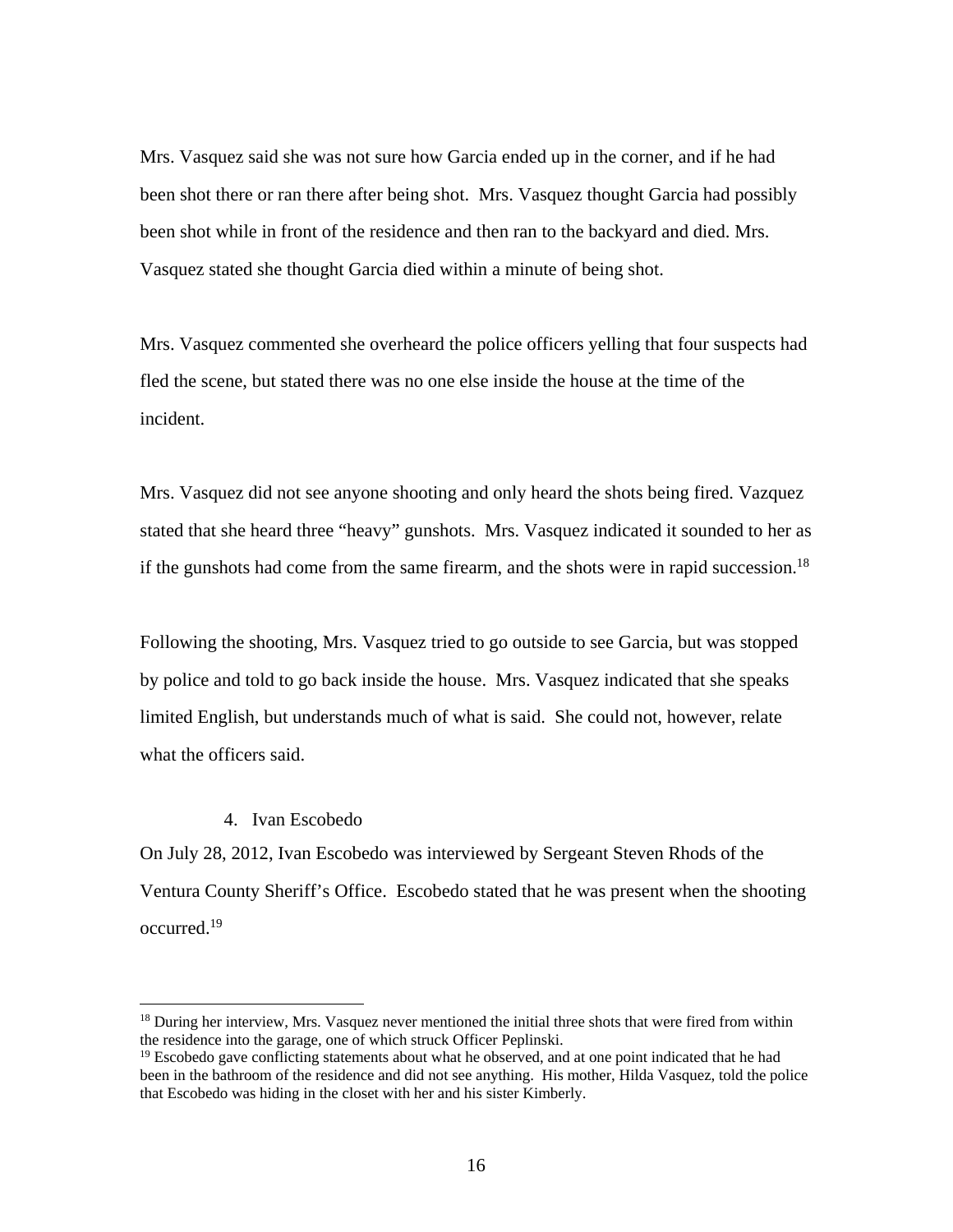Escobedo stated when he arrived home, his brother Edgar, his sister, and his father were all home. Garcia was in the process of cutting down a tree in the front yard. Escobedo said his father was in the backyard pulling weeds Escobedo had been in the bathroom for 10 to 15 minutes prior to the shooting and did not hear any arguing or fighting between Garcia and his father. Escobedo stated he had never seen Garcia with a gun and did not know him to be violent.

When Escobedo came out of the bathroom, he found his mother and his sister crying. Garcia was coming into the house from the garage into the kitchen. Escobedo said he saw Garcia fixing his truck before he came into the house.

When asked what he saw the police doing when they got to the house, Escobedo stated, "They were coming into the garage to get Edgar but he was already in the backyard." When asked where he was when the police were in the garage and his brother was in the backyard, Escobedo said he was in front of the house near the mailbox.

Once in front of the house, Escobedo stated that he saw the police approaching from the driveway near the open garage door on the left side of a pickup truck parked in the driveway. Escobedo then said he thought Edgar had gone into the backyard. Escobedo saw three or four police officers and they had their guns out. When asked if he heard the shooting, Escobedo said he heard one or two shots fired. He thought the shooting was coming from the backyard. He thought his sister was in the front yard with him. Escobedo stated that he never went into the house or the backyard. He said nobody in his family asked him what happened. Escobedo stated that his father was in the garage and his mother was in the house.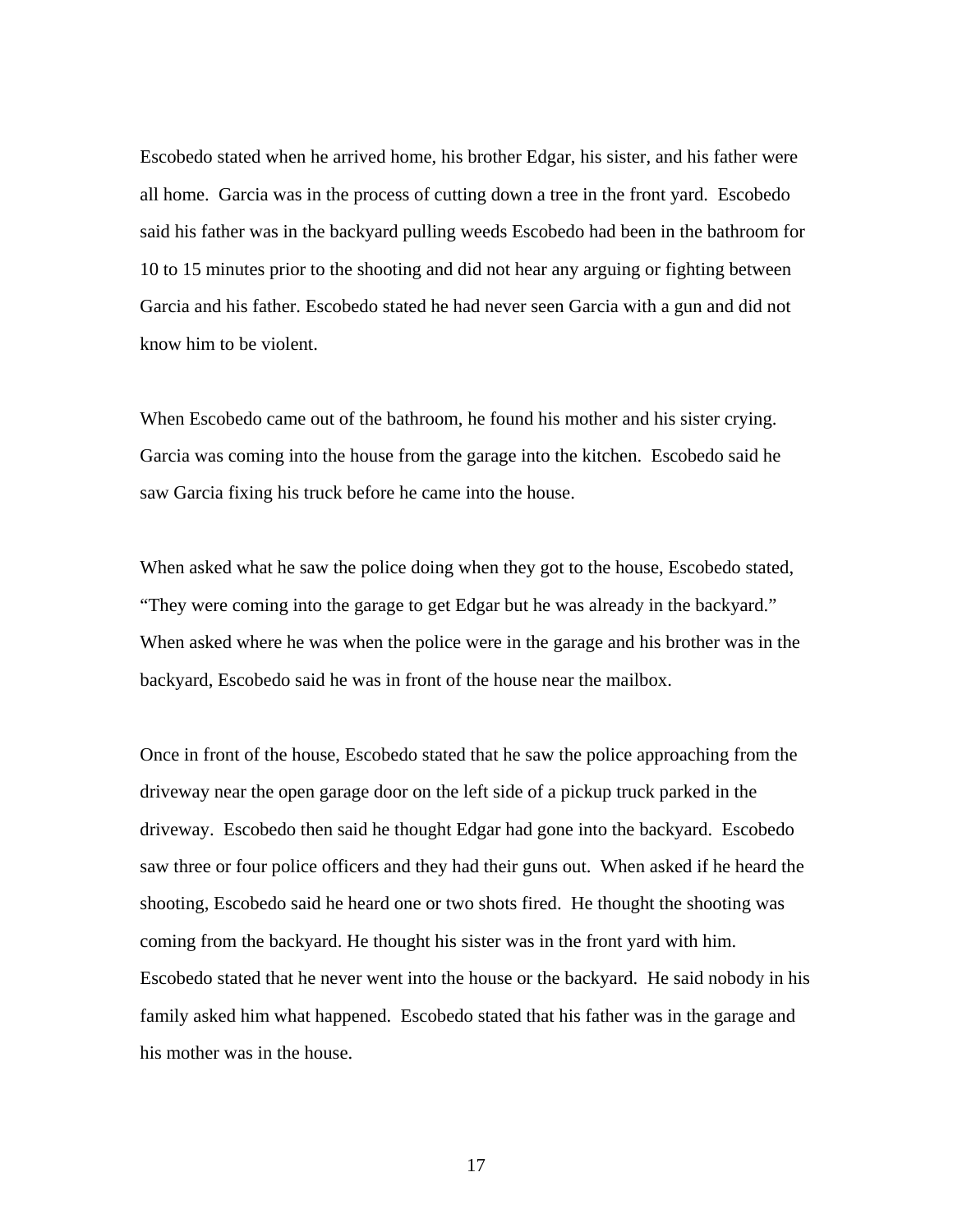When asked if he saw one of the officers in the front yard fall down, Escobedo stated he saw an officer stumble and go down on one knee somewhere in front of the garage and on the left side of the truck that had been between him and the officer.

Escobedo thought Garcia saw the police. Escobedo said he thought Garcia was in the hallway in the house. Escobedo said the police were in the garage. Escobedo explained that once you enter the garage you can gain access to the inside of the house via the garage and walk through the kitchen.

Once in front of the house, Escobedo explained that he saw the police approaching from the driveway near the open garage door on the left side of a pickup truck parked in the driveway. Escobedo said the police were going into the pedestrian door at the back of the garage which leads to the kitchen.

Escobedo said he thought Garcia had gone into the backyard. Escobedo said he saw three or four police officers and they had their guns out. Escobedo said he heard one or two shots fired and he thought the shooting sounded like it was coming from the backyard. Escobedo said he had never seen any guns in the house.

# 5. Kimberly Vasquez

On July 28, 2012, at approximately 8:00 p.m., Kimberly Vasquez was contacted and interviewed by Santa Paula Police Officer Shane Norwood. Kimberly stated that at approximately 7:30 p.m., she was inside her residence at 1117 New Street and heard an argument between her brother, Edgar Garcia, and her stepfather, Raul Vasquez. She could not hear specifically what they were arguing about; however, she heard Mr. Vasquez tell Garcia that he wanted him to leave the residence. She heard her mother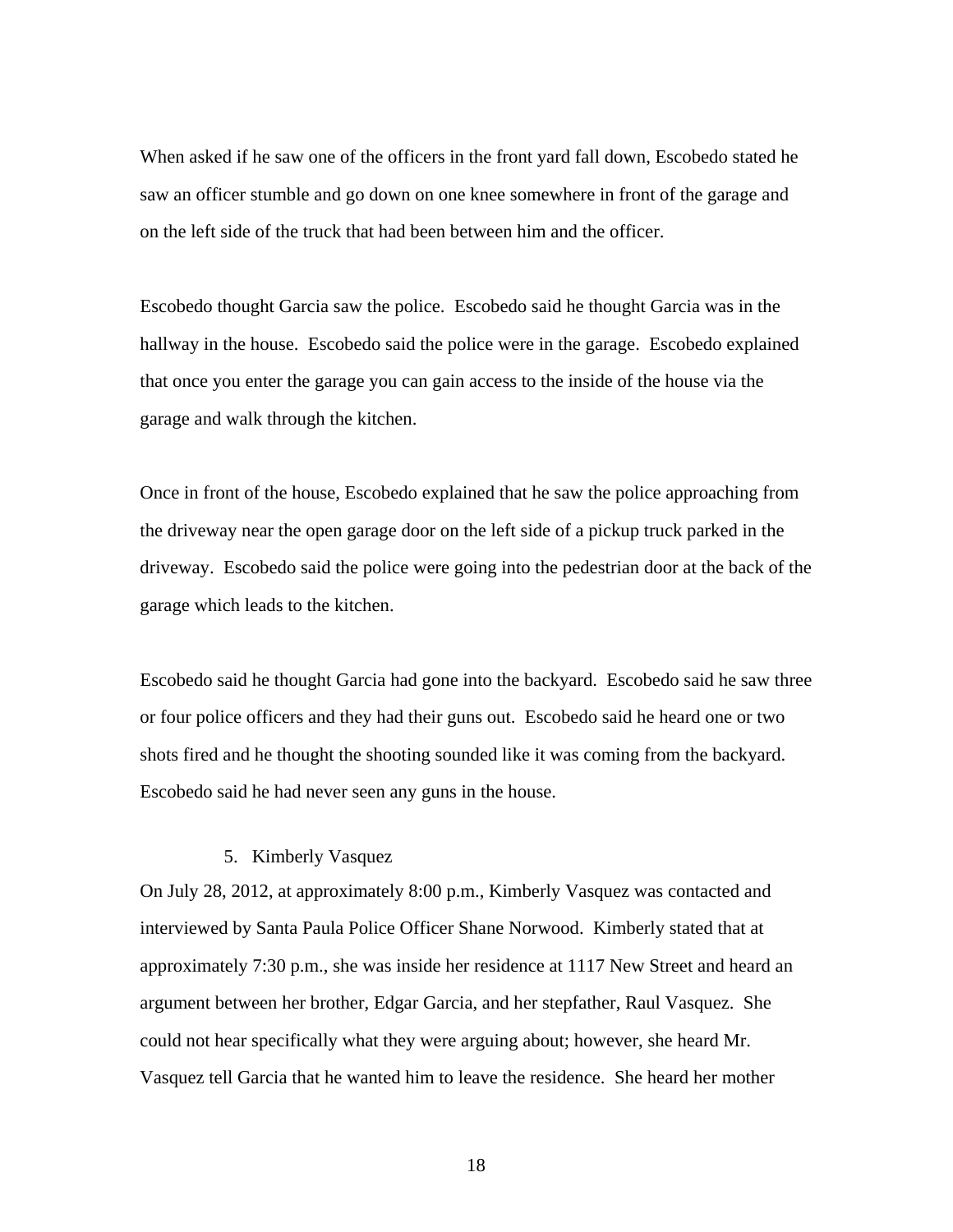screaming from the garage and yelling that Garcia had pushed Mr. Vasquez to the ground. Kimberly ran to the garage to assist her stepfather, and helped him up off the ground. Mr. Vasquez walked out of the garage and into the backyard. A short time later, Garcia walked back into the garage, and got into his Toyota Tacoma that was parked in the garage. He backed the truck out and onto the driveway.

After he got out of the truck, Garcia began talking to a neighbor, whom Kimberly knew as "Sergio." Kimberly returned to the kitchen. A few seconds later, she saw Garcia run into the kitchen from the garage screaming and saying something about the police being at the scene. Kimberly stated she was frightened and took refuge in a closet inside her parents' bedroom. She told Officer Norwood, "That's when I heard the shooting." She stated that after she heard the gunshots, within a few minutes she exited the closet and looked out the sliding glass door in her parents' bedroom which gave her a view of Garcia and the police officers who were standing in the backyard. She said she saw the officers shooting her brother and she watched him fall to the ground. She believed that there were five or six officers. She said she did not see a gun or any other objects in Edgar's hand, but thought that he owned a gun. After seeing Edgar get shot, she retreated back to the closet for several minutes. When she felt it was safe, she left the closet and walked to the front of her residence with the rest of her family members. She was unable to provide any additional information.

# 6. Sergio Perez

 $\overline{a}$ 

On July 28, 2012, at approximately 10:00 p.m., Santa Paula Police Officer John Coffelt interviewed Sergio Perez. Perez indicated that he was helping "Eddie" move some speakers from the back of a truck and into Eddie's garage.<sup>20</sup> The next thing he saw was

<sup>20</sup> When asked, Perez indicated he did not know "Eddie's" last name.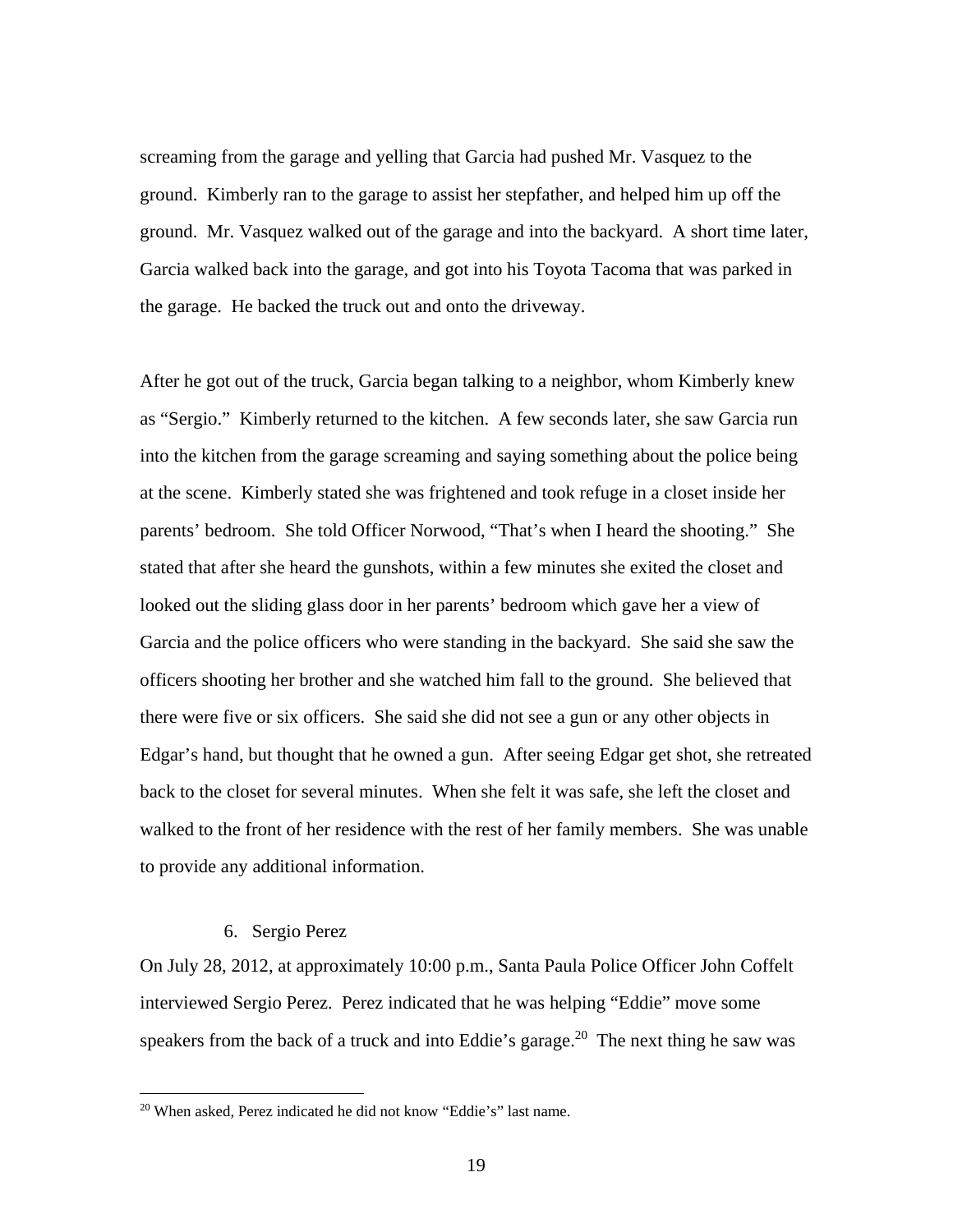police cars arrive at their location. He said he did not know why the police were at the scene, but knew that the family had been arguing earlier. He saw approximately six police officers arrive on scene. He said he was paying attention to the police and did not know what Eddie was doing. Perez was ordered to the ground by Officer Huerta. He complied with Huerta's orders. Perez suddenly heard gunshots and got scared and closed his eyes. After the gunshots, Officer Huerta ordered him to cross his ankles and stay where he was. He was not sure how many gunshots he heard, and was not sure if he heard any additional shots after the initial volley. Perez indicated he did not move until he was re-contacted by an officer and placed in the back of a patrol car. He stated that he never saw Eddie with a gun, and did not hear Eddie say anything when the police arrived.

#### 7. Magdalena Rodriguez

1

On August 1, 2012, Magdalena Rodriguez was interviewed Senior Deputy Raymond Dominguez. $21$ 

Rodriguez stated that she was at home with her children at the time of the shooting. She noticed that the neighbor (Garcia) and two other young male subjects were outside, and she commented that Garcia appeared angry. Rodriguez did not know Garcia personally, but recognized him from a flyer that had previously been circulated in the neighborhood and had his photo on it.

Rodriguez noticed that police patrol cars began arriving in the area. Rodriguez said she was curious about what was going on outside so she went to her back door which is adjacent to the bathroom on the southwest side of the residence. The back door has a small window in it that offers a view west toward 1117 New Street, Garcia's residence.

<sup>&</sup>lt;sup>21</sup> Rodriguez was initially interviewed the night of the incident by Santa Paula Police Detective Hoppin, and later interviewed in detail in Spanish.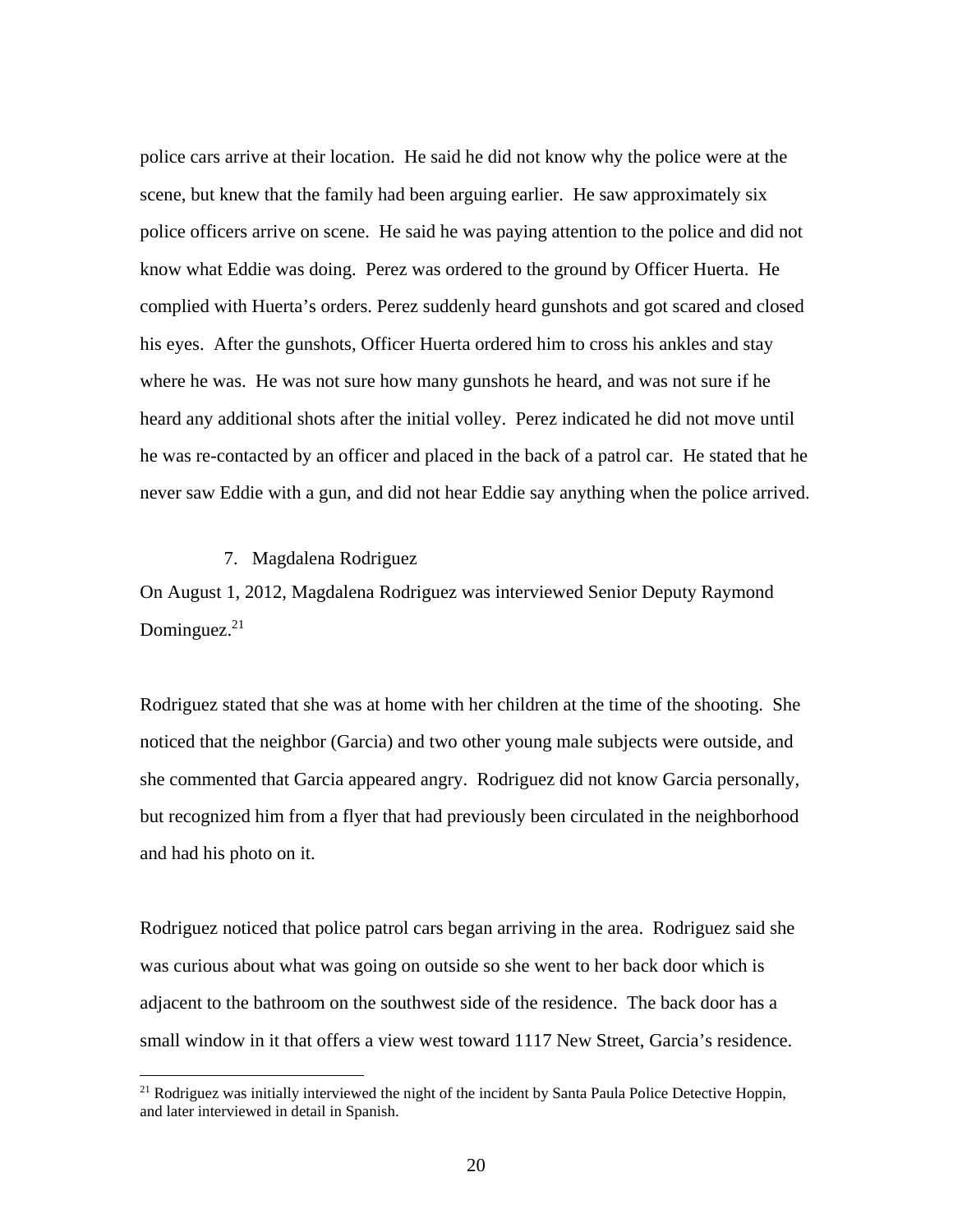As she looked out of the window, she saw two policemen standing in the driveway in front of a gray truck parked at the residence. Rodriguez said she also noticed two other policemen standing at the rear of the truck on the driveway. Rodriguez said she observed the officers yelling something at someone who she presumed was inside the garage because the garage door was open. She stated she did not know who or how many subjects were inside the garage.

Rodriguez said the officers were yelling, but she was unable to determine what they were yelling because it was in English, and she does not speak English. Rodriguez said she heard three gunshots and saw one of the police officers fall to the ground. Rodriguez further described seeing two officers standing next to each other near the threshold of the garage near a large palm tree.

Rodriguez said she understands very limited English, but recalled hearing one of the officers telling the other officer that had fallen, "Get on the ground." Rodriguez said the two officers who were standing toward the back of the truck in the driveway advanced forward (north) toward the open garage, and all the officers began returning gunfire.<sup>22</sup>

Rodriguez described one officer as being taller and older than the other and having gray hair (consistent with a description of Sergeant Shilo). She described the second officer as the officer that was shot and fell to the ground as shorter, younger, and a "blonde American" (consistent with a description of Officer Peplinski).

<sup>&</sup>lt;sup>22</sup> Rodriguez later indicated that she did not see any muzzle flashes, but assumed that the officers had returned fire.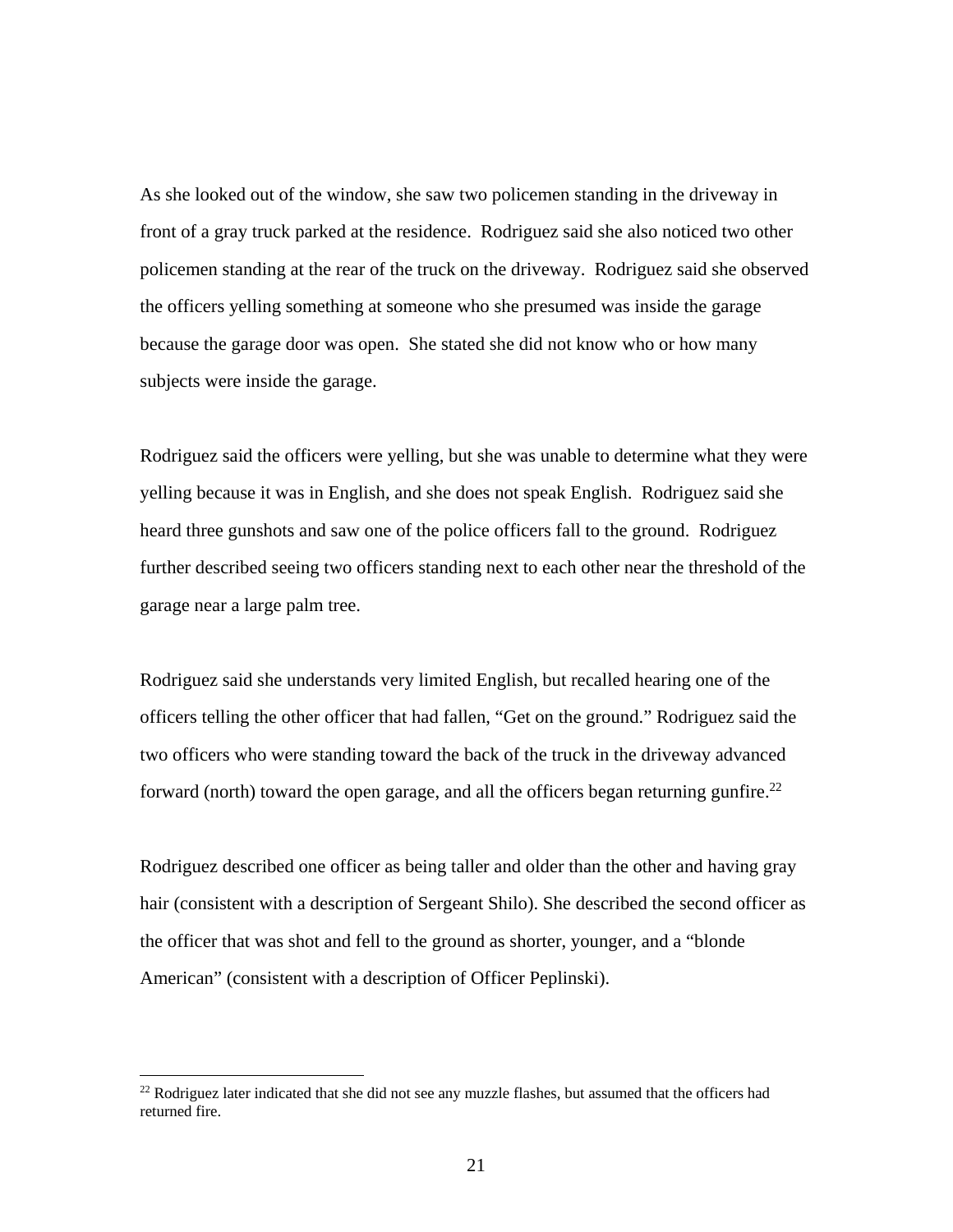Rodriguez said she saw the gray-haired officer fire his weapon.<sup>23</sup> Rodriguez said she could not tell which of the officers behind the gray-haired officer fired their weapon.

Rodriguez did not know how many officers may have fired weapons; however, she stated she could hear the difference between when the suspect fired and the officer(s) fired. She said that when the suspect fired from inside the residence, it made a much softer sound than when the officer(s) fired their weapons. Rodriguez said she thought that five or six shots were fired by the officer(s). The three shots fired by the suspect were in rapid succession, and there was a short period of time between the volleys of gunfire.

After the shots were fired, the taller officer knelt down to check on his partner who had been shot.

During questioning, it was determined that Rodriguez did not actually see the officers firing their weapons, but associated the sound of gunfire in the area with them firing.

Rodriguez believed that one of her neighbors had also witnessed the incident as he came outside. Rodriguez indicated that her children did not witness the events.

# 8. Lila Gonzales

 $\overline{a}$ 

On July 29, 2012, at 1:08 a.m., Lila Gonzales was interviewed by Santa Paula Police Detective Paul Spencer. Gonzales reported that she arrived home around 6:00 p.m. She was in the backyard with her two children when she heard three gunshots. She initially thought they were fireworks, and she heard people yelling. She took the kids into the house and began to hear people yelling, "No don't!" She then heard two other voices

<sup>&</sup>lt;sup>23</sup> An examination of the service revolvers for Officers Peplinski and Sergeant Shilo revealed that neither had fired their weapon.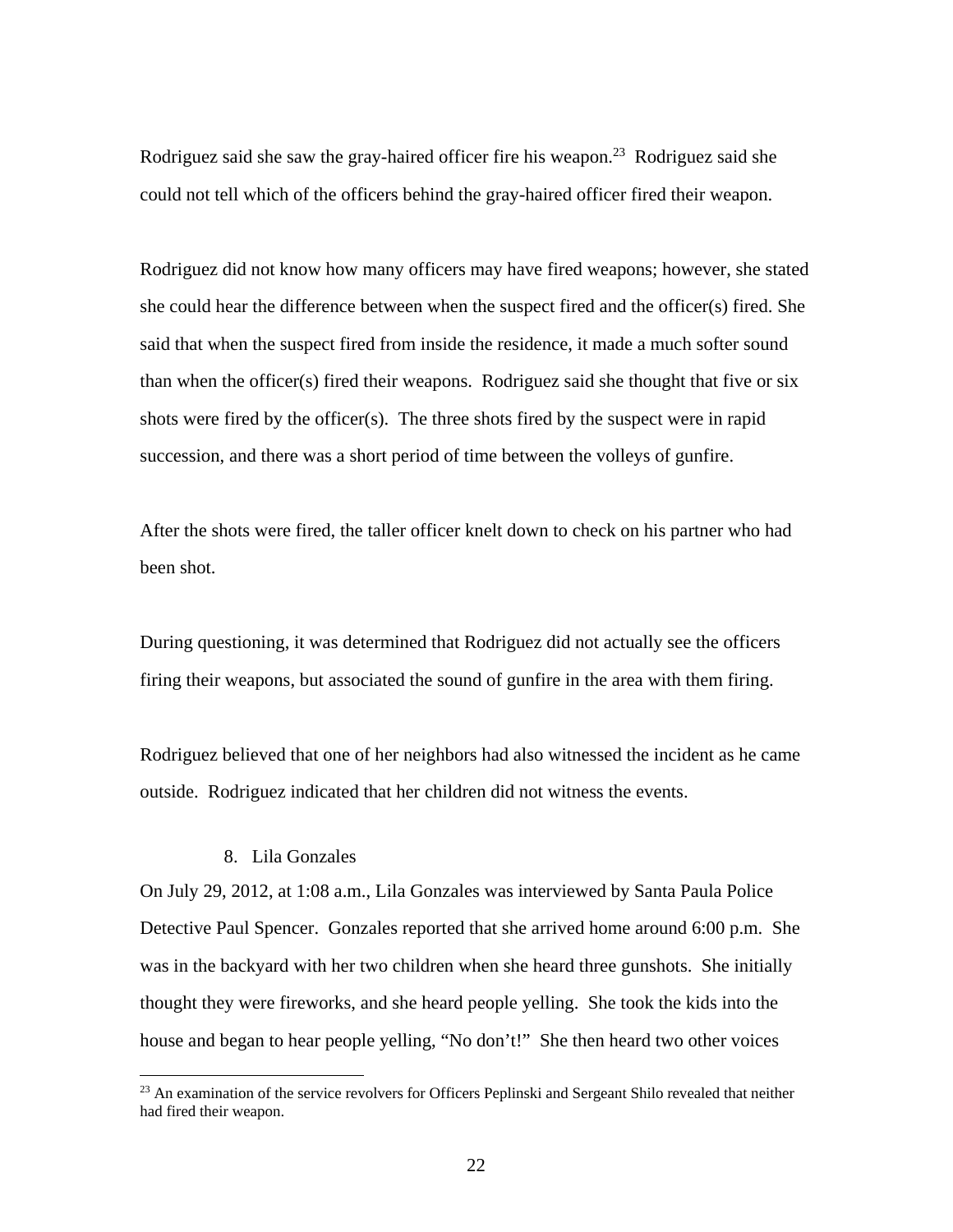yelling and a man's voice yelling, "Get down, get down, get down, get down!<sup>24</sup>" She then heard five more shots. She took the kids in the house and began praying with her children.

### 9. Reserve Officer Chad Peplinski

On July 28, 2012, at 10:03 p.m., Ventura County Sheriff's Senior Deputy Steve Michalec interviewed Officer Peplinski in the emergency room where he was being evaluated by medical staff. Officer Peplinski was also interviewed at the scene by Detective Ray Dominguez early in the morning on July 29, 2012.

Officer Peplinski indicated that "just before briefing" for his shift, at approximately 5:45 p.m., one of the Santa Paula Police Officers had responded to a call of a brandishing.  $25$  Officer Peplinski indicated they discussed the brandishing call at briefing. The officers were told the suspect was Edgar Garcia and he had brandished a firearm at his stepfather. The officers conducted a records check and learned the description of Garcia's vehicle. Officer Peplinski wrote down the number of the license plate so that if he were to have contact with the vehicle or Garcia, he would be aware of the possibility of a gun being in the vehicle. Officer Peplinski noted that they also discussed prior contact with Garcia that involved firearms and they were going to be very careful and very aware of him if they had contact with Garcia.

 $24$  Several other civilian witnesses reported hearing the commands "get down, get down" prior to hearing the numerous gunshots.

<sup>&</sup>lt;sup>25</sup> The officer responding to that call actually contacted Raul Vasquez in the lobby of the Santa Paula Police Department, as Mr. Vasquez went down to the police department to report the brandishing, rather than having the police respond to the house at that time.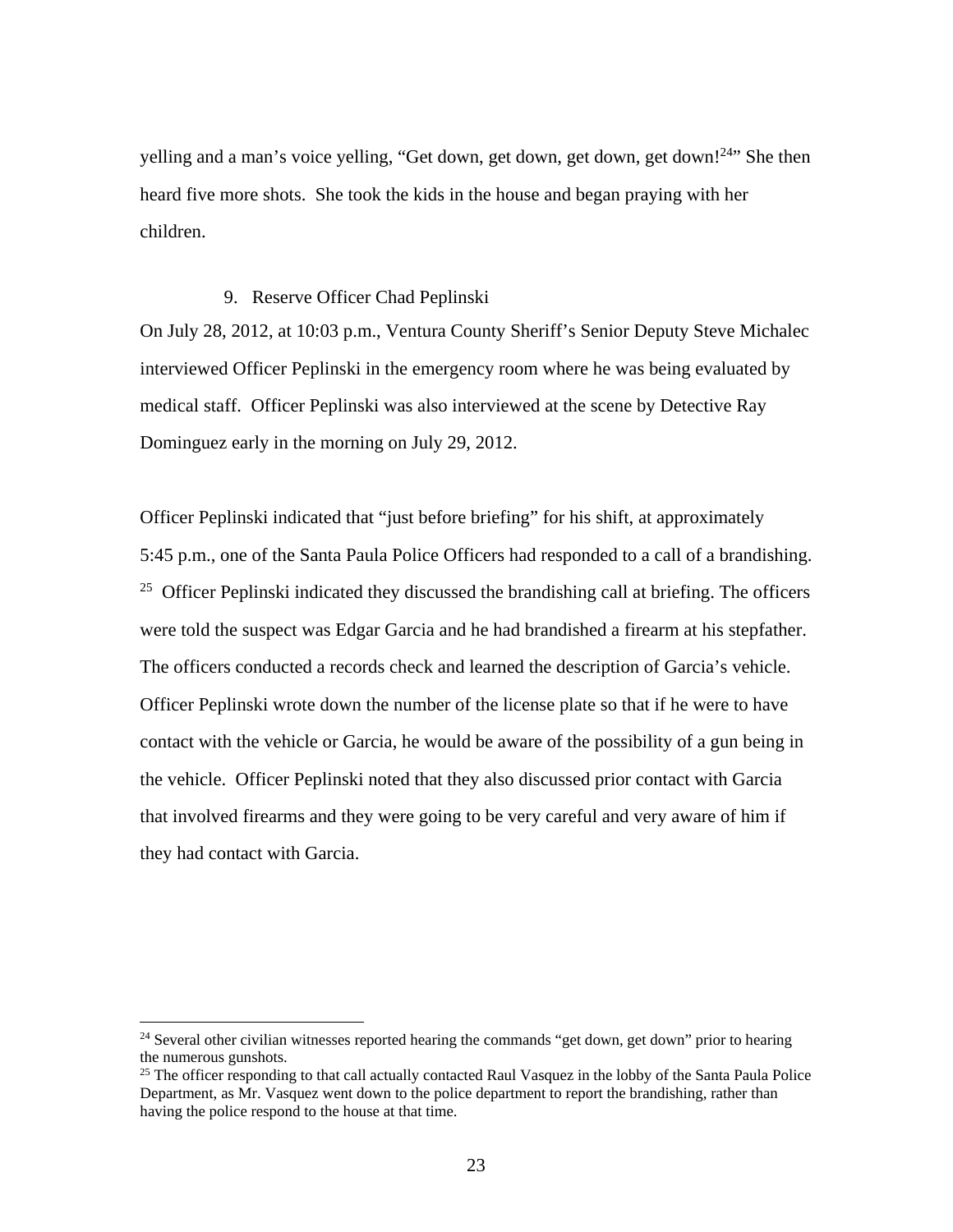Officer Peplinski explained that there had been a lot of activity in the city of Santa Paula lately and he, along with the other officers on his shift, had made it a point to conduct extra patrol of the residence at 1117 New Street.

Officer Peplinski indicated that he and Reserve Sergeant Shilo had gone past Garcia's residence approximately 20 minutes prior to the call that resulted in Officer Peplinski being shot, and Officer Peplinski noticed Garcia's truck was at the residence. Officer Peplinski did not see Garcia outside at that time. Officer Peplinski was then sent to another call elsewhere in the city. While at the other call, dispatch directed Officer Peplinski and other officers to respond "Code 3"26 for a battery at 1117 New Street.

Officer Peplinski said the call was that Garcia had struck his stepfather with the firearm. Officer Peplinski said he and Sergeant Shilo were in the area of 8th Street and Ventura Street when they got the call. Officer Peplinski said he drove and was "first or almost first" on scene, with another unit arriving at approximately the same time.

Officer Peplinski indicated that as he exited the vehicle, there was "a large group of people in front of the house." Officer Peplinski said some of the people went inside of the house, but he could not tell if Garcia was one of them or not. Officer Peplinski stated, "There was one subject outside that was put on the ground, um, obviously because we knew, at this point, that a firearm had been brandished earlier, um, this person (Garcia) has a history, I mean, we talked about contacts with him in the past, um, in terms of having firearms and to be very careful. We were going to be very aware of him, look for him if possible. Since the call had come in that he had struck his stepfather with a

<u>.</u>

<sup>&</sup>lt;sup>26</sup> "Code 3" requires lights and siren and is considered an emergency response.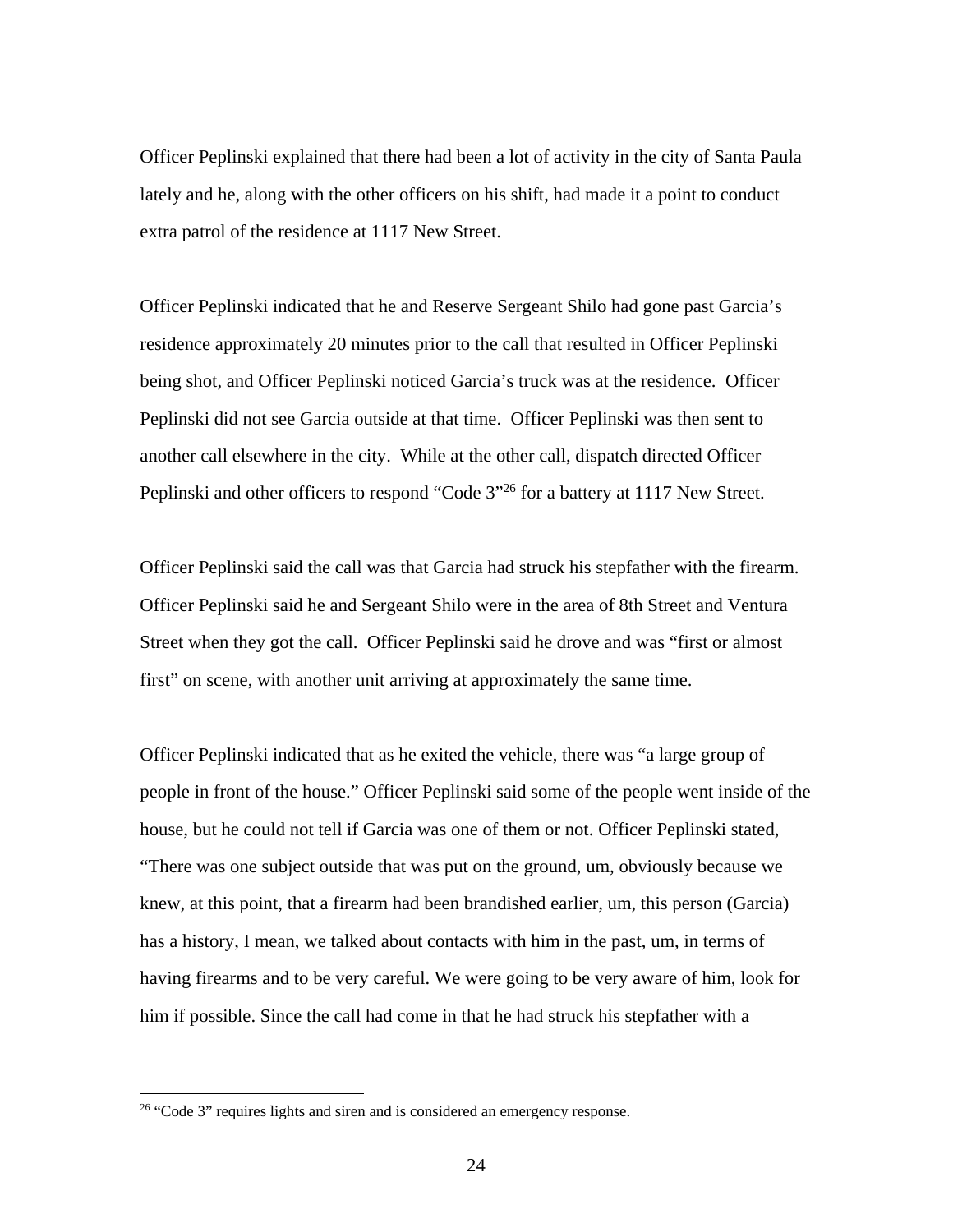firearm, we were obviously concerned where the gun was." Officer Peplinski said he walked toward the residence from his patrol car with his duty weapon drawn.

Officer Peplinski was on the west side of the driveway, looking into the open garage and he noticed there was an open door going into the residence. Officer Peplinski saw "a heavy set guy, a big guy" with a shaved head, wearing a white tank top, walk from the right to the left inside the kitchen. He knew this person was not Garcia. Officer Peplinski said the suspect later came out from the right side when he shot at Officer Peplinski, so he knew the first subject he saw was not the shooter. Officer Peplinski said the inside of the garage was getting dark because the sun was going down, so he activated the flashlight on his handgun to illuminate the garage area. Officer Peplinski said other officers were setting a perimeter on the house, so he was going to "hold long" on the door leading into the residence from the garage.

Officer Peplinski watched the door and a female came out, followed by a male subject who had "a large contusion over his left eye." Officer Peplinski believed this person was Garcia's stepfather. Officer Peplinski motioned for the stepfather to come out towards him. As he walked toward Officer Peplinski, and had "literally cleared the line [at the kitchen/garage threshold] then Garcia stepped out and just fired the first shot." Officer Peplinski saw a muzzle flash from behind the stepfather and heard a gunshot. Officer Peplinski said he never even saw the suspect's gun because it was dark inside the kitchen. Officer Peplinski said, "Garcia had stepped out and just fired. I don't know how many shots he fired." When asked if he saw Garcia shoot him, Officer Peplinski said that "I couldn't tell it was him. All I saw was the muzzle flash and I heard it." Officer Peplinski said that as he saw the muzzle flash, he thought about moving out of the line of fire. Officer Peplinski thought Garcia was wearing a white tank top and shorts when he shot at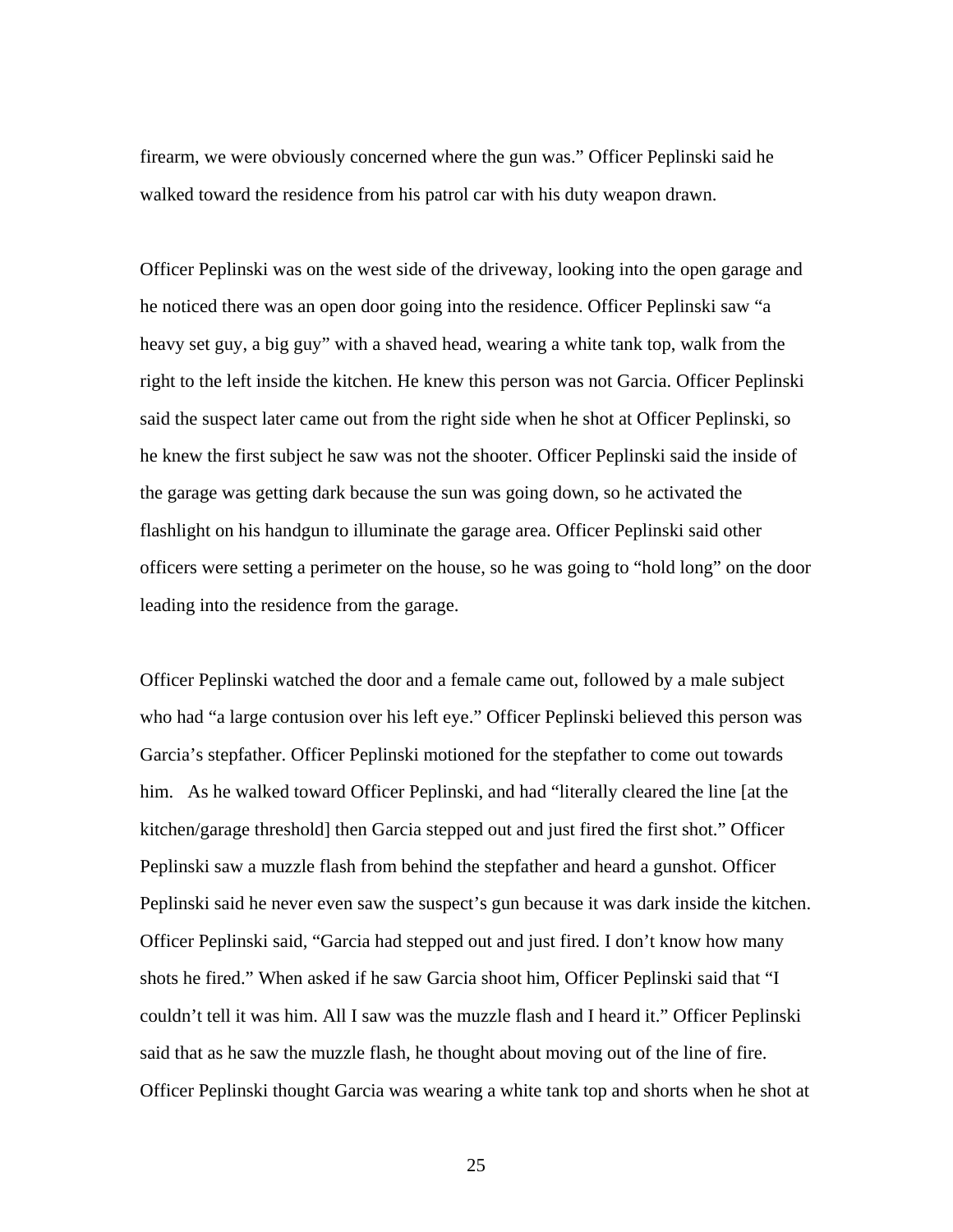Officer Peplinski. Officer Peplinski said it was "pretty dark" and he could only "make out a silhouette."

Officer Peplinski indicated that he was "three or four feet off the (southwest) corner of the garage." Officer Peplinski explained that he was using the left side of the garage for cover. Officer Peplinski remembered there being a vehicle parked in the driveway of the residence, but he could not recall what it was. Officer Peplinski also remembered there being another male subject in the driveway who was "proned out" by another officer. Officer Peplinski said he had "advanced past him" and made his way towards the garage and then he was shot.

Officer Peplinski felt a round hit him. He fell backwards and to his left to the ground in order to get cover and out of the line of fire.

Officer Peplinski said Senior Officer Varner was near the cinder block wall at the end of the driveway, near the sidewalk. Officer Peplinski remembered turning and making eye contact with Officer Varner who asked if he'd been hit. Officer Peplinski told him he had been hit and Officer Varner put out the code "999" over the radio to let it be known an officer had been shot.

Officer Peplinski noticed his plastic belt buckle had opened up and he saw the impact from the bullet on the buckle. Officer Peplinski said he opened his pants up and checked for blood or a bullet wound, but he found none. Officer Peplinski said he had felt an impact, but it felt like "simunition."27 Officer Peplinski said he did not feel any wounds

 $27$  Simunition are training rounds designed to be fired through police service weapons through the installation of a conversion kit that does not permanently alter the weapon and can be easily removed. Simunition ammunition rounds are fired with reduced pressure and velocity.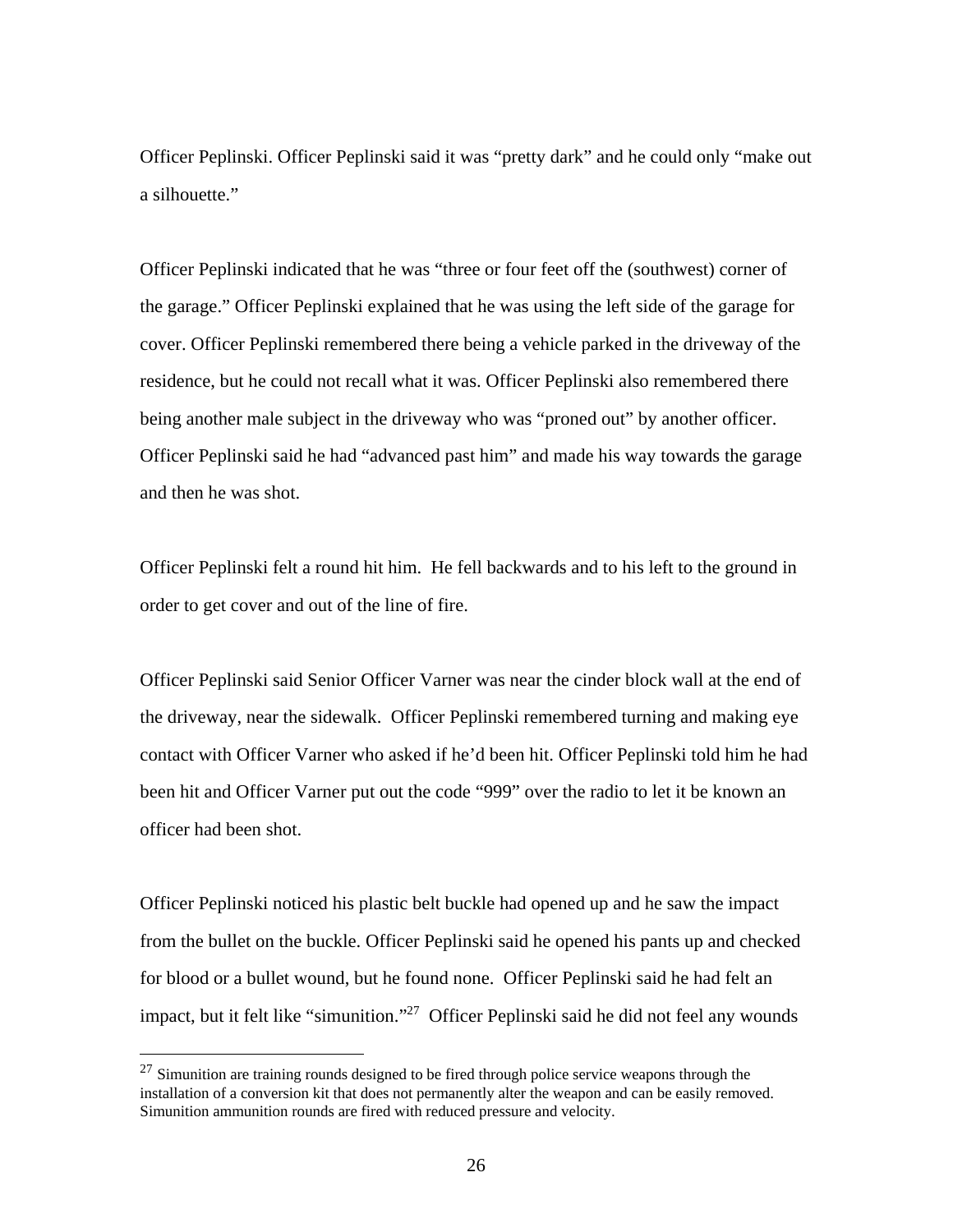or further pain, other than a sting. Officer Peplinski heard someone yelling and it was kind of "chaotic" at that point. Officer Peplinski indicated that he had "a little red mark" where the bullet hit his plastic buckle on his gun belt.

Officer Peplinski pulled his pants back up and followed Sergeant Shilo into the house via the kitchen door. They walked through a large sliding door on the west wall that went to the side yard of the residence. Sergeant Shilo "pied" the corner to check for the suspect. Officer Peplinski then heard "additional shots from the rear of the house" and a female screaming. Officer Peplinski heard Officer Ramirez put out over the radio that shots had been fired.

Officer Peplinski and Sergeant Shilo went to the rear of the house and Officer Peplinski saw Officer Ramirez "on top of the wall" along the rear of the residence. Officer Ramirez had his firearm pointed toward the corner of the house and Officer Peplinski looked in that area and saw Garcia on the ground. Officer Peplinski said Garcia was lying "face down," and he recognized Garcia from photos that had been provided at briefing. Officer Peplinski said Garcia had "several gunshot wounds" and there was "a lot of blood." Sergeant Shilo and Officer Peplinski approached Garcia and Sergeant Shilo handcuffed Garcia. Officer Peplinski said he noticed that a firearm was on the ground, but he could not tell what caliber the gun was, just that it was a small semi-automatic pistol.

One of the other officers on scene asked Officer Peplinski if he had been hit and told Officer Peplinski to sit down. Officer Peplinski again checked himself for any other injuries. Officer Peplinski said other officers walked him from the backyard, through the garage and out to the front yard of the residence where he sat on the curb in front of the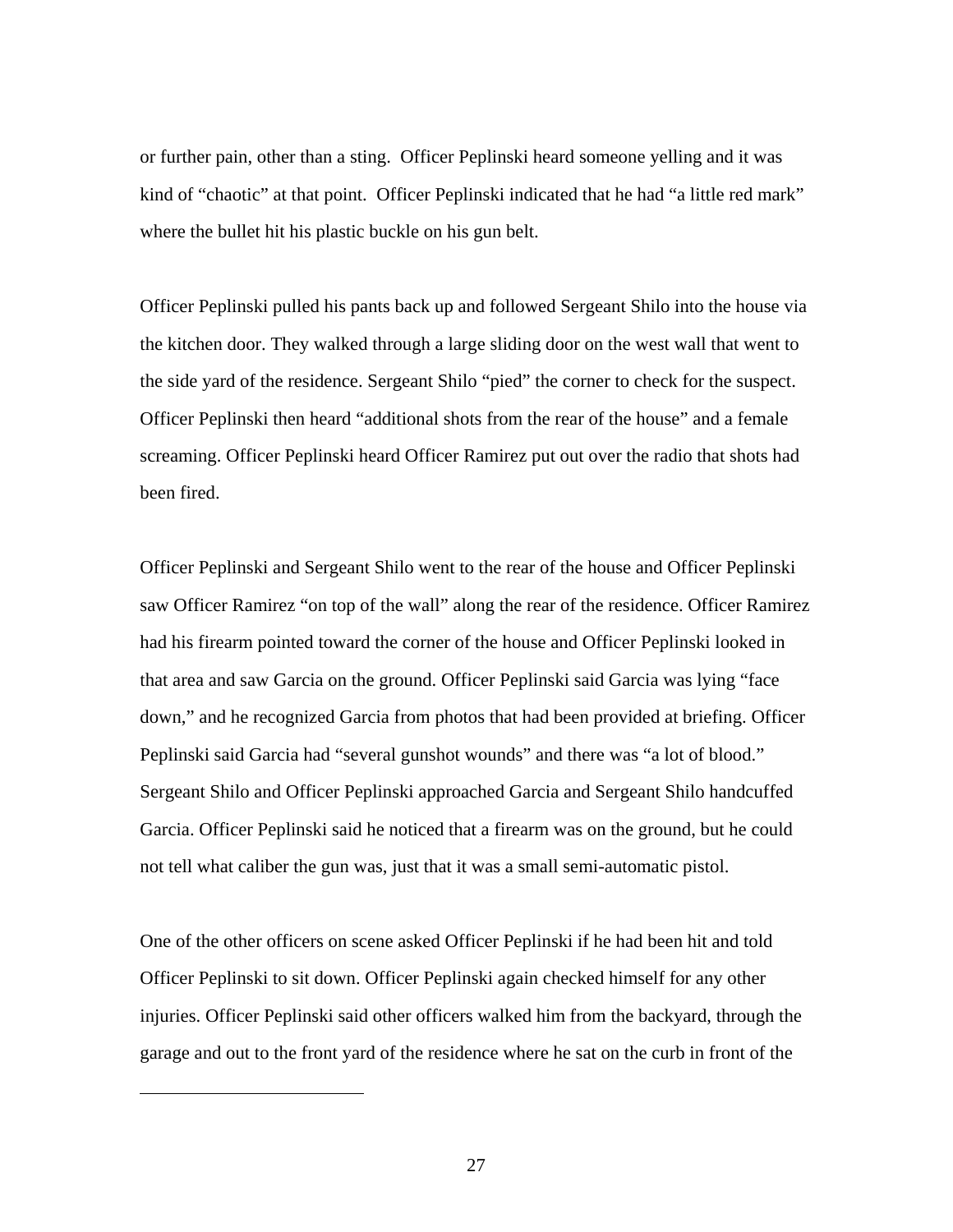residence with Officer Ip. Officer Peplinski said he was just about to be transported to the hospital when he asked for photos to be taken of him at the scene, still in his uniform. Officer Ip got his camera and took photos of Officer Peplinski in his uniform, the damage to his belt buckle and his injury. Officer Ip then collected the duty belt, still containing Officer Peplinski's duty weapon and took it to the station as evidence. Officer Peplinski said he did not fire any shots during the incident. Officer Peplinski was then transported to the hospital for evaluation/treatment.

### 10. Reserve Sergeant Damien Shilo

On July 29, 2012, at approximately 1:21 a.m., Reserve Sergeant Damien Shilo was interviewed by Ventura County Sheriff's Senior Deputy Steve Michalec. Sergeant Shilo noted the brandishing that had been reported prior to the beginning of his shift and was discussed during briefing. Sergeant Shilo learned the suspect in the brandishing was Garcia, who was possibly still in possession of a gun. Sergeant Shilo and the other officers in attendance at briefing discussed the brandishing as an officer safety issue and knew to keep an eye out for the suspect's vehicle.

Sergeant Shilo and Officer Peplinski drove past Garcia's residence at 1117 New Street in Santa Paula approximately a half hour before they received the call that brought them back to the residence. As they drove past the residence, Officer Peplinski told Sergeant Shilo that Garcia's pickup truck was at the residence. Sergeant noticed two trucks, but at the time was not sure which one was Garcia's.

Approximately 30 minutes later, Officer Peplinski and Sergeant Shilo received a radio call to respond to a subject causing a disturbance, possibly with a gun, at the 1117 New Street location. Officer Peplinski drove east onto New Street from 11th Street and they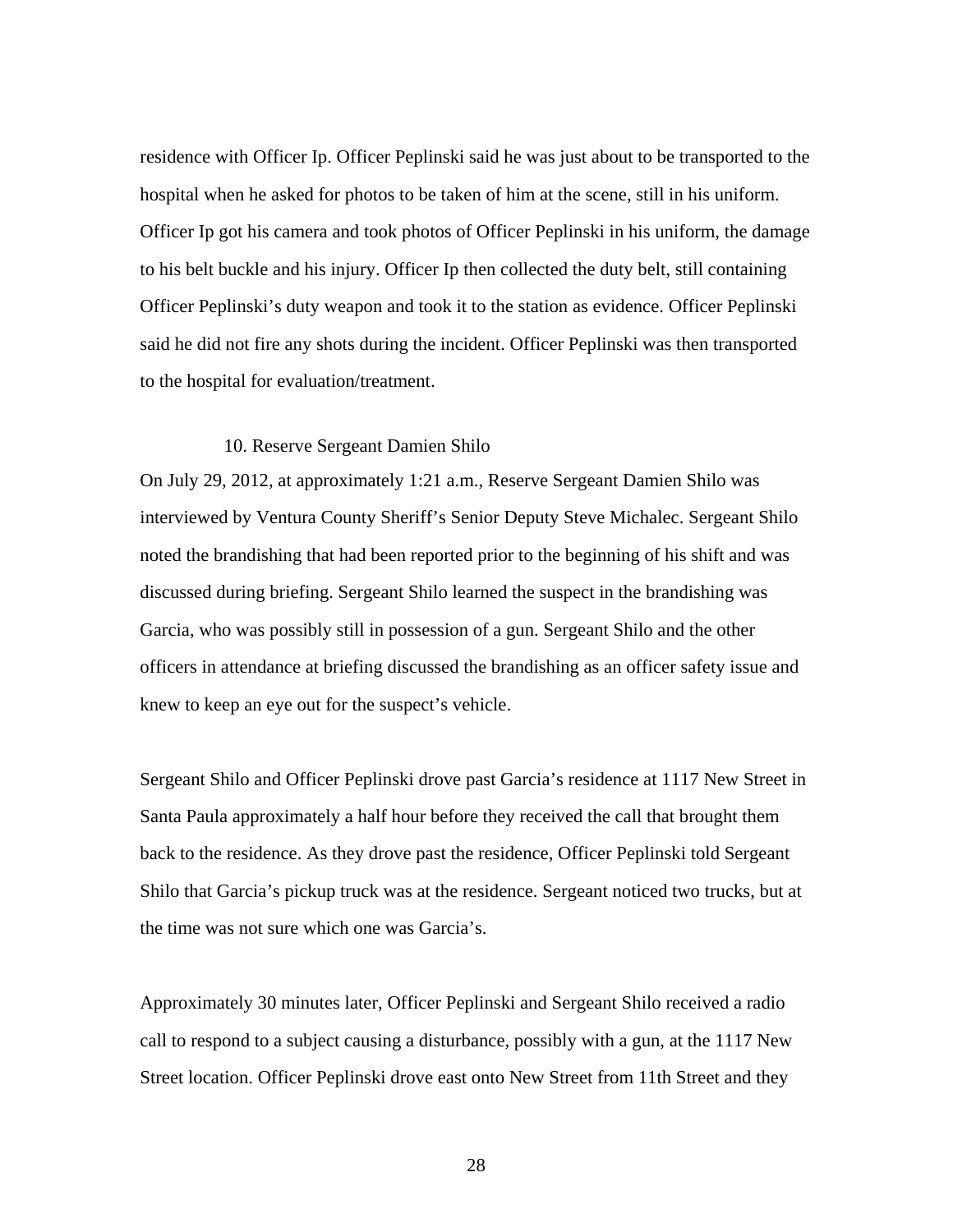both exited the vehicle. Sergeant Shilo saw two subjects near a truck that was parked in the driveway of 1117 New Street. One of the subjects was wearing shorts and a tank top, and Sergeant Shilo recognized him as Garcia. Garcia immediately started walking "with purpose" into the garage. Sergeant Shilo told Officer Peplinski, "That's him (Garcia)," and they walked up to the open garage door.

Sergeant Shilo indicated there was another male subject near the left rear tire of the vehicle in the driveway. Sergeant Shilo ordered that subject (later identified as Sergio Perez) to put his hands on the vehicle and then Officer Huerta commanded that subject to get down on the ground.

Sergeant Shilo and Officer Peplinski advanced past the subject in the driveway toward the open garage. They looked towards the open door going from the garage into the house and Sergeant Shilo believed Garcia had gone inside the house. Sergeant Shilo and Officer Peplinski both had their guns drawn. Sergeant Shilo was standing shoulder to shoulder with Officer Peplinski and was on Officer Peplinski's left side. Officer Peplinski saw Garcia go "all the way in (the house) to where we couldn't see him." Sergeant Shilo "peeked" to his left and down the west side of the house.

Sergeant Shilo saw four males "bail out the back slider and into the back yard."28 Sergeant Shilo knew Officer Ramirez was headed to the rear of the residence, so Sergeant Shilo advised over the radio that "four suspects were fleeing in the backyard." Sergeant Shilo indicated that he knew the subjects who went toward the backyard were not Garcia because they were all wearing tee shirts and Garcia had been wearing a tank top.

<sup>&</sup>lt;sup>28</sup> No other witnesses described seeing the four other subjects; however, Hilda Vasquez noted that she, Ivan, Kimberly, and Edgar all went into the backyard at one point.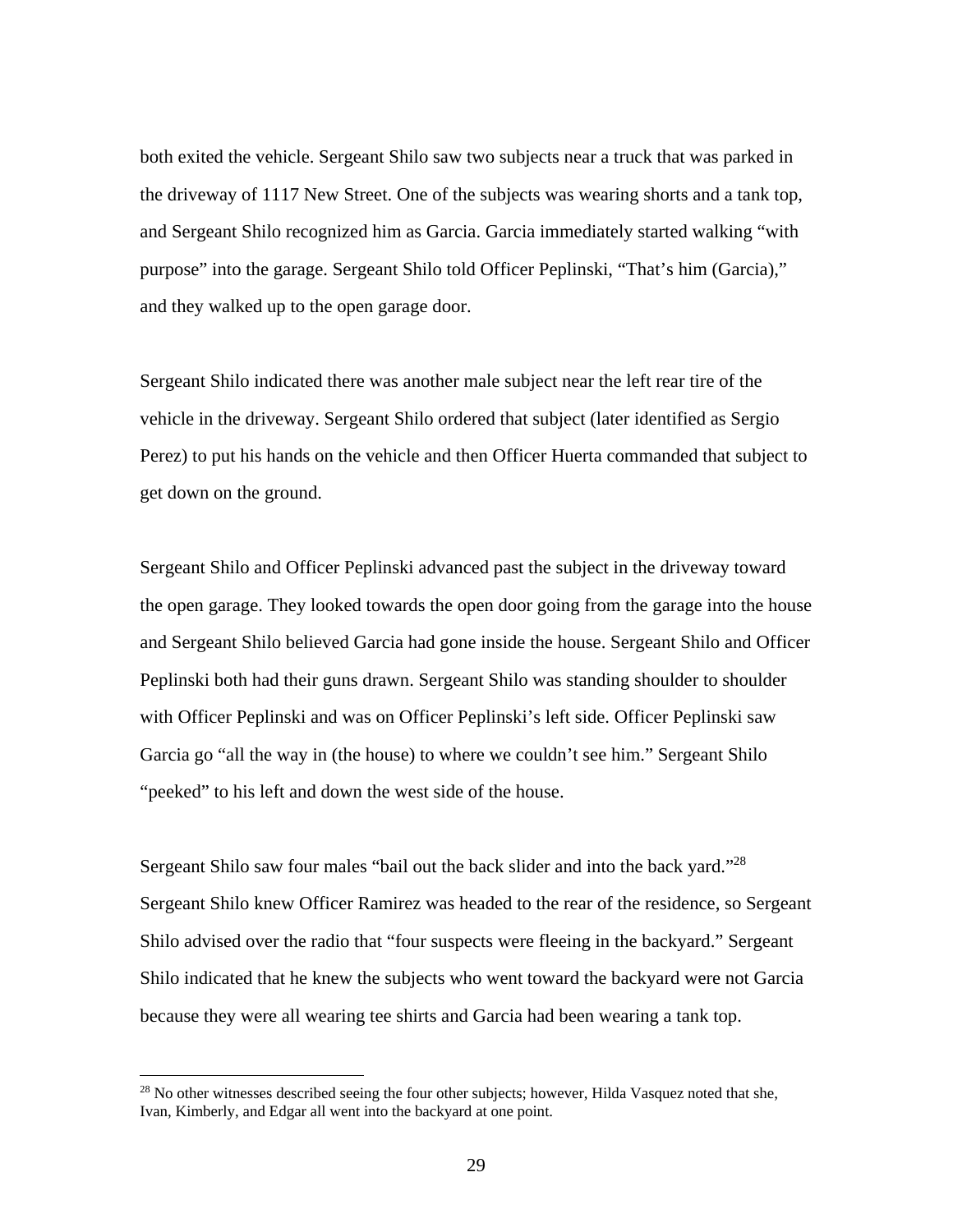Sergeant Shilo went back toward Officer Peplinski and the large garage door where Officer Peplinski was calling for someone inside to "Get out here, get out here." As Officer Peplinski was making the commands, Sergeant Shilo heard "two to three" gunshots and saw debris in the air. Sergeant Shilo described the shots as in "rapid succession, boom, boom, boom." There was a bullet hole in a section of the roll-up garage door approximately six inches above where Sergeant Shilo indicated that he and Officer Peplinski were standing when he called for the subject inside to come out.

Sergeant Shilo said that just before the shots were fired, Officer Peplinski indicated something to the effect that he "saw him coming back." Sergeant Shilo believed Officer Peplinski was referring to Garcia, and just before the shots were fired, Sergeant Shilo heard Officer Peplinski calling for whoever he saw to come out. Just as Officer Peplinski was calling for the subject to come out, Sergeant Shilo heard the gunshots.

Sergeant Shilo looked at Officer Peplinski and asked him if he was okay. Officer Peplinski said he was okay and looked down towards his belt buckle. They both noticed Officer Peplinski's buckle had popped open and Officer Peplinski said, "I'm hit." Sergeant Shilo grabbed Officer Peplinski and pulled him down onto the ground on the west side of the driveway. Once Officer Peplinski was on the ground, Sergeant Shilo turned his attention back to the garage to look for Garcia, but Sergeant Shilo did not see him.

Sergeant Shilo moved forward to the door leading into the house from the garage. Sergeant Shilo still did not see Garcia, but he heard "the rustling of somebody running out." Sergeant Shilo moved forward into the residence and heard "the clatter of somebody moving through." Sergeant Shilo noticed that the curtains on the sliding glass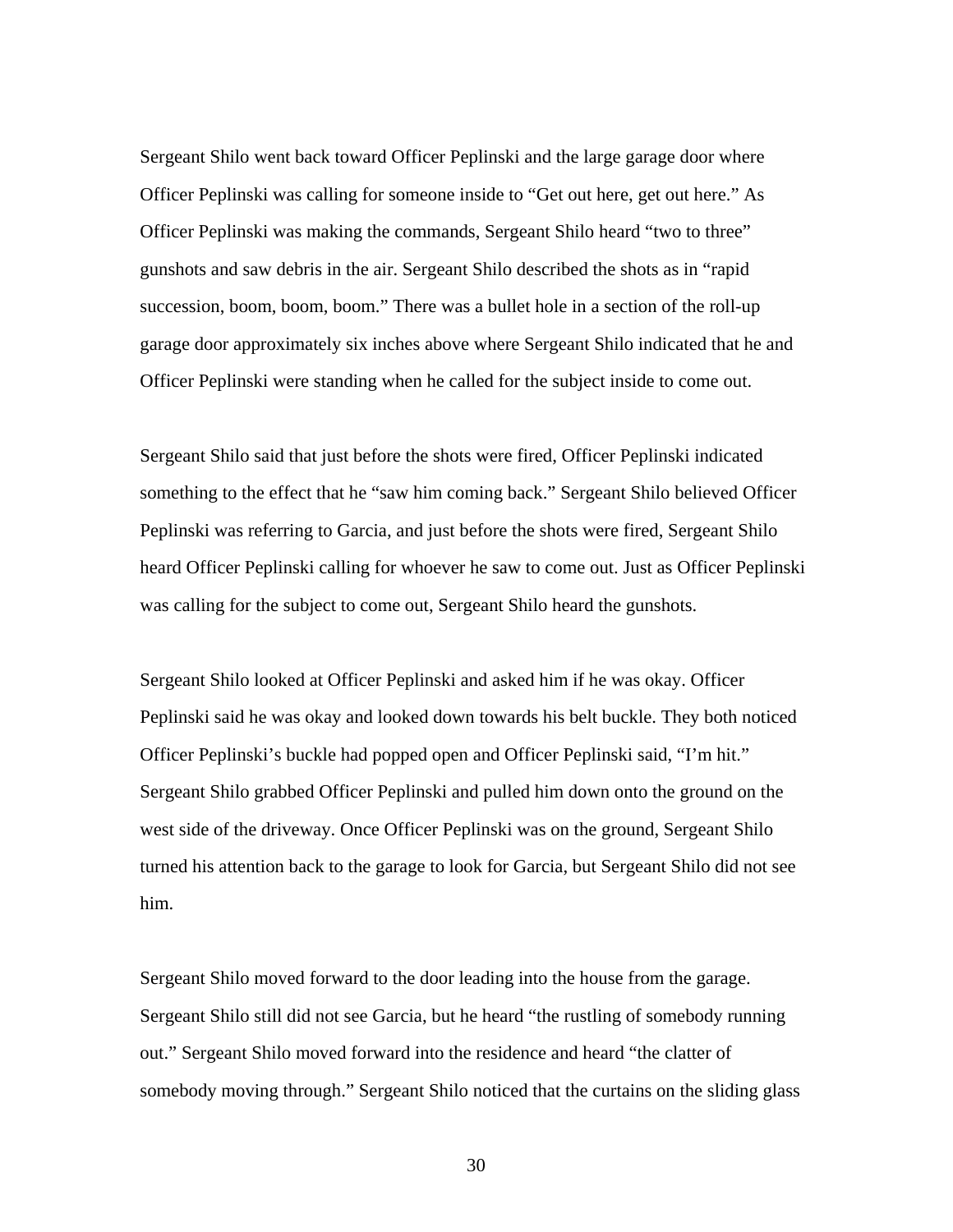door on the west wall of the residence "had movement." Sergeant Shilo then heard an "exchange of gunfire." Sergeant Shilo said he heard two distinct weapons being fired. Sergeant Shilo peeked out the sliding glass door and out to the backyard of the residence.

Sergeant Shilo came around the northwest corner of the residence into the backyard and saw Officer Ramirez on the north side of the back wall "peeking over." Officer Ramirez had his gun drawn and pointed towards the east side of the residence. Sergeant Shilo asked Officer Ramirez, "Where?" and then Sergeant Shilo saw Garcia on the ground near the northeast corner of the residence. Garcia was lying face down on the ground, with his left hand underneath him, near his waistband. Sergeant Shilo saw Garcia's right hand next to his body and a gun a few feet away, on the ground, just to the south of Garcia.





Handgun found near Garcia Overview of proximity to Garcia

Sergeant Shilo said he approached Garcia and "was startin' to squeeze the trigger" because he was not sure if Garcia was still a threat or not. Sergeant Shilo still had his service weapon pointed at Garcia as he got closer to Garcia. Sergeant Shilo put one foot on Garcia's right hand and "nudged" Garcia's hip to see if Garcia would react. When there was no reaction, Sergeant Shilo reholstered his weapon, dropped his knees onto Garcia's back, and handcuffed Garcia. Sergeant Shilo then got up and again removed his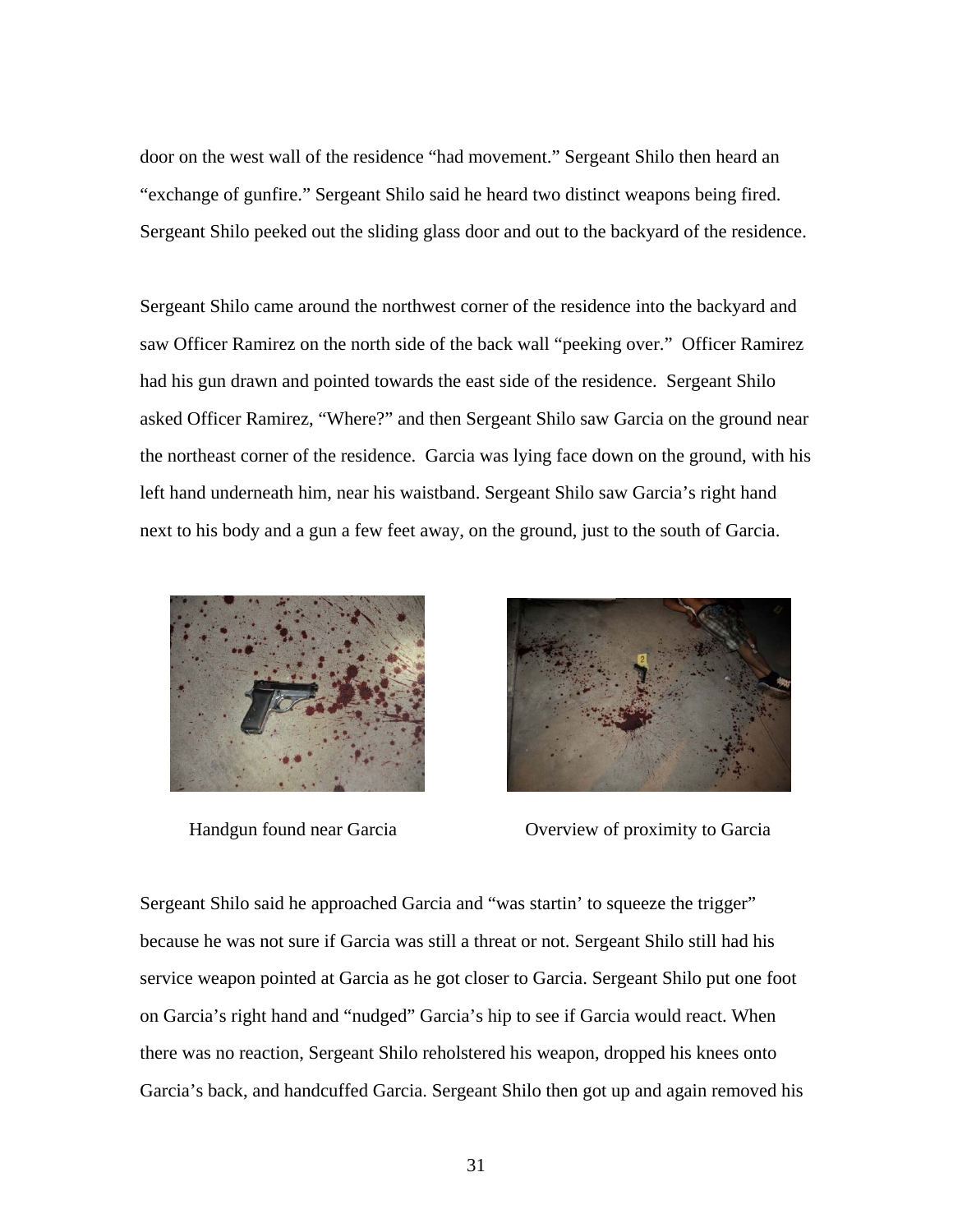weapon from its holster because he did not know where the other four subjects he had seen had gone. Sergeant Shilo yelled to the other officers to be aware of other possible subjects.

Sergeant Shilo recalled seeing Garcia's mother as he ran through the house. Sergeant Shilo did not recall anyone else in the garage when he went into the house. Sergeant Shilo estimated it was approximately five to ten seconds from when he got into the house and when he heard the shots.

Sergeant Shilo could not recall the number of shots he had heard coming from the backyard while he and Officer Peplinski were in the house. Sergeant Shilo said he had definitely heard "two distinct weapons" being fired in the backyard.

# 11. Officer Scott Varner

Officer Scott Varner was interviewed on July 29, 2012, at 3:28 a.m. by Ventura County Sheriff's Senior Deputy Steve Michalec.

Officer Varner was the on-duty watch commander for the police department on the evening of July 28. Patrol units received a "call of a subject who had brandished, armed with a handgun at the front of 1117 New Street." Officer Varner was aware of the brandishing at the same residence earlier in the shift. He noted that officers would be "actively looking for the individual if he was out and about" that night.

When the call came in regarding the disturbance at 1117 New Street, Officer Varner recognized the address as that of the earlier brandishing call. Officer Varner responded, and while en route, Officer Varner heard Officer Peplinski and Sergeant Shilo arrive on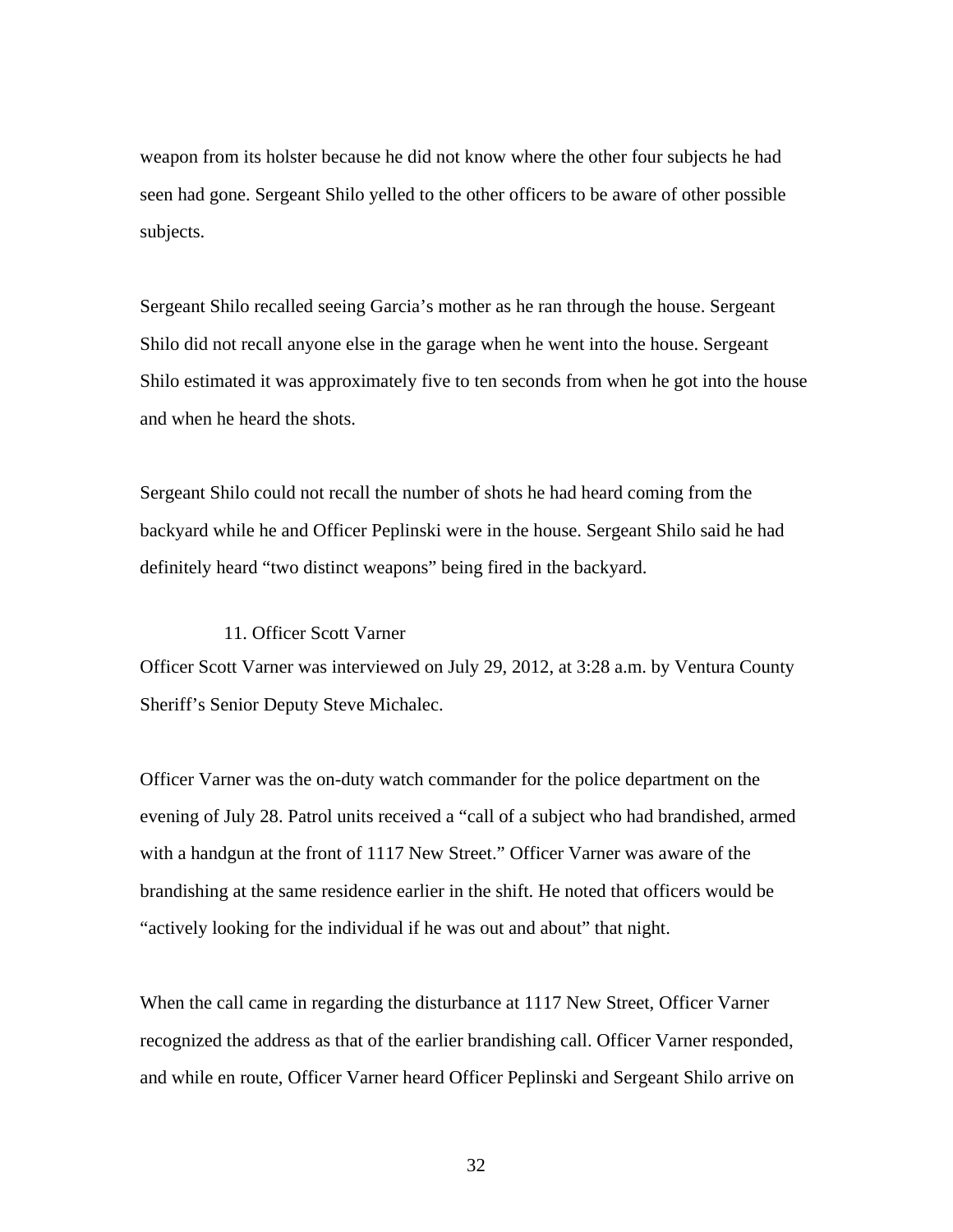scene. Officer Varner believed Officer Huerta and Officer Ramirez arrived on scene at approximately the same time as Officer Peplinski and Sergeant Shilo. Officer Varner drove his marked K-9 unit to the scene and parked behind two other police cars west of 1117 New Street.

While driving to the garage, Officer Varner heard radio traffic indicating that the suspect had possibly run into the garage. Officer Varner heard Officer Ramirez advise over the radio that he believed the suspect was being detained. Officer Varner requested a patrol vehicle set up a perimeter on Main Street, north of the residence at New Street.

Officer Varner exited his vehicle and as he walked east on the north sidewalk of New Street he asked over the radio if the suspect was being detained. He noticed that the officers in front of the residence at 1117 New Street had their weapons drawn and were looking north toward the garage area, yelling for people to get down. Officer Varner drew his duty weapon and continued east on the sidewalk towards the residence. Officer Varner stopped near a cinder block pillar near the west entrance of the driveway. He did not see anyone in the garage at that time.

While still on the sidewalk west of the driveway, he heard two or three gunshots. Sergeant Shilo and Officer Peplinski were near a palm tree in the front of the southwest corner of the garage. Officer Huerta was standing to the west of the pickup truck that was parked in the driveway of the residence. Huerta was with a subject whom Officer Varner believed was Sergio Perez.

Officer Varner stepped back when he heard the gunshots because he did not know where they had come from. Officer Varner noticed Sergeant Shilo and Officer Peplinski stepped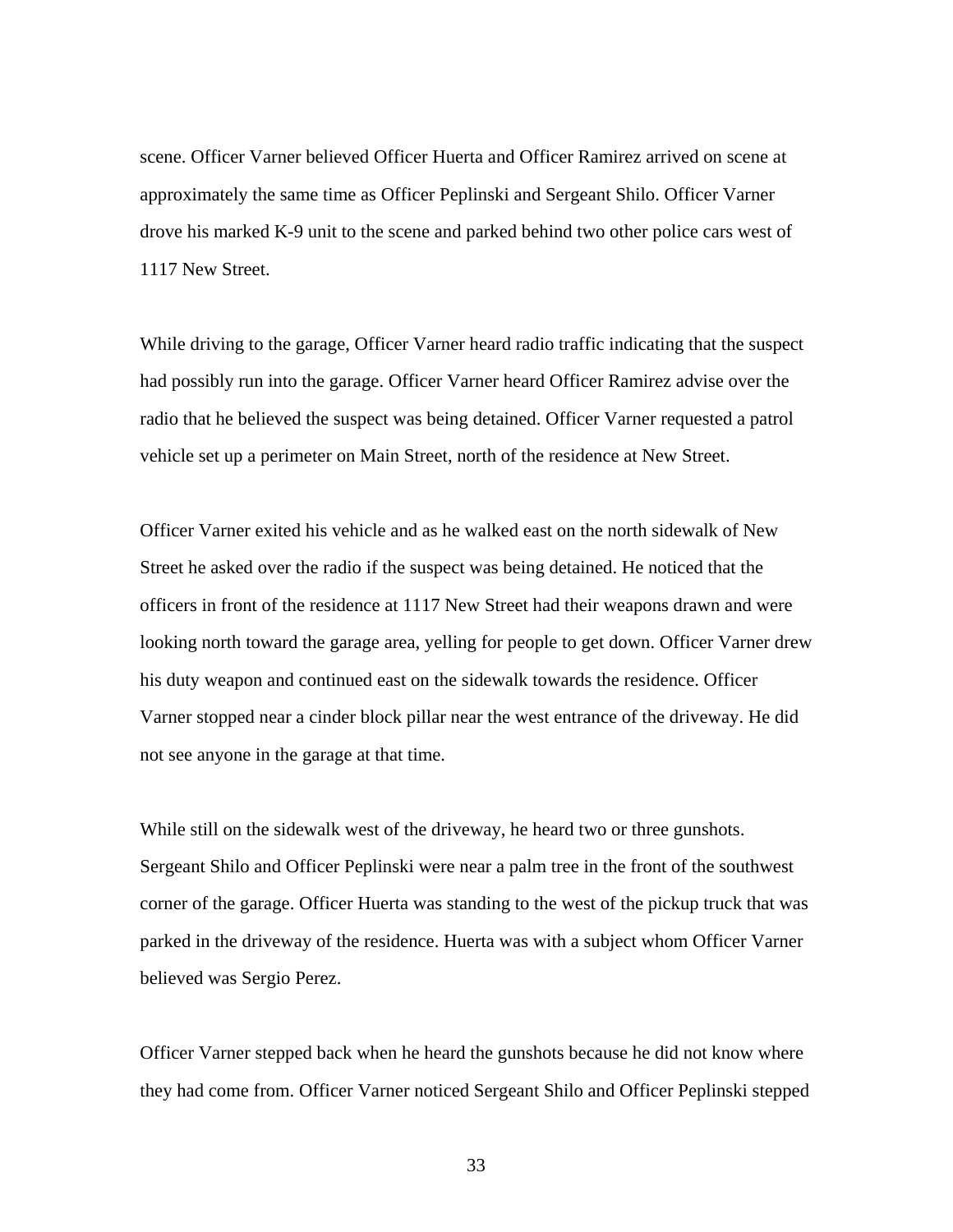back as well. Officer Varner saw Officer Peplinski look down and grab towards his abdomen. Officer Varner noticed Officer Peplinski's gun belt buckle had opened up and Officer Peplinski "eye locked" with Officer Varner. Officer Varner asked Officer Peplinski if he was "hit" and Officer Peplinski answered, "I'm hit." Officer Varner broadcast that shots were fired, advised that an officer was down, and requested assistance.

Officer Varner saw Sergeant Shilo and Officer Huerta advance north through the garage. Officer Varner went to Officer Peplinski and checked for wounds, but did not find any. While in the front yard with Officer Peplinski, Officer Varner heard five or six more gunshots.

Officer Varner had Officer Ip stand by with Officer Peplinski while Officer Varner went towards the door leading into the kitchen. He did not follow the other officers into the residence. Officer Varner walked through the west pedestrian door of the garage that went to the west side yard of the residence. Once Officer Varner was in the side yard, he noticed Sergeant Shilo and Huerta near the northwest corner of the residence.

Officer Varner had his weapon out and cleared the northwest corner of the residence. He saw Officer Ramirez standing in the area of the built-in brick barbeque on the east side of the backyard. Officer Varner indicated as he started walking into the backyard, he still did not know the location of the suspect and yelled "Where's he at? Where's he at?" It was at this point that he realized the suspect was "down" near the northeast corner of the residence. Officer Varner could tell that the suspect was bleeding. Because he was not sure whether there were other suspects in the residence, Officer Varner turned his back to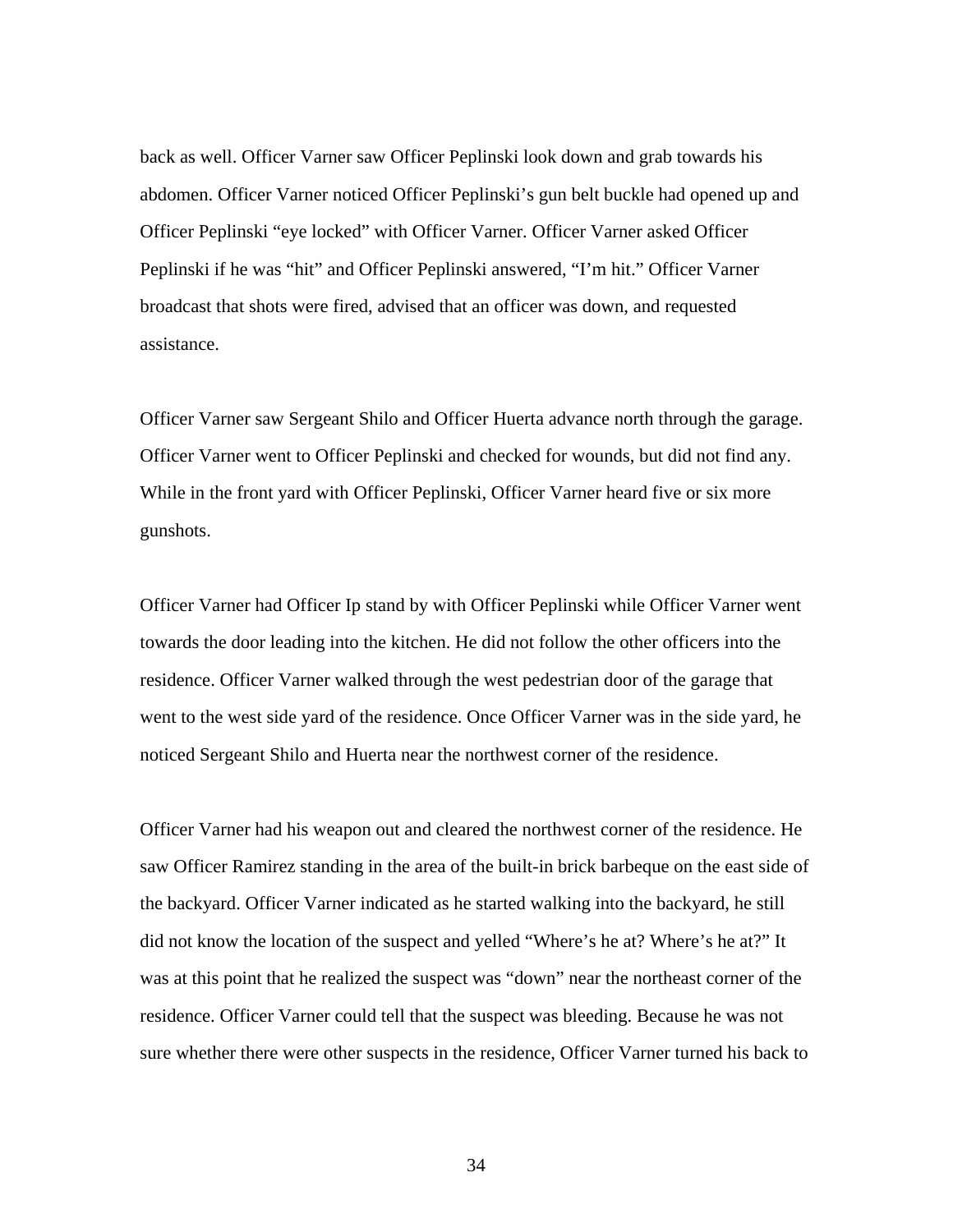the other officers in order to cover the north side of the yard in case of additional suspects.

When Officer Varner arrived on scene at 7:43 p.m., he activated his recorder noting that he was responding to the 1117 New Street address regarding subject Edgar Garcia armed with a handgun. Forty seconds after arrival, a transmission "Subject went into the garage" is heard and transmitted. Seventy seconds after arrival, Officer Varner requests a unit to respond on Main Street to establish a perimeter. Ninety-one seconds after arriving on scene, commands "Get in the house! Get in the house!" are heard. Ninety-six seconds after arriving on scene, the recording captures three shots being fired. Fifteen seconds later, a series of three shots, followed by three more shots, are heard on the recording. Then at 116 seconds and 118 seconds after arriving on scene, two additional shots are heard. All shots were fired within seven seconds. Three and a half minutes later, in response to a question "Who fired?" Officer Ramirez can be heard saying, "I did, I hit him- I was the only one- he pointed the gun at me. I shot back." Officer Peplinski stated that he was hit in the gun belt.

### 12. Officer Frank Huerta

On July 28, 2012, at 9:21 p.m., Ventura County Sheriff's Detective Billy Hester was briefed by Officer Frank Huerta. Officer Huerta indicated that he and other officers responded to a family disturbance/man with a gun call at 1117 New Street. As officers approached the open garage, a male subject named Edgar Garcia fired shots at them, hitting one officer in the belt buckle. Officer Huerta noted that the officer was not injured. Garcia fled to the backyard where he was confronted by other officers. Officer Ramirez shot and killed Garcia in the backyard.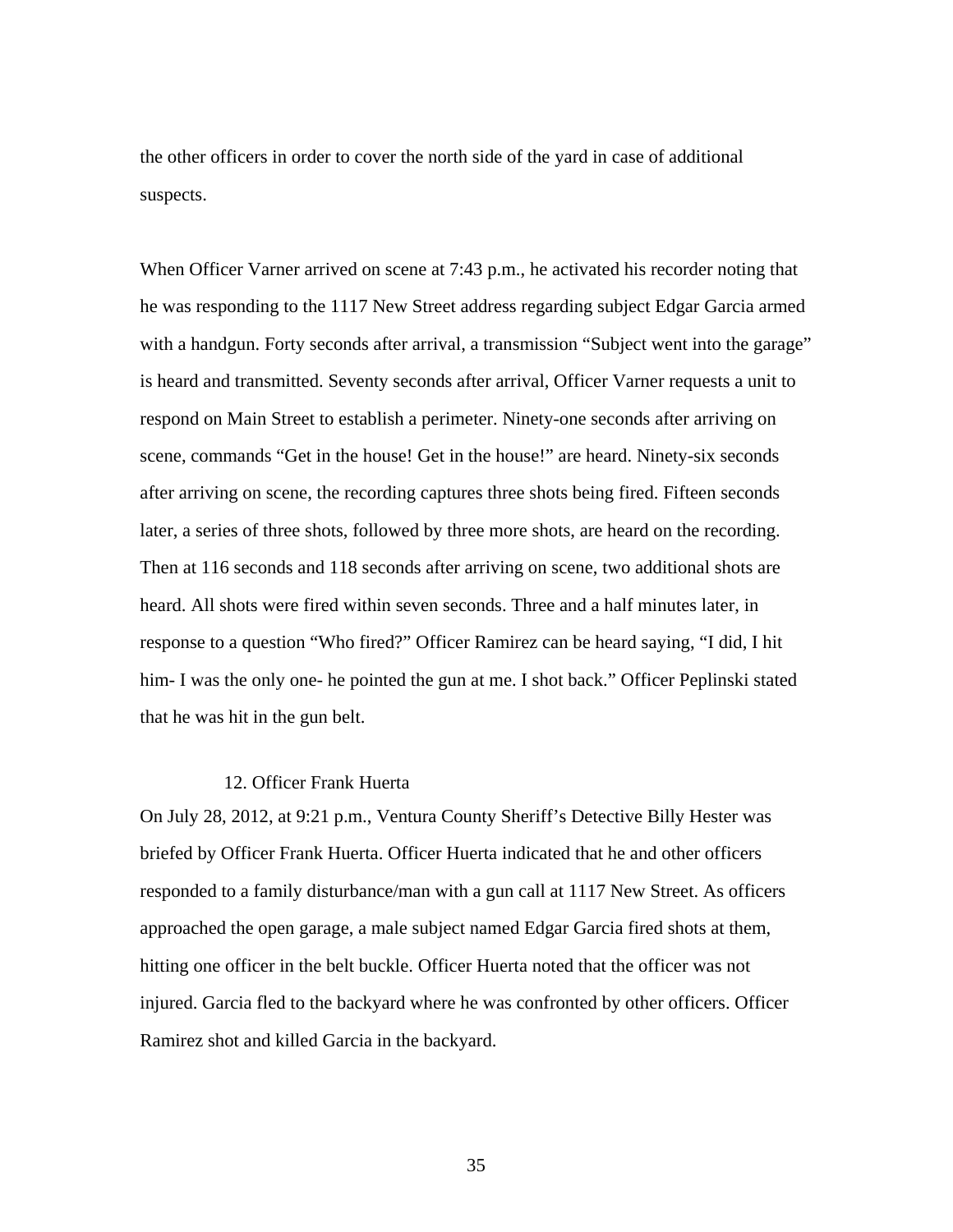Prior to responding to the New Street call, Huerta was on patrol and activated his recorder during a traffic stop, 42 minutes prior to the call to the New Street residence. Huerta's tape recorder was still running from the traffic stop when he received the dispatch call to the New Street residence. At 42:13 into the recording, the recording captures the dispatch "Subject with a gun- 1117 New Street. The reporting party advised that Edgar Garcia struck him in his arm with a gun." A description is provided. The recorder indicates at 42:42 that Huerta is en route. At 43:16, the radio call transmits that the "DP was last seen in the front yard." At 43:39, Huerta is out of the car and notified that the subject went into the garage.

Sergio Perez is ordered to the ground next to the truck in the driveway. Radio traffic indicates that officers are coordinating setting up a perimeter. At 44:39, three shots are heard. Officer Huerta transmits "Shots fired, shots fired!" Another officer can be heard saying "I know, I know it!" At 44:48 "999, 999" is transmitted. An officer down call is transmitted at 44:52. At 44:54, three shots were fired, immediately followed by three additional shots, and then another shot. Officers respond to the backyard and emergency services are requested at 45:31.

#### 13. Officer Hector Ramirez

Officer Hector Ramirez was interviewed by Ventura County Sheriff's Senior Deputy Brian Richmond on July 29, 2012 at 12:45 a.m. and participated in a walk-through interview at the scene at 3:40 a.m.

Officer Ramirez indicated he has been with the Santa Paula Police Department for 16 years as a sworn peace officer. On the date of the shooting he was wearing his assigned uniform and gun belt. Officer Ramirez stated that he was issued and carrying a Sig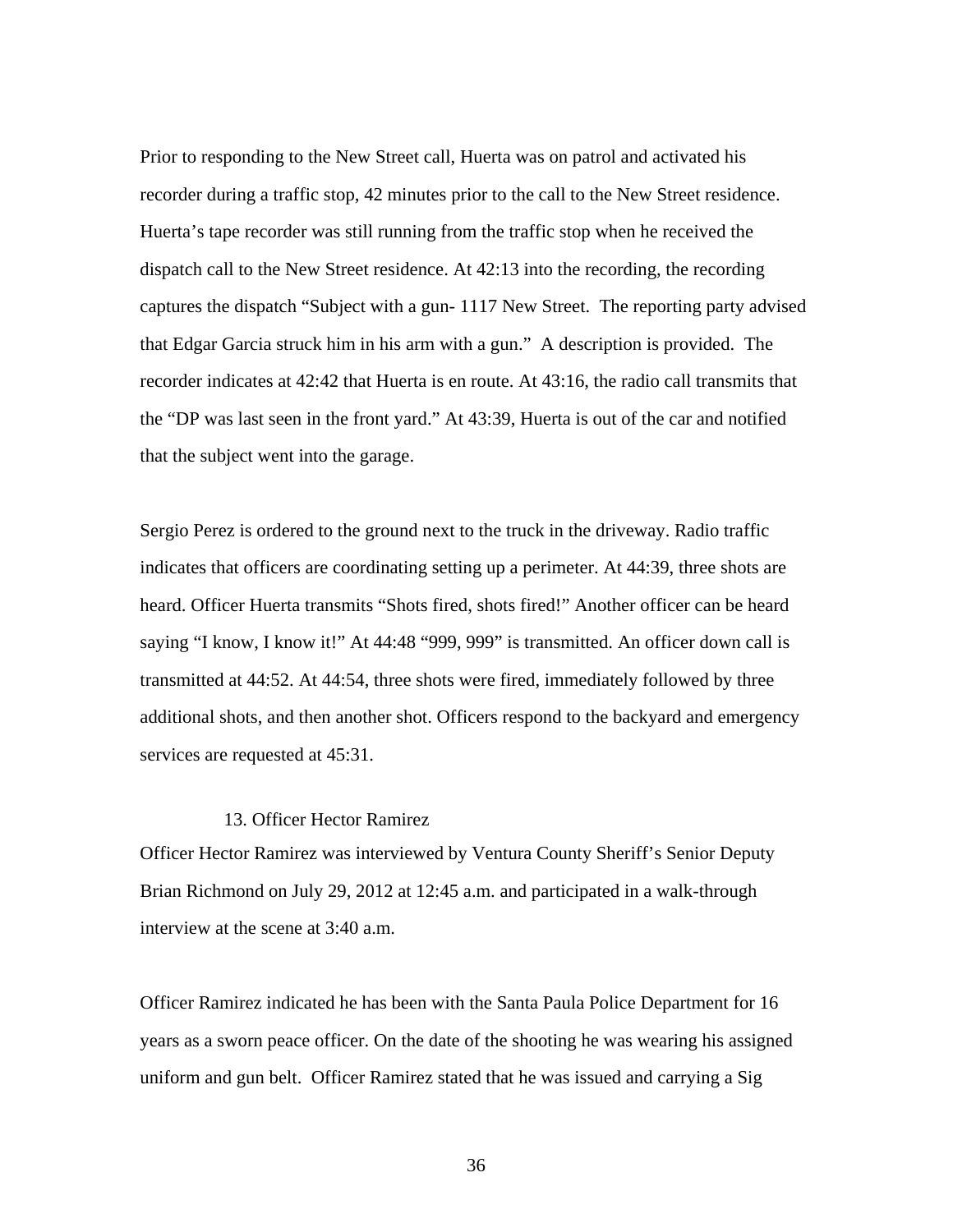Sauer .40 caliber handgun. The weapon carried 13 rounds and he believed he had 13 rounds in his weapon along with additional ammunition magazines on his gun belt.

Officer Ramirez was assigned to the evening shift which started at 5:45 p.m. At the time of the call, he was alone in his marked police vehicle. Officer Ramirez was wearing a police uniform that included a badge and patches, identifying him as a peace officer with the Santa Paula Police Department. Officer Ramirez was assigned as rover or back-up officer and was not assigned as a specific beat car.

Officer Ramirez stated that either he or other officers received a call of a subject battering his father with a handgun at 1117 New Street.<sup>29</sup> As he drove from the station to the call, he heard that other officers were responding to the same call.

As he continued to the call, Officer Huerta and Officer Peplinski were driving in a vehicle in front of him. Officer Ramirez arrived on New Street and parked behind other police vehicles. As he was getting out of his car, he saw officers walking toward the driveway of the house. Officer Ramirez saw what he believed was the suspect in the driveway wearing a white tank top. Officer Ramirez thought he used his radio and said the suspect was walking back and forth in the driveway, but he was not sure. At some point he saw the suspect run into the garage with uniformed officers following him. He could not hear anything specific being said but he did hear yelling.

Officer Ramirez saw other people in the driveway but he did not know who they were. After seeing the suspect run into the garage, Officer Ramirez ran to the rear of the house

<sup>&</sup>lt;sup>29</sup> The call was dispatched at 5:42 p.m. to "421" (Ramirez) and "452" (Reserve Officer Peplinski and Sergeant Shilo.)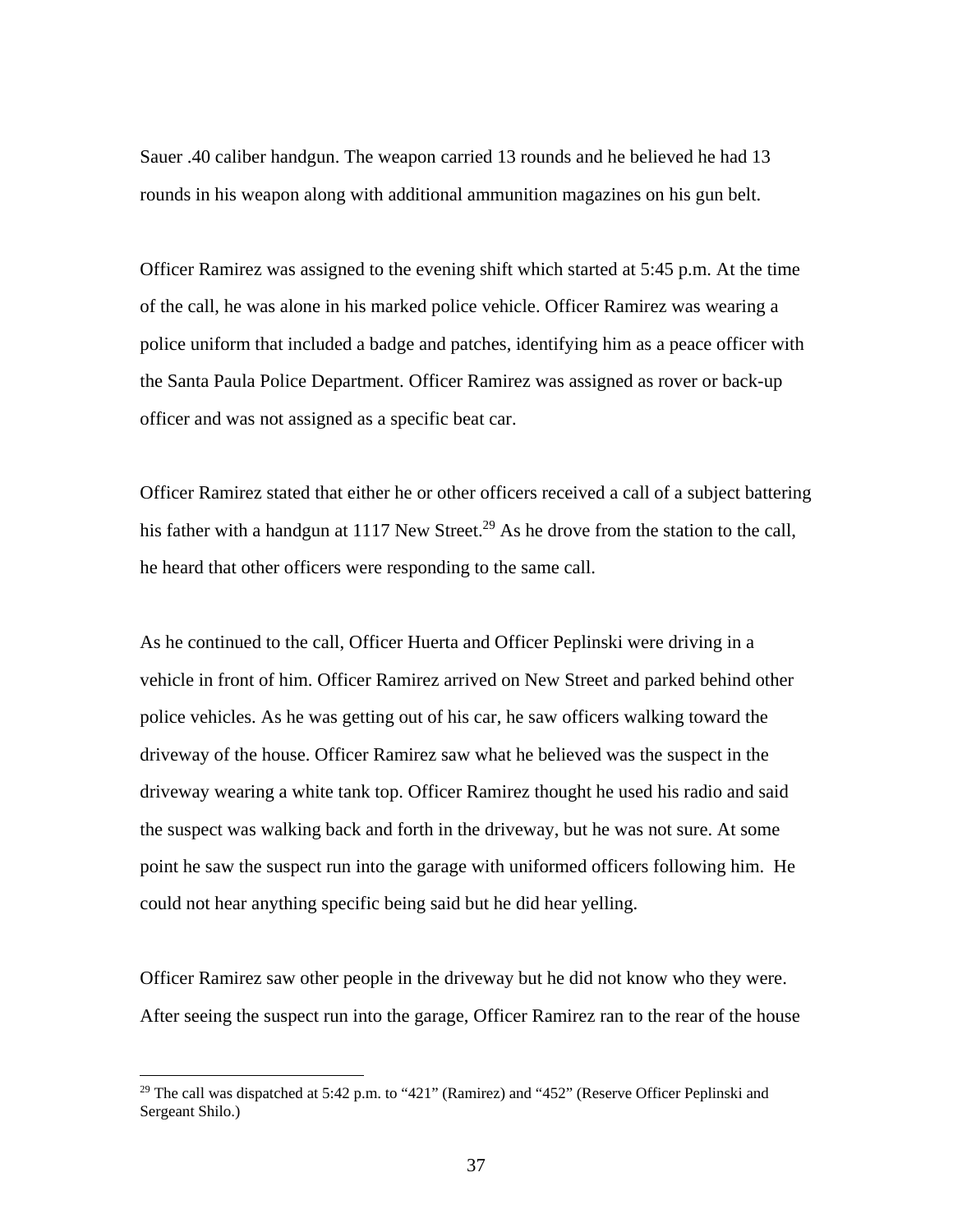via 11th Street and into the open area of Pepe's Automotive. Officer Ramirez explained that the automotive area backed up to the suspect's residence.

Officer Ramirez's initial thought was to cover the rear of the house. Officer Ramirez did not want anyone to leave the backyard and escape. Officer Ramirez described running north on 11th Street to the corner of 11th and Main Street and into a car lot. Officer Ramirez moved east through the lot and next to a cement wall when he heard shots coming from the area of the house. Officer Ramirez thought the shots were coming from the garage because they were not loud.

After hearing the gunfire, Officer Ramirez described being scared but because of training and experience he had to "get out there" and explained this to mean he needed to broadcast the 999 radio information.

Officer Ramirez used his radio and completed a 999 broadcast. Officer Ramirez waited at the auto dealership to see what was occurring. While waiting, he saw Garcia climbing up the cement wall, trying to pull himself over. Officer Ramirez told Garcia to stop and stay where he was at. The two looked at one another and Garcia dropped off the wall and back into his backyard.

He was not sure if he called Garcia by name. Officer Ramirez was sure that he told Garcia to stop and saw that he was wearing a white tank top, the same clothes he was wearing as he ran into the garage. Officer Ramirez stood on tires that were stacked on the ground to look over the wall. He was scared at this point, because he had heard gunfire, and wondered if Garcia still had the gun.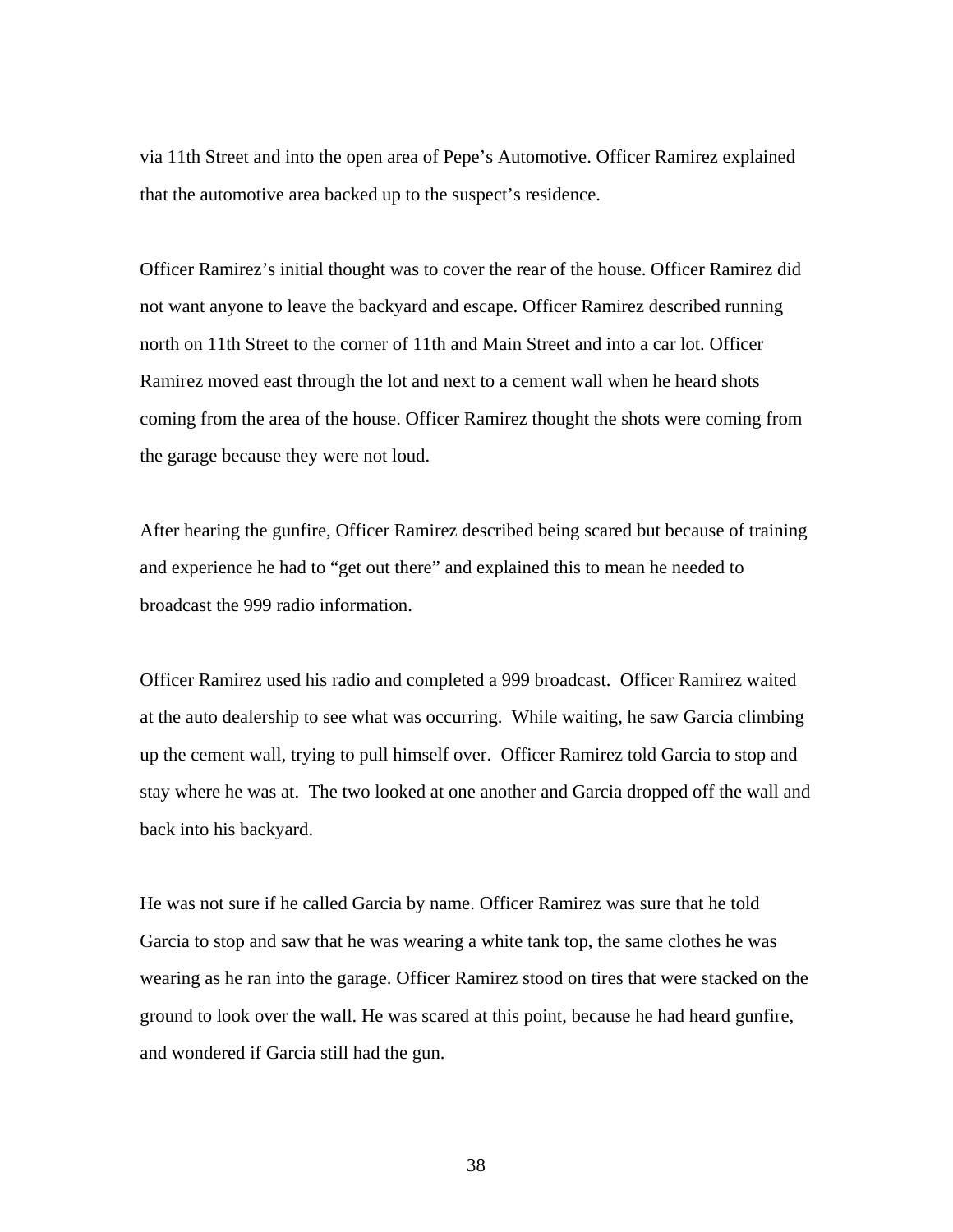Officer Ramirez holstered his weapon so he could climb and go over the wall. As he looked over the wall, he saw Garcia running toward the northeast side of the residence and running away from him. Garcia stopped running, and turned toward him. Officer Ramirez saw Garcia holding a handgun in his right hand and his right arm was extended toward him, pointing the gun at him. Officer Ramirez had taken his weapon from his holster and was pointing the weapon at Garcia. Officer Ramirez told Garcia to stop and drop the weapon. Officer Ramirez saw two "jerking movements<sup>30</sup>" coming from Garcia's right hand as if he was pulling the trigger.

Officer Ramirez ducked down behind the wall, thinking that he had been shot at. Officer Ramirez said he did not hear anything and thought Garcia's handgun had jammed.<sup>31</sup> After not hearing shots, Officer Ramirez came back up over the wall and saw Garcia still standing there facing in his direction, looking directly at him.

Officer Ramirez yelled at Garcia to stop and Officer Ramirez began to fire at Garcia. Officer Ramirez said he shot three times and he did not think he hit Garcia. Garcia continued to stare and look at him.<sup>32</sup>

Officer Ramirez stated that after he shot three times, Garcia turned around and Officer Ramirez kept yelling commands at him. Ramirez stated, "He starts turning around again and I again I fired a few more shots." Officer Ramirez thought that he had missed Garcia,

<sup>&</sup>lt;sup>30</sup> Ramirez described seeing his hand move twice, jerking his hand in an up-and-down motion, with the gun pointed at Officer Ramirez.

 $31$  Forensic examination of the pistol, indicated that the firearm was missing the extractor but due to the blowback action of the firearm, the discharged cartridge cases were extracted *two out of the three times* it was test-fired. The examination corroborates the observation that it appeared that Garcia was attempting to fire at Ramirez, but the firearm malfunctioned and did not fire.<br><sup>32</sup> In the walk through interview at 3:40 a.m., Ramirez stated that after shooting three times, he had "totally

lost sight of his hands. I don't know where they were at. And I don't remember seeing the gun anymore in his hand but I—I do remember seeing—him and I making eye contact."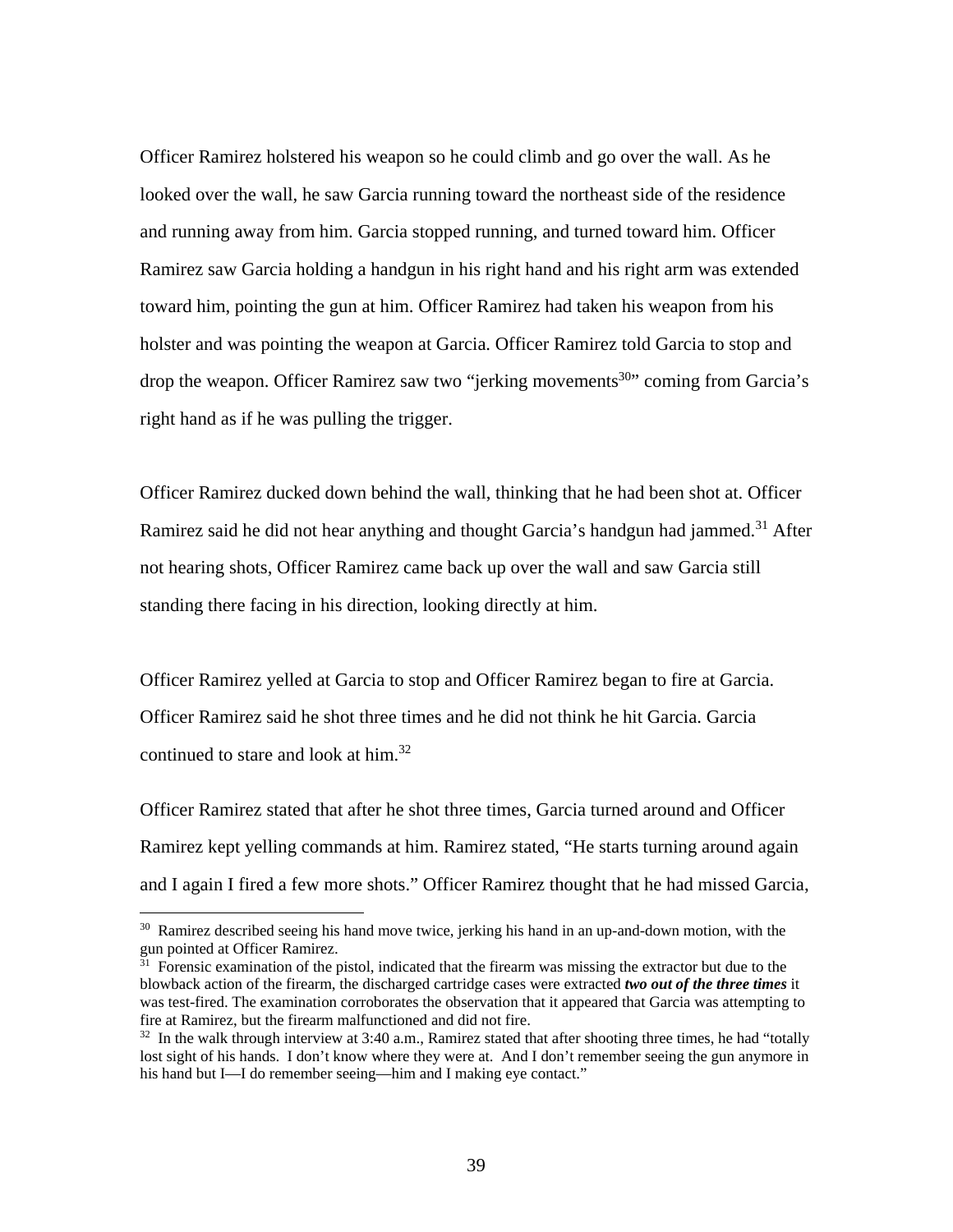and Garcia started running toward the east side of the residence away from Officer Ramirez. Officer Ramirez saw him "turning around" and as he saw him turning around, Officer Ramirez fired a few more shots at Garcia. Officer Ramirez saw blood in Garcia's torso area and knew that he had been hit.

Officer Ramirez described looking at the suspect and not seeing a gun anymore. The suspect continued to face him, with both fists clinched and yelling at him. Officer Ramirez said he "freaked out" because he thought the suspect had "super powers" because he did not "go down" after being shot.

Officer Ramirez continued to give Garcia verbal orders and to get on the ground. Officer Ramirez was telling Garcia to "get down the ground, get down on the ground." Officer Ramirez could not remember how many times he gave these commands to Garcia, but believed that he yelled it several times. Garcia began to kneel on the ground with his hands in the air.

Officer Ramirez saw Garcia look toward the west. Officer Ramirez saw Garcia was now on the ground and on his stomach. At this time, Officer Ramirez saw uniformed officers coming into the backyard. Officer Ramirez thought he saw a young female come out from inside the residence, but he did not know who she was. Officer Ramirez jumped over the wall and into the backyard.

Officer Ramirez initially estimated the distance from the brick wall to where Garcia was standing to be approximately 25-30 feet.<sup>33</sup> Officer Ramirez described that as he stood

 $\overline{a}$ 

.

<sup>&</sup>lt;sup>33</sup> During an initial interview, Ramirez estimated the distance to be approximately 30 yards; however, during the walk-through the distance was clarified and estimated to be 25 to 30 feet.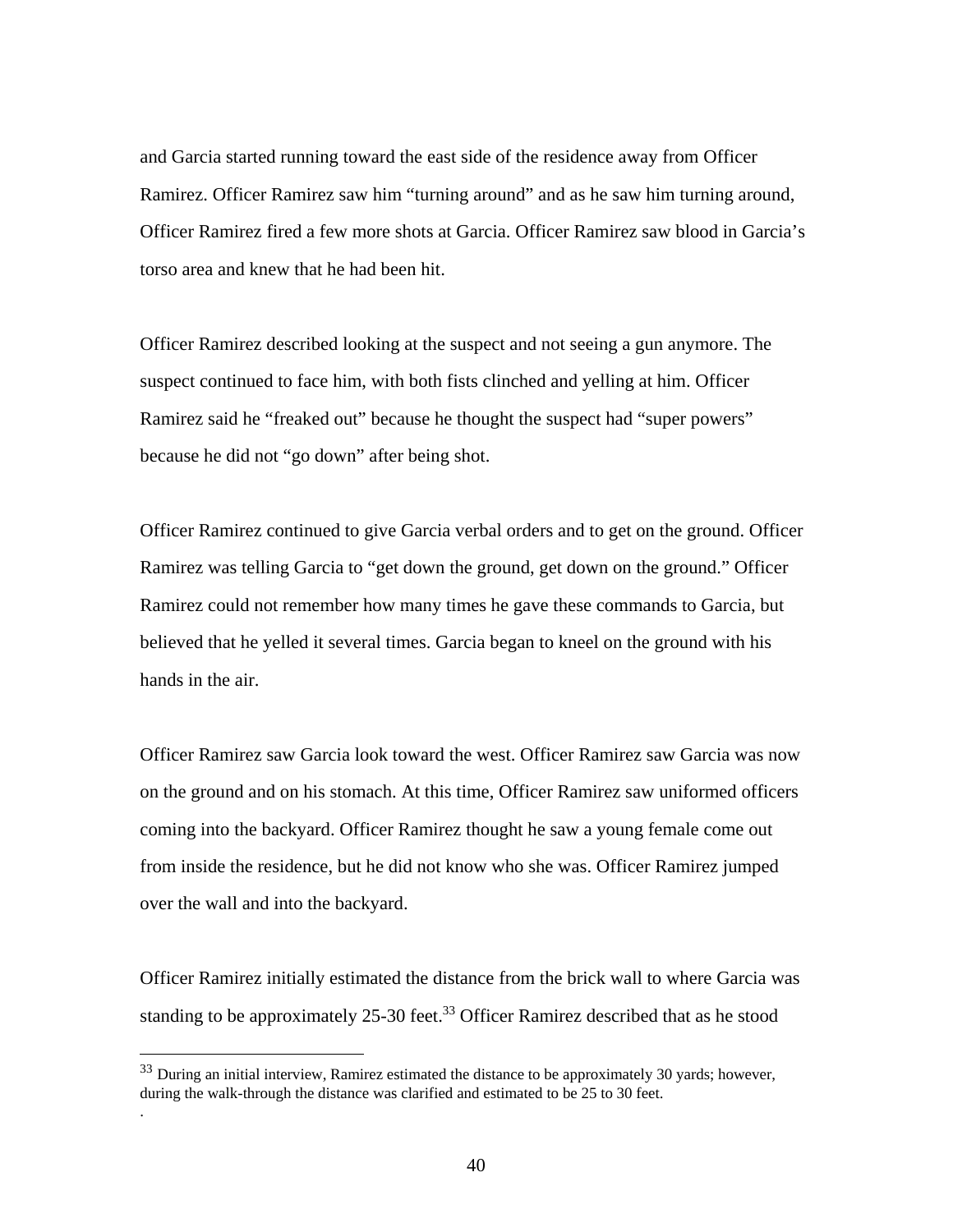behind the wall and on tires, he was looking down at Garcia. Officer Ramirez could not remember what the backyard looked like in regards to dirt, grass or cement.

As Officer Ramirez ran toward the suspect, he saw Sergeant Shilo standing over the suspect. Officer Ramirez told Sergeant Shilo to handcuff the suspect.

Officer Ramirez said at that time he heard that one of his fellow officers had been shot. Officer Ramirez looked around and saw everyone he thought was involved in the incident and they were fine. He could hear the dispatcher on the radio was upset and trying to put information out over the radio. Officer Ramirez told the dispatcher everyone was fine and that he needed fire and ambulance at their location.

Officer Ramirez thought Officer Varner told him that his partner, Officer Peplinski, had been hit. Officer Ramirez found Officer Peplinski, who claimed to be "ok," in the backyard. Officer Peplinski, Officer Varner, and Officer Ramirez moved to the front of the house where Officer Ramirez sat with Officer Peplinski and tried to comfort him. Officer Peplinski was trying to take his gun belt off and show Officer Ramirez where he was shot. As the two of them looked over Officer Peplinski's body and belt area, they determined he was not seriously injured.

Officer Ramirez said that at the time of the shooting Garcia was the only person that he saw in this area and he did not see anyone else in the backyard near Garcia. Officer Ramirez said that the business where he was standing was closed.

As other officers were handcuffing Garcia, Officer Ramirez saw a handgun on the ground to the left of, and near Garcia.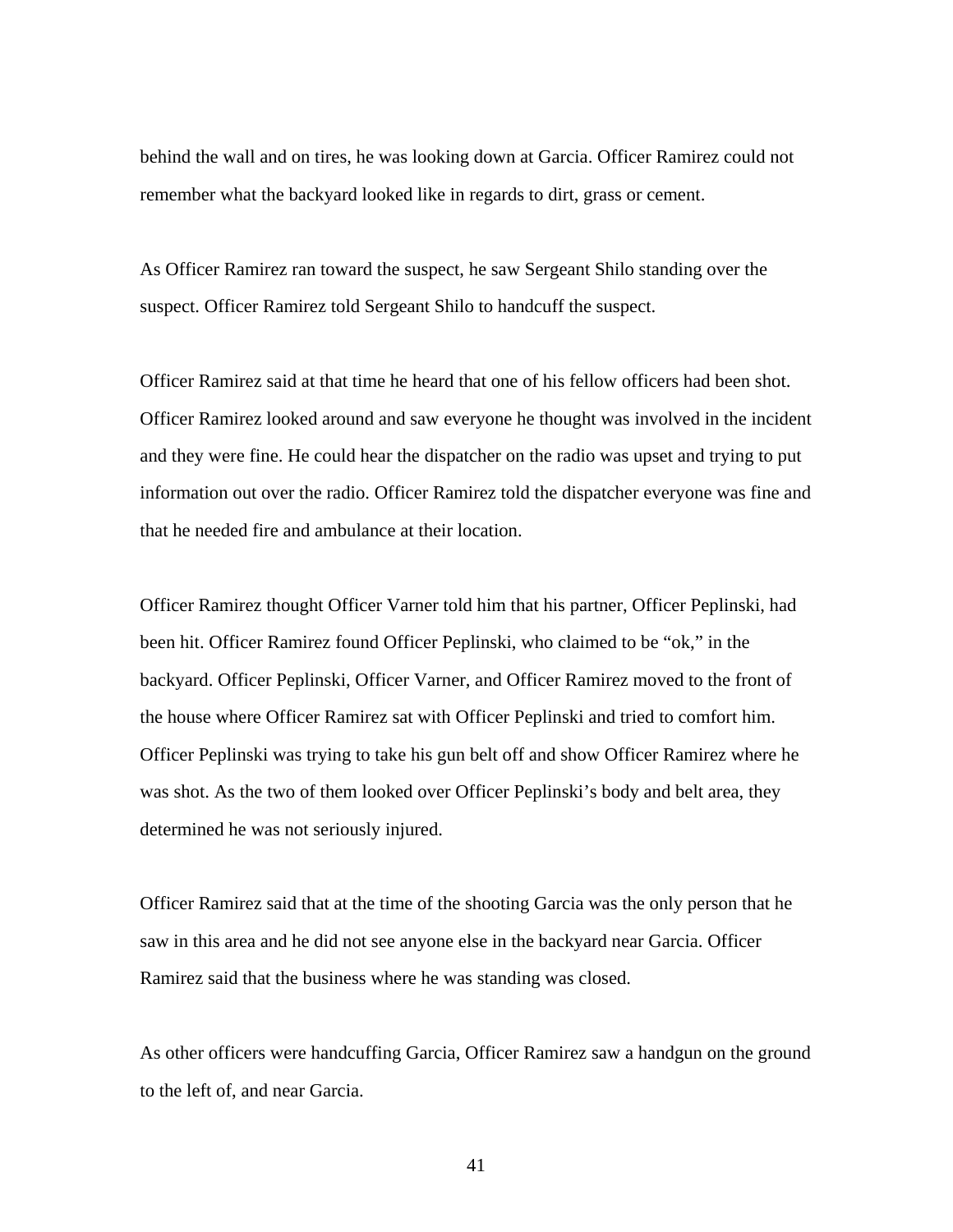Officer Ramirez began to organize a perimeter of the area with the assistance of responding agencies and the residence was searched for outstanding suspects. At that point, Officer Ramirez did not do anything else involved in the incident.

Officer Ramirez believed that he had been to that specific house in the past. Officer Ramirez indicated that he thought it was a probation search involving Garcia or his brother, Ricardo. Officer Ramirez also recently testified in a gang case involving Garcia. Officer Ramirez explained he had prior contacts with Garcia in the street but not arrest situations.<sup>34</sup>

# 14. Ventura County Fire Department and Paramedics a. Santa Paula Fire Station 81

Santa Paula Fire Station 81 staff Captain Steve Lazenby and Engineer John Harber were interviewed on July 30, 2012, by Ventura County Sheriff's Senior Deputy Brian Richmond. Captain Lazenby stated that he and Engineer Harber were on duty and heard the initial call for police assistance on the scanner. As they continued to listen, they were dispatched to the same area for an unknown problem. Once on scene, they waited for permission to enter. After a few minutes, they were escorted to the rear yard of 1117 New Street.

In the backyard, they saw a male subject on the ground, face down, and handcuffed. Both Engineer Harber and Captain Lazenby rolled the subject over and began life saving measures. At some point, AMR paramedic staff arrived and continued lifesaving measures.

<sup>&</sup>lt;sup>34</sup> Ramirez testified at the preliminary examination on November 3, 2011, that his earliest contact with Garcia was in 2001, and the last contact between a year to a year and a half prior to the shooting.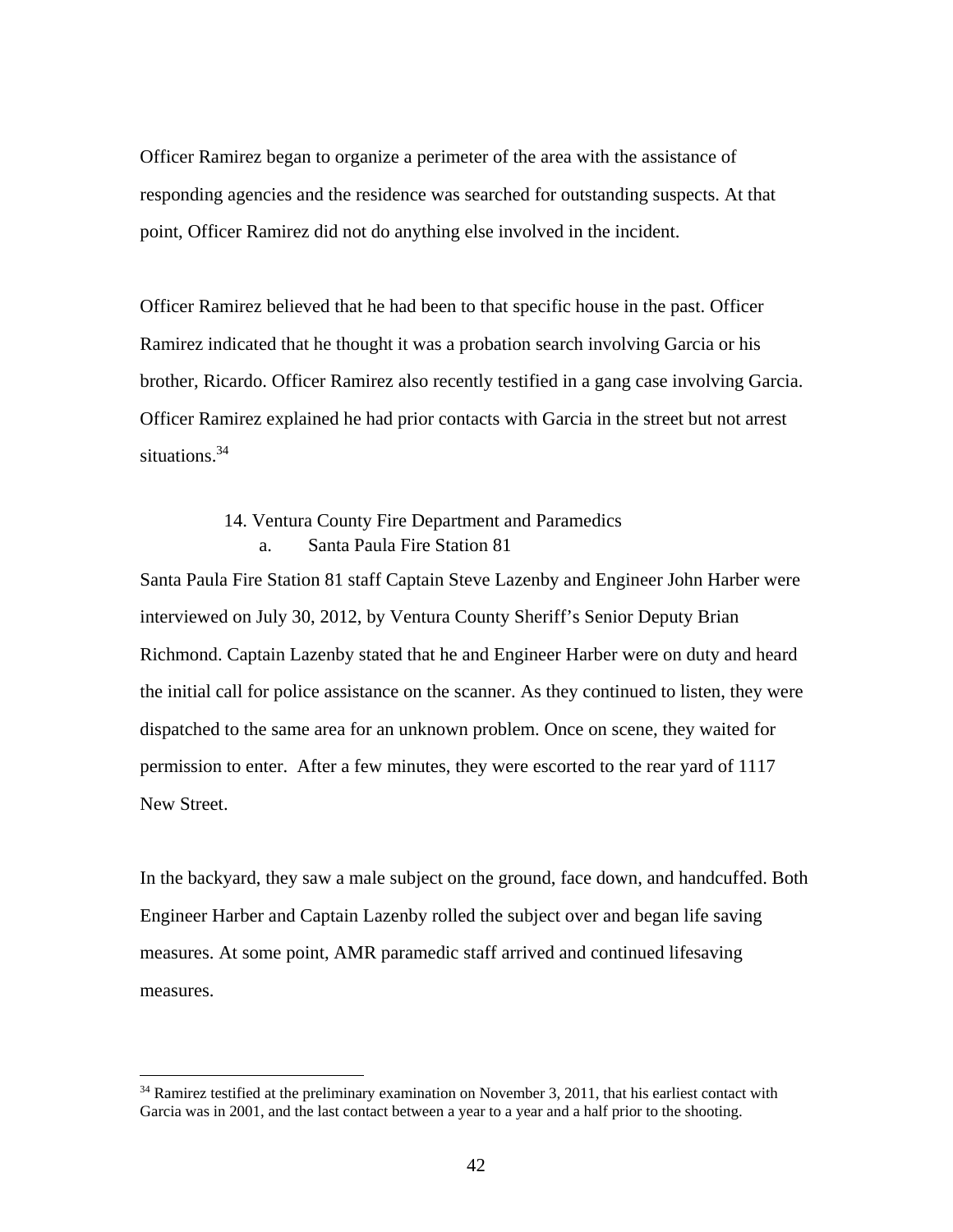Both Captain Lazenby and Engineer Harber noted the weapon lying on the ground next to the injured subject. Captain Lazenby indicated that as lifesaving measures progressed, he used scissors to cut the shirt and pant leg of the subject. As he was cutting the shorts on the subject's right leg, he found a plastic bag with white powdery substance inside the right front pocket of the subject. He took the bag and placed it on the ground next to the subject.

### a. American Medical Response (AMR)

On July 30, 2012, Senior Deputy Brian Richmond interviewed AMR staff Mark Peterson, Kevin Wong, and Gian Carlo Galimberti.

Escorted by Santa Paula Police Officers, Peterson, Wong, and Galimberti entered the crime scene. All three saw a subject on the ground face down with handcuffs. Once the subject was rolled onto his back, Wong started placing lifesaving equipment on the body of the subject. They attempted lifesaving efforts, without success. Supervisor Peterson pronounced death at 8:09 p.m. on July 28, 2012.

# III. FORENSIC EVIDENCE

# A. Crime Scene

The shooting occurred at the residence located at 1117 New Street in the city of Santa Paula. The area is a residential area with residences on the north and south side of New Street. The scene is bordered by South 11th Street, to the west, South Oak Street to the east, South Main Street to the north and East Ventura Street to the south. New Street is an east/west residential roadway. There are three houses that face New Street: 1117 New Street is in the middle of the three, 1111 New Street is to the west, and 1121 New Street is to the east.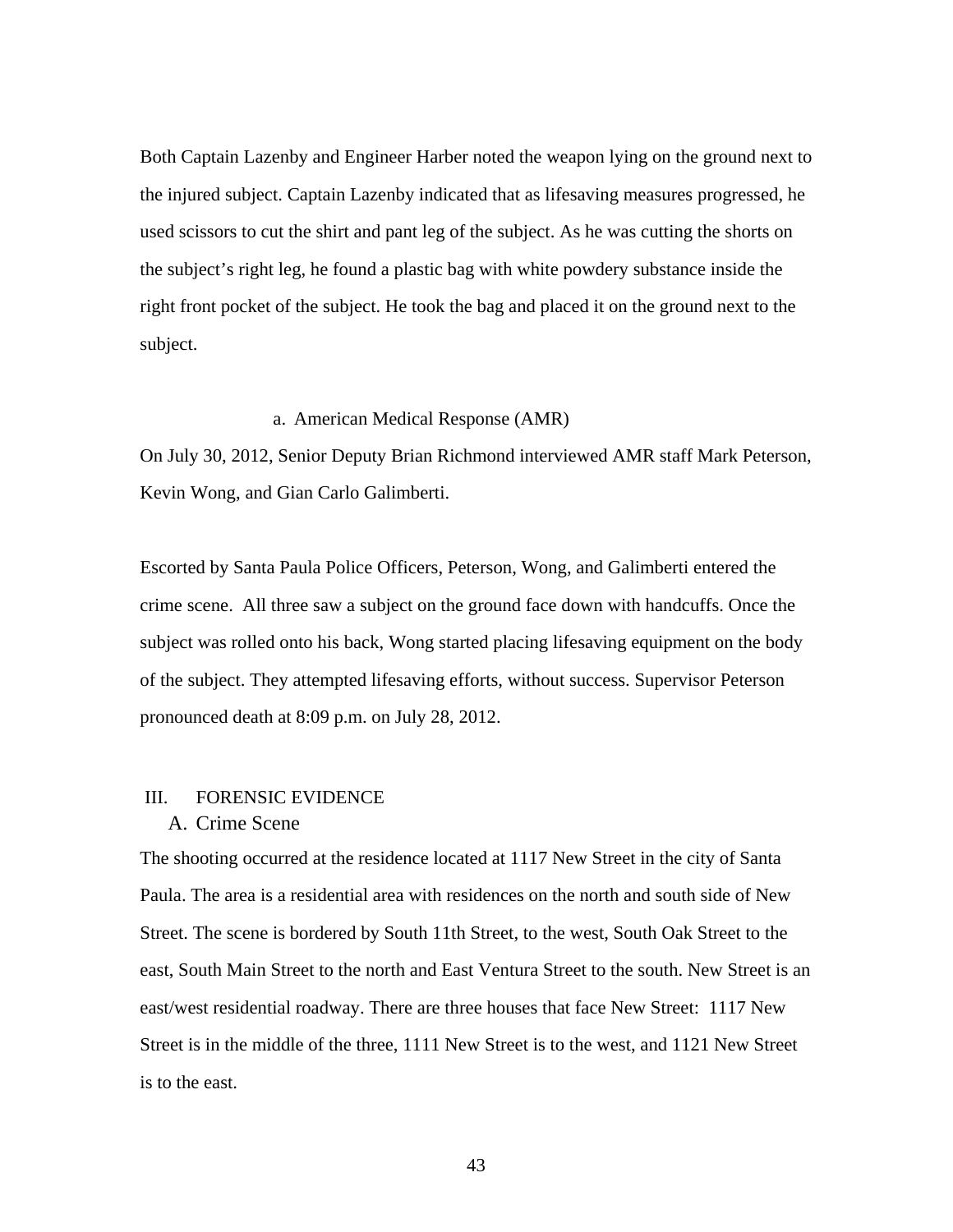There is an open lot to the west of 1111 New Street. The open lot on South 11th Street extends to Pepe's Used Cars that is located on the southeast corner of East Main Street. The rear of the used car lot borders the properties of 1111 and 1117 New Street.

When detectives from the Ventura County Sheriff's Office arrived on scene, there were four, fully marked Santa Paula Police vehicles in the roadway. Police Unit number 459 was facing westbound and positioned just to the east of 1117 New Street. Police Unit number 457 was facing eastbound positioned just west of 1117 New Street. Police Unit number 458 was facing eastbound and positioned west of unit number 457. Police Unit number 454 was facing eastbound and positioned west of unit 458. A silver Toyota Tacoma, registered to Edgar Garcia, was parked in the driveway of 1117 New Street.

- B. Physical Evidence Collected at the Scene
	- The suspect was located on his back facing in a westerly direction with his hands cuffed behind him. He had been wearing a white tank top t-shirt and grayish black plaid shorts. He was located 41 feet from the block wall where Officer Ramirez was standing at the time of the shooting.
	- A black semi-automatic pistol was located just south of the suspects' right leg. There was one live .22 cartridge in the chamber and two in the magazine.<sup>35</sup>
	- Ten bullet fragments were recovered. The fragments were submitted for comparison, but were insufficient to enable any comparison.
	- Four cartridge cases matching Officer Ramirez's service weapon were recovered from the car lot on the north side of the block wall separating the lot from the 1117 New Street backyard.

<u>.</u>

<sup>&</sup>lt;sup>35</sup> The magazine of the pistol has the ability to hold 10 cartridges.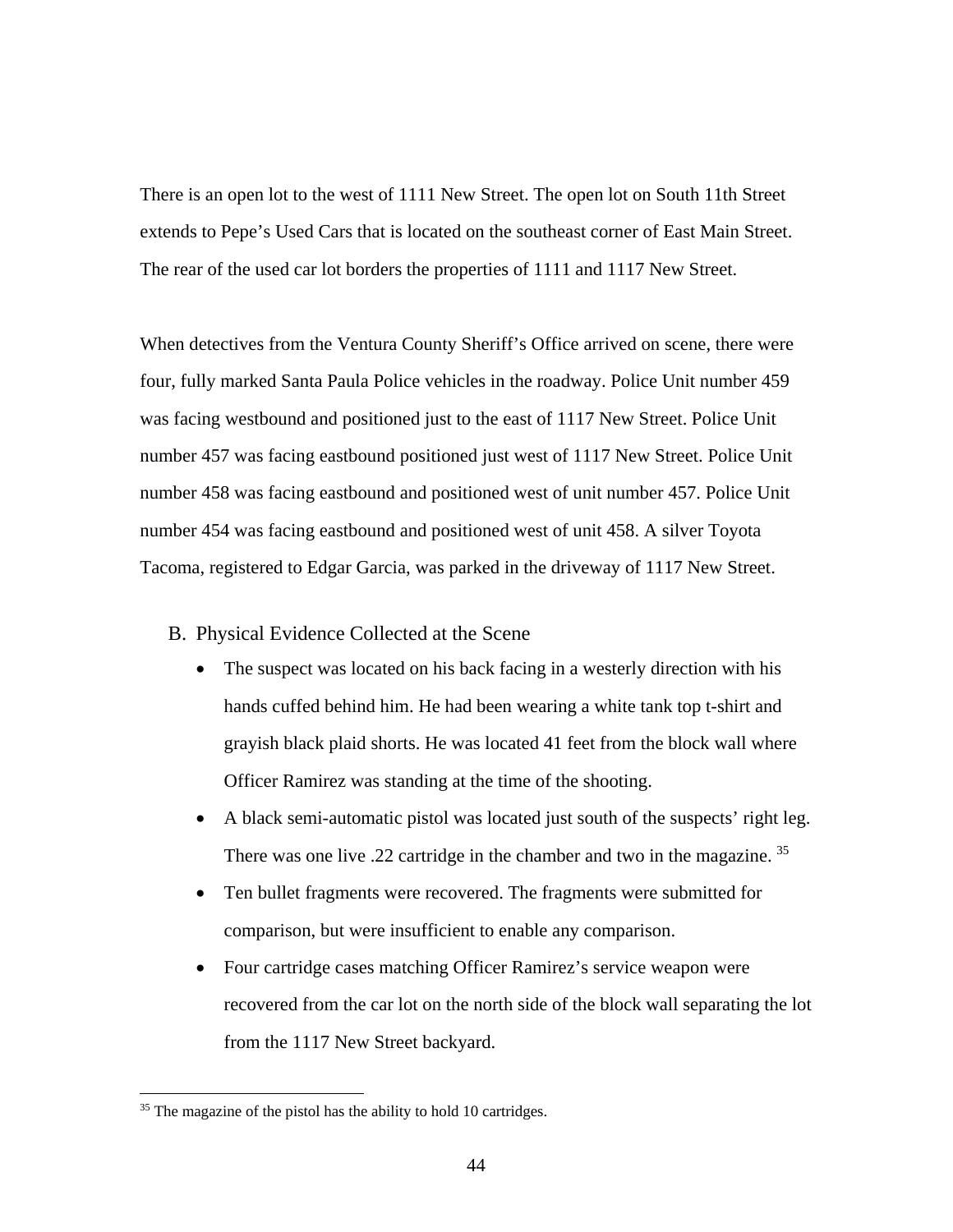- In March 2014, the family discovered a cartridge case in the backyard by the block wall inside a cinder block that was laying on the ground. It was recovered by the Ventura County Sheriff's Office and matched Officer Ramirez's service weapon.
- A plastic baggie with a white powdery substance was located near Garcia's right leg.
- A blood droplet was collected from the floor of the garage.
- Two .22 caliber cartridge cases were located in the kitchen.
- A flashlight was located west of the garage door on the concrete walkway.<sup>36</sup>
- A .22 caliber cartridge case was located in the living room.
- Several photographs were taken of bullet strikes along the north residence wall near the suspect's body. Bullet strikes were also located on the east side concrete block wall. Another bullet strike was located on the inside of the rollup garage door that exited outward towards the street.
- Expended shell casings found in the kitchen near the doorway were compared by the Ventura County Sheriff's Forensic Sciences Laboratory and matched the handgun found next to Garcia. Several items resembling fragments of bullet slugs were located in the garage, but were insufficient for comparison. Ventura County Sheriff's deputies observed a bullet strike that was from the inside of the roll-up garage door that exited outward towards the street.
- A wooden rifle stock and various caliber ammunition was seized from bedroom number one, which was determined to be the bedroom of Edgar Garcia.

<sup>&</sup>lt;sup>36</sup> During the walk-through interview, Officer Peplinski believed that the flashlight was his.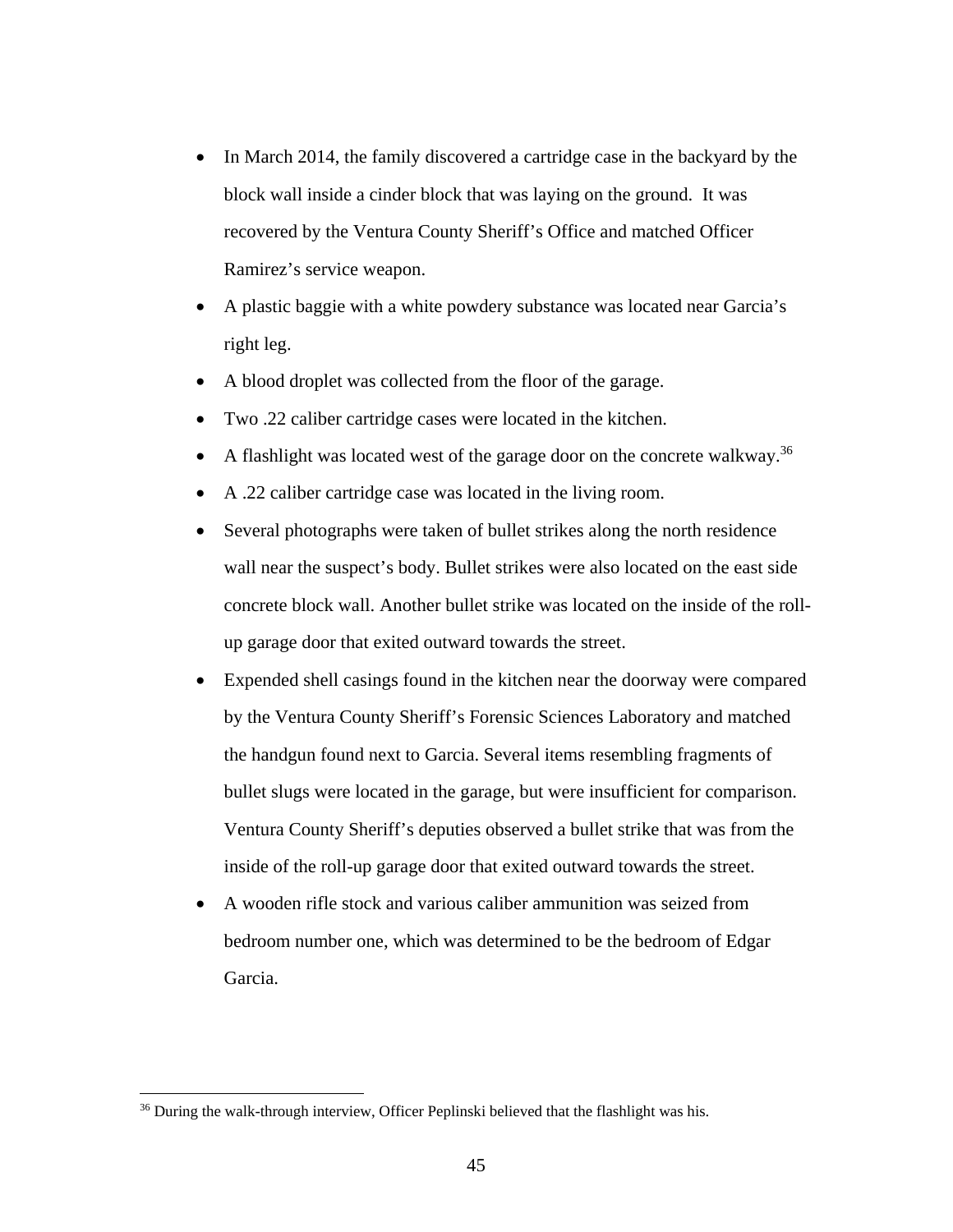• An SKS rifle<sup>37</sup> with a thirty-round magazine and miscellaneous smoking devices were located inside Edgar Garcia's Toyota Tacoma truck.

### C. Cause of Death

On July 29, 2012, Dr. Ronald O'Halloran, a forensic pathologist and the chief medical examiner of Ventura County, conducted an autopsy of Garcia.

The examination revealed Garcia had sustained two gunshot wounds. One gunshot wound was a through and through wound of the left forearm. Associated with this wound was a fracture of the left ulna. The direction of the wound was front to back and downward. The second gunshot wound was of the upper torso. The entrance was located at the mid back, with the exit being located in the left anterior chest. The direction of this wound was back to front, slightly right to left, and slightly downward. The shot exited the chest, it went through the wrist exiting the front of the wrist.

At the conclusion of the examination, Dr. O'Halloran ruled the cause of death to be a gunshot wound of the upper torso, and the manner of death a homicide.

### D. Toxicology Results

 $\overline{a}$ 

At the time of his death, blood and urine samples were obtained and submitted to the Ventura County Forensic Services Laboratory for analysis. Garcia's blood and urine tested positive for methamphetamine and lorazepam.<sup>38</sup>

<sup>&</sup>lt;sup>37</sup> An SKS rifle is a semi-automatic rifle, considered an assault rifle, many of which are prohibited in California. Magazines with capacities greater than 10 are also prohibited in California, absent exemptions, not applicable here.

<sup>38</sup> Lorazepam is a high potency, intermediate duration, 3-hydroxy benzodiazepine drug, often used to treat anxiety disorders. It is also the most common benzodiazepine used to decrease the likelihood of agitation and seizures in patients who have overdosed on stimulant drugs.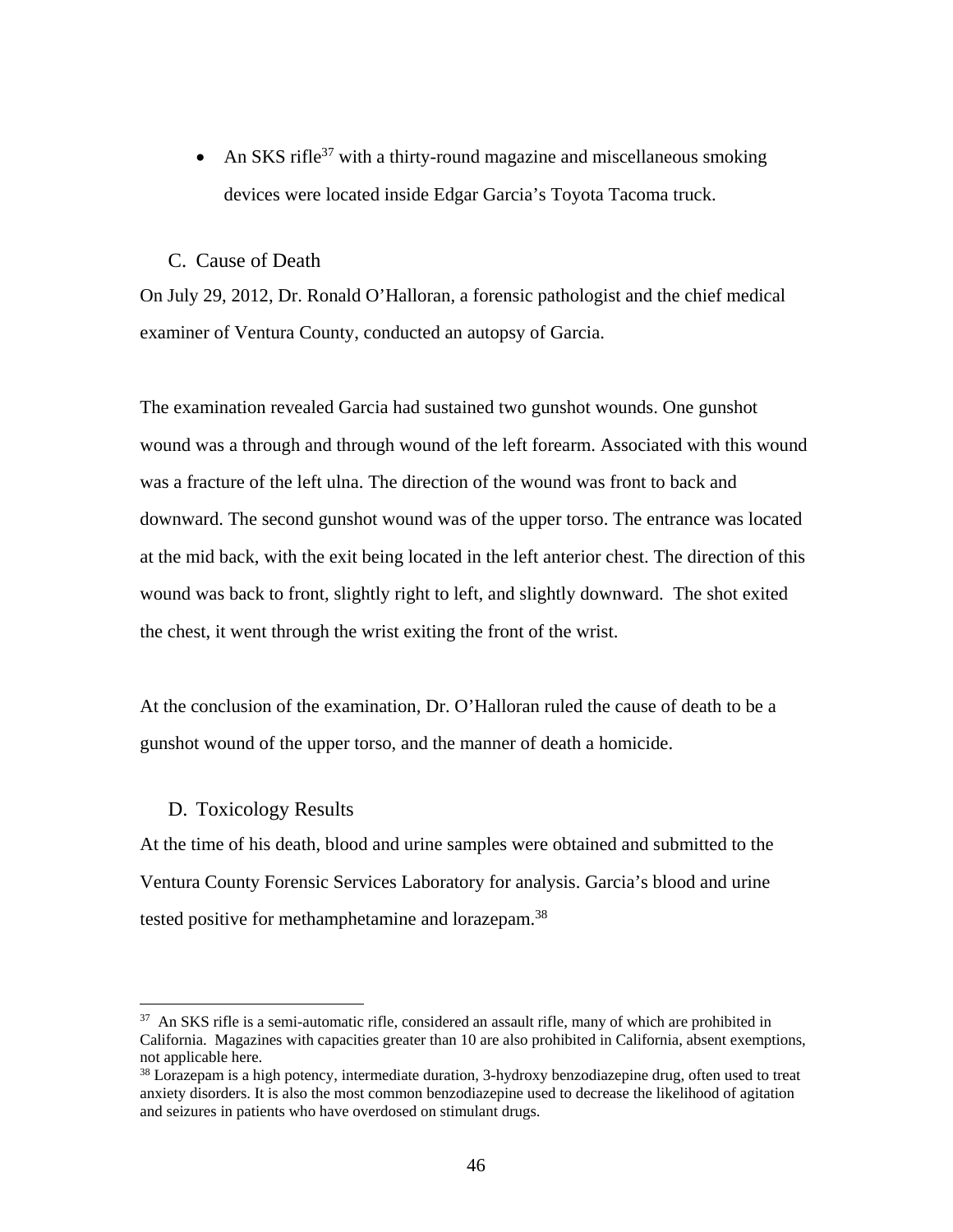# E. Contents of Plastic Baggie

The contents of the plastic baggie were consistent with methamphetamine, but were not analyzed.

### F. Ballistics Results

The Sig Saur model P229 pistol carried by Officer Ramirez was test-fired and determined to be in normal operating condition. The seven discharged cartridge casings recovered from the crime scene were microscopically compared to the test-fired cartridge casings and found to have been fired from the same Sig Saur P229. The bullets and fragments recovered from the crime scene were found to be unsuitable for comparison with the exception of one bullet recovered near to where Garcia's body was located which was determined to have been fired from the Sig Saur P229.

The pistol that was found next to Garcia was examined and test-fired using the submitted magazine. The firearm was observed to be missing the extractor, but due to the blowback action of the firearm, the discharged cartridge cases were extracted two out of the three times it was test-fired.

The .22 caliber discharged cartridge cases collected from inside the kitchen area of the residence, next to the garage door, were microscopically compared to test fire cartridge cases from the pistol and determined to have all been fired from the .22 semi-automatic pistol located next to Garcia.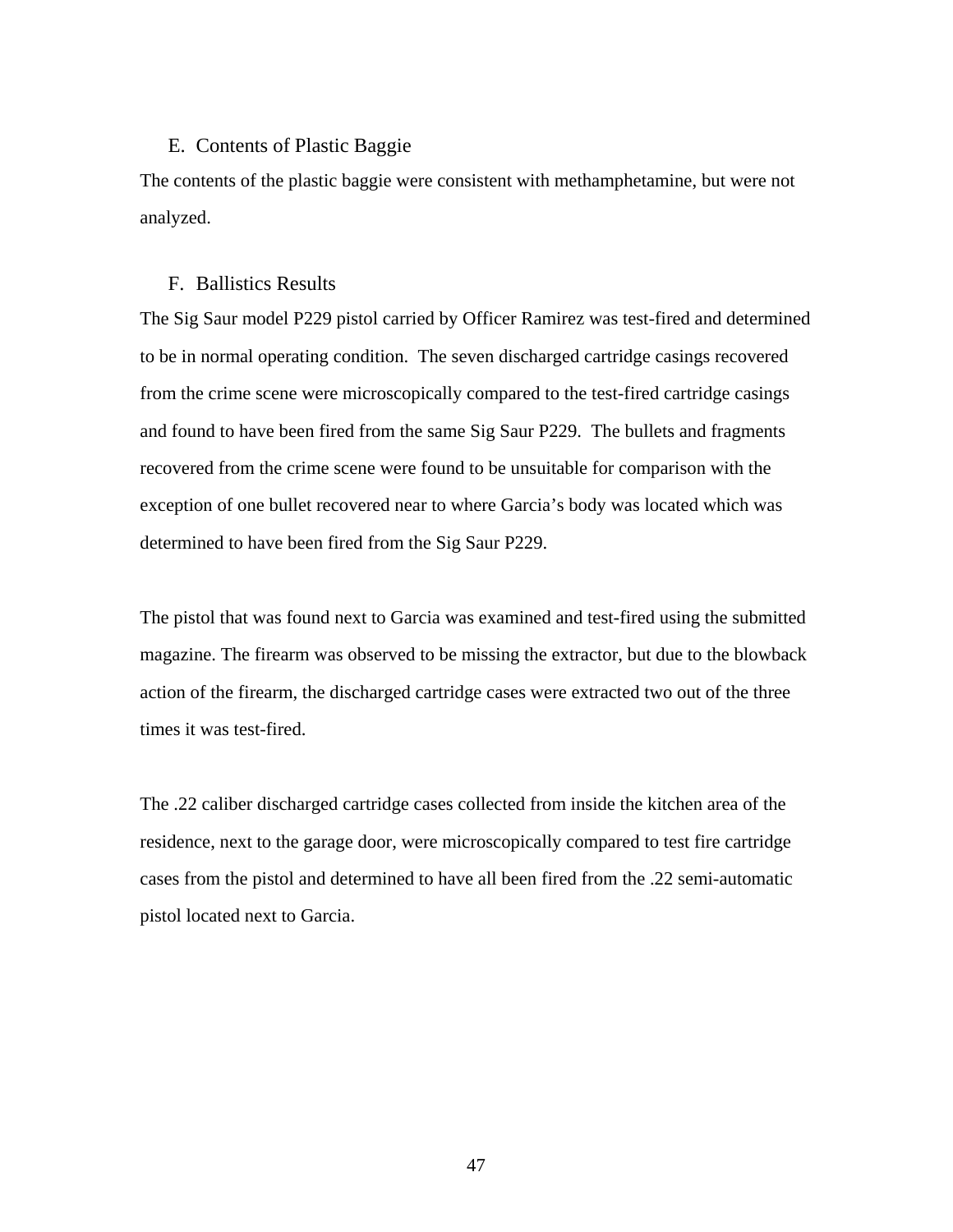# G. Gunshot Residue Testing

At the scene, Garcia's hands were "bagged" to preserve gunshot residue (GSR) evidence.<sup>39</sup> A GSR kit of particles taken from the inmate's right and left hands, backs and palms, was submitted to the County of Los Angeles, Department of Medical Examiner-Coroner for analysis. The samples were tested by Scanning Electron Microscopy/Energy Dispersive Spectroscopy (SEM/EDS) to determine the presence of gunshot residue on Garcia's hands. The results of the testing revealed one characteristic particle and many consistent particles of gunshot residue on the left back hand and several consistent particles of gunshot residue on the right back hand. The conclusion is consistent with Garcia having discharged the .22 caliber handgun.

#### IV. LEGAL PRINCIPLES

 $\overline{a}$ 

# A. Law of Homicide and Self Defense

Homicide is the killing of one human being by another, either lawfully or unlawfully. Homicide encompasses murder and manslaughter, which are unlawful, and acts of excusable and justifiable homicide, which is lawful.

Homicide is justifiable when committed by any person "resisting any attempt to murder any person, or to commit a felony, or to do some great bodily injury upon any person." Penal Code section 197(1). CALCRIM 550 provides the specific jury instructions on the defense of self-defense, which provide that a person is not guilty of murder or manslaughter if 1) That person "reasonably believed that [the person] [or] someone else . . . was in imminent danger of being killed or suffering great bodily injury"; 2) that person "reasonably believed that the immediate use of deadly force was necessary to

 $39$  GSR testing is used to determine if particles of gunshot residue is evident, indicating that the individual may have discharged a firearm or had his hands otherwise in an environment of gunshot residue. To preserve such evidence the suspect's hands are "bagged" or covered by paper bags to prevent degradation or destruction of any gunshot residue evidence.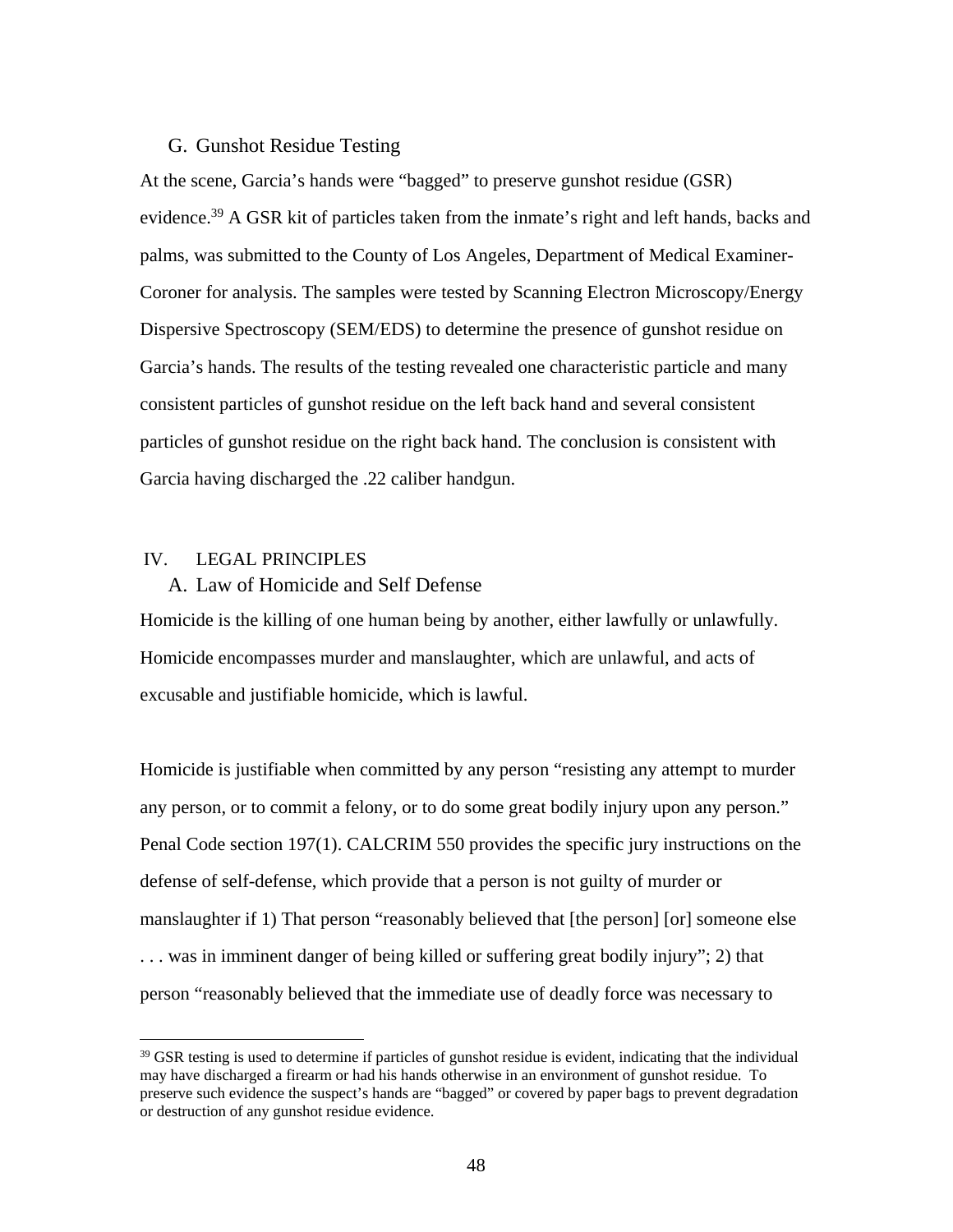defend against that danger"; and 3) that person "used no more force than was reasonably necessary to defend against that danger."

CALCRIM 550 further provides that in deciding whether that person's "beliefs were reasonable, consider all the circumstances as they were known to and appeared to [that person] and consider what a reasonable person in a similar situation with similar knowledge would have believed. If [that person]'s beliefs were reasonable, the danger does not need to have actually existed." It also provides that "[a person] is not required to retreat. He or she is entitled to stand his or her ground and defend himself or herself and, if reasonably necessary, to pursue an assailant until the danger has passed. This is so even if safety could have been achieved by retreating."

A killing by a peace officer is justifiable when it was "necessarily committed in overcoming actual resistance to the execution of some legal process, or in the discharge of any other legal duty" or "when necessarily committed in arresting persons charged with [a] felony, and who are fleeing from justice or resisting such arrest." Penal Code section 196.

Police officers have a duty "to maintain peace and security" and "to protect citizens from harm." *Batts v. Superior Court* (1972) 23 Cal.App.3d 435, 438. A police officer may use deadly force when the circumstances create a reasonable fear of death or serious bodily injury in the mind of the officer. *Graham v. Conner* (1989) 490 U.S. 386, 396-397. Reasonableness includes "allowance for the fact that police officers are often forced to make split-second judgments—in circumstances that are tense, uncertain, and rapidly evolving—about the amount of force that is necessary in a particular situation." *Id*.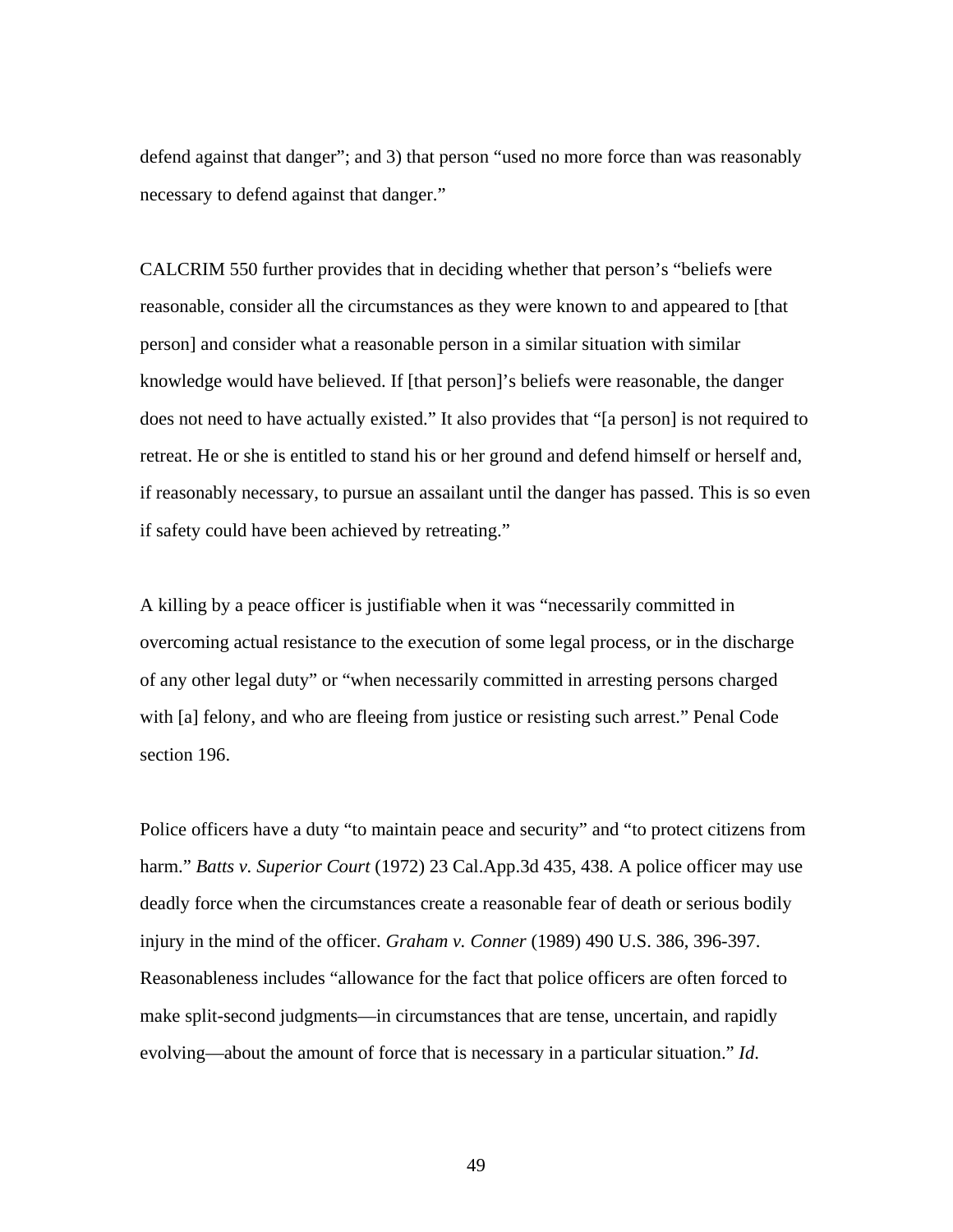Under the Fourth Amendment, police are "not required to use the least intrusive degree of force possible" but may use only such force as is objectively reasonable under the circumstances. *Forrester v. City of San Diego*, (9th Cir. 1994), 25 F.3d 804, *Scott v. Hendrick* (9th Cir. 1994) 39 F.3d 912, 915.<sup>40</sup> An officer's use of deadly force is reasonable only if "the officer has probable cause to believe that the suspect poses a significant threat of death or serious physical injury to the officer or others." *Tennessee v. Garner*, (1985) 471 U.S. 1, 3, [85 L.Ed.2d 1, 105 S.Ct. 1694].

"The test of reasonableness in this context is an objective one, viewed from the vantage of a reasonable officer on the scene. It is also highly deferential to the police officer's need to protect himself and others." *Martinez v. County of L.A*. (1996), 47 Cal.App.4th 334, 343 (quoting *Graham* 490 U.S. at 396-397). The reasonableness test requires careful attention to the facts and circumstances of each particular case, including: (1) "the severity of the crime at issue"; (2) "whether the suspect poses an immediate threat to the safety of the officers or others"; and (3) "whether [the suspect] is actively resisting arrest or attempting to evade arrest by flight." *Graham*, 490 U.S. at 396.

As the Court noted in *Foster v. City of Fresno* (2005) 392 F.Supp.2d 1140, "With respect to deadly force, the Court has explained that 'it is unreasonable for an officer to 'seize an unarmed, non-dangerous suspect by shooting him dead.' But '[w]here the officer has probable cause to believe that the suspect poses a threat of serious physical harm, either to the officer or others, it is not constitutionally unreasonable to prevent escape by using

<sup>&</sup>lt;sup>40</sup> "Requiring officers to find and choose the least intrusive alternative would require them to exercise superhuman judgment. In the heat of battle with lives potentially in the balance, an officer would not be able to rely on training and common sense to decide what would best accomplish his mission. Instead, he would need to ascertain the least intrusive alternative (an inherently subjective determination) and choose that option and that option only. Imposing such a requirement would inevitably induce tentativeness by officers, and thus deter police from protecting the public and themselves. It would also entangle the courts in endless second-guessing of police decisions made under stress and subject to the exigencies of the moment." *Scott*, 39 F.3d at 915.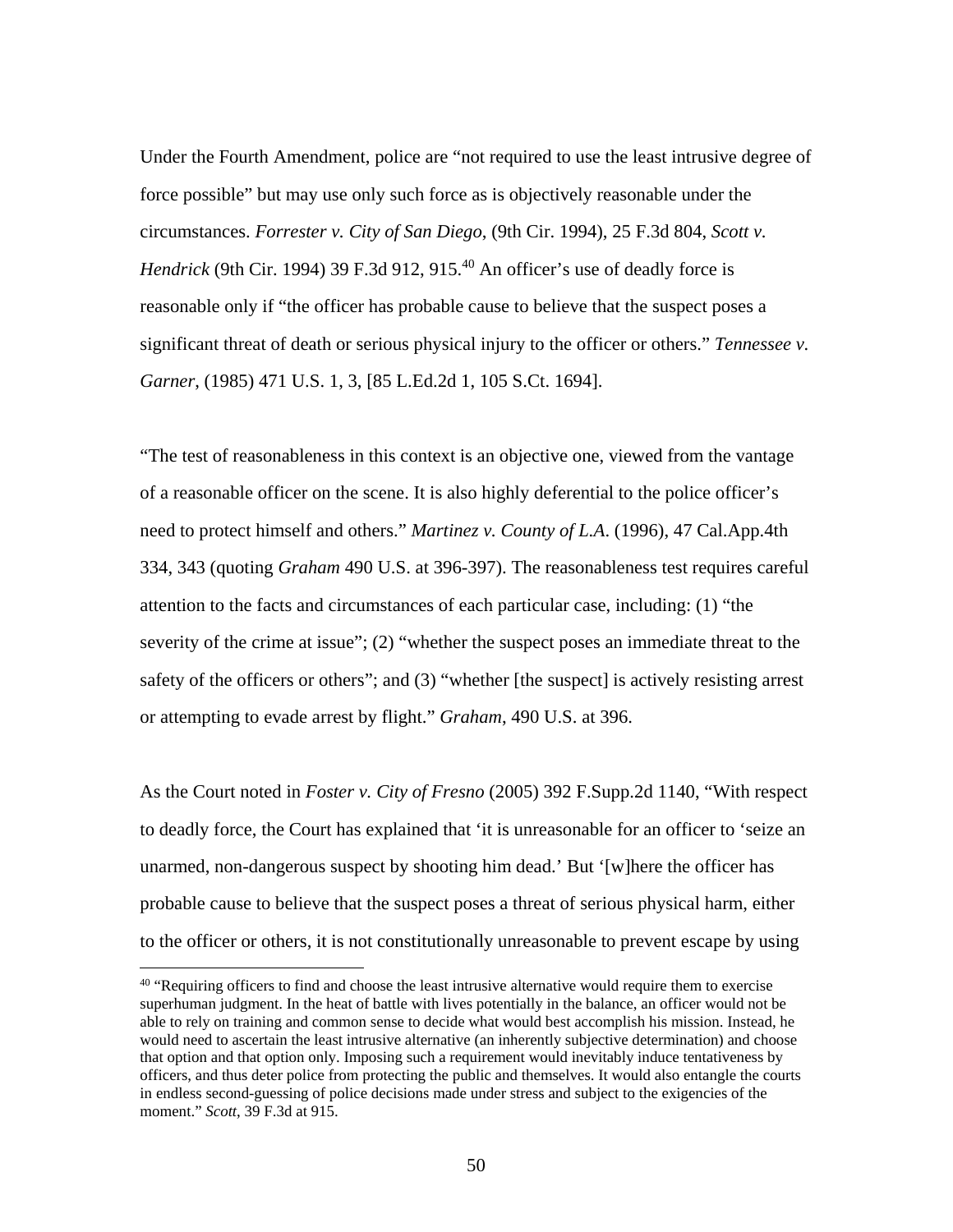deadly force.'" Id (citations omitted) The "broad discretion that must be afforded to police officers who face a tense situation, " must be extended to mistakes of fact concerning "the existence of probable cause" as well as to mistakes as to what the law requires under particular circumstances. *Jeffers v. Gomez*, 267 F.3d 895, 909 (9<sup>th</sup> Cir. 2001)

"Reasonableness is an objective analysis and 'must be judged from the perspective of a reasonable officer on the scene, rather than with the 20/20 vision of hindsight.' *Graham*, 490 U.S. at 396, 109 S.Ct. 1865. The 'question is whether the officer's actions are 'objectively reasonable' in light of the facts and circumstances confronting them, without regard to their underlying intent or motivation.' Id at 397, 109 S.Ct. 1865 (citations omitted)." 392 F.Supp.2d at 1148

# B. Edgar Garcia's Criminal Conduct

Edgar Garcia engaged in felony and misdemeanor criminal conduct immediately prior to the shooting. Had he survived, he could have been charged with the commission of the following crimes:

- Attempted Murder of a Peace Officer in violation of Penal Code section 664/187
- Assault on a Peace Officer in violation of Penal Code section 245©
- Exhibiting a Deadly Weapon in violation of Penal Code section 417(a)(2)
- Battery in violation of Penal Code section 242
- Resisting a Peace Officer in violation of Penal Code section 148(a)

Edgar Garcia was known to the Santa Paula Police Department. He had convictions for theft, drugs, and weapons. He was pending trial in Ventura County Superior Court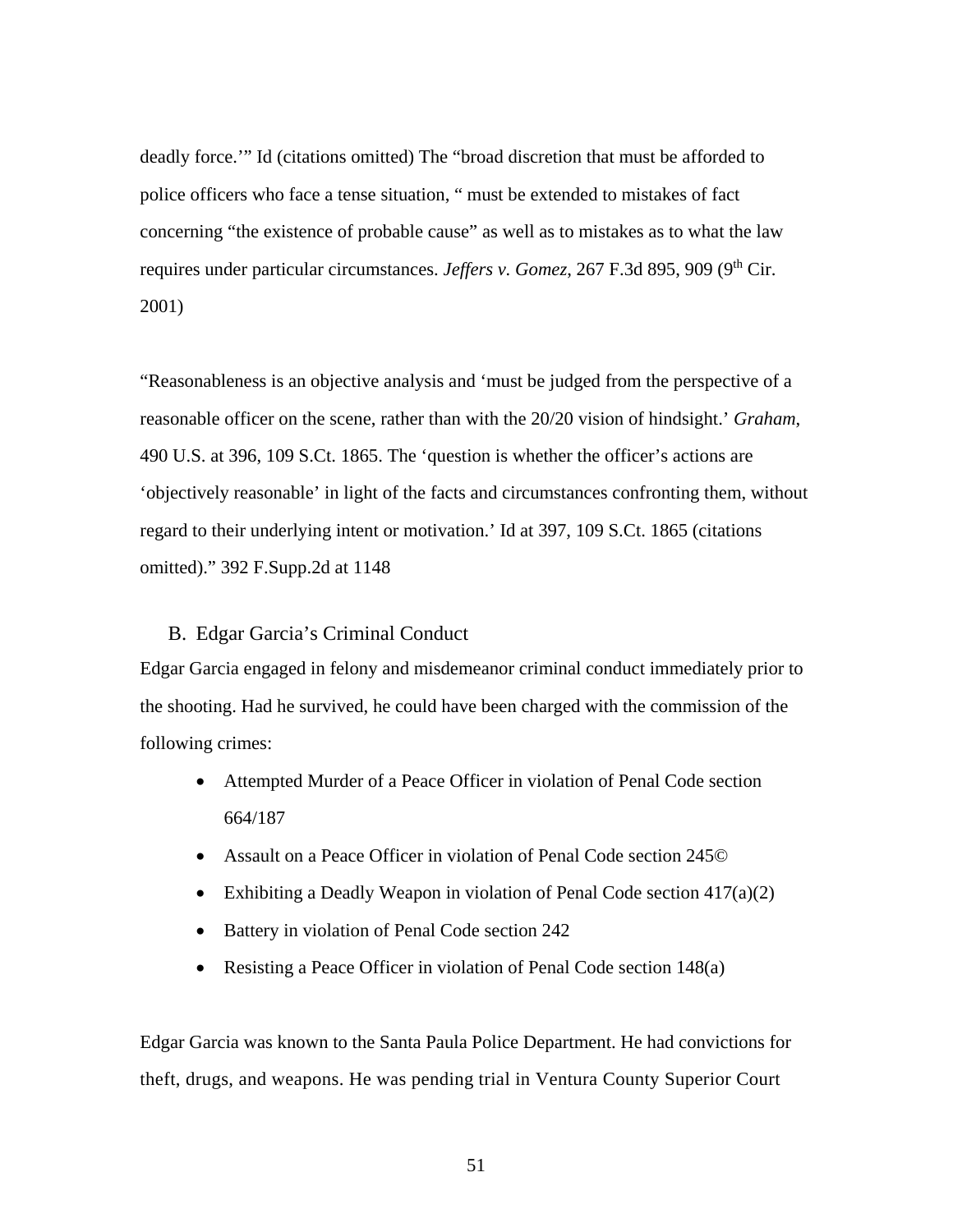case 2011018286 for unauthorized entry of a dwelling house in violation of Penal Code section 602.5, having a concealed firearm in his vehicle in violation of Penal Code section  $12025$  (a)(1), being a gang member while having a concealed firearm in his vehicle in violation of Penal Code section 12025(b)(3) within the meaning of Penal Code section 186.22, carrying a concealed weapon with a previous felony conviction, in violation of Penal Code section 12025(b)(5) and being under the influence of a controlled substance while in possession of a loaded gun in violation of Health and Safety Code  $11550(e).^{41}$ 

As a juvenile in 2003, Garcia was arrested for assault with a deadly weapon, possession of methamphetamine, possession of paraphernalia, and for being under the influence of a controlled substance. In 2004, he was in possession of methamphetamine and a smoking device. As an adult in 2005, he was convicted of theft, possession of methamphetamine, being under the influence of a controlled substance, and possession of smoking devices for drugs. In 2006, Garcia was convicted of being in possession of a loaded firearm.<sup>42</sup>

Ventura County jail incident reports from June 2011 indicate Garcia was considered a "Crimies" affiliate. Officer Hector Ramirez testified at Garcia's preliminary examination on November 3, 2011, in case 2011018286 that Garcia was a known Santa Paula Crimies gang member.

<u>.</u>

<sup>&</sup>lt;sup>41</sup> At the time of his death, Garcia was scheduled to be in court on August 3, 2012, for an early disposition conference in Ventura County Superior Court case 2011018286. Upon his death, the case was abated and dismissed.

<sup>&</sup>lt;sup>42</sup> Ventura County Superior Court Case 2006040596. The firearm was a Ruger .357 revolver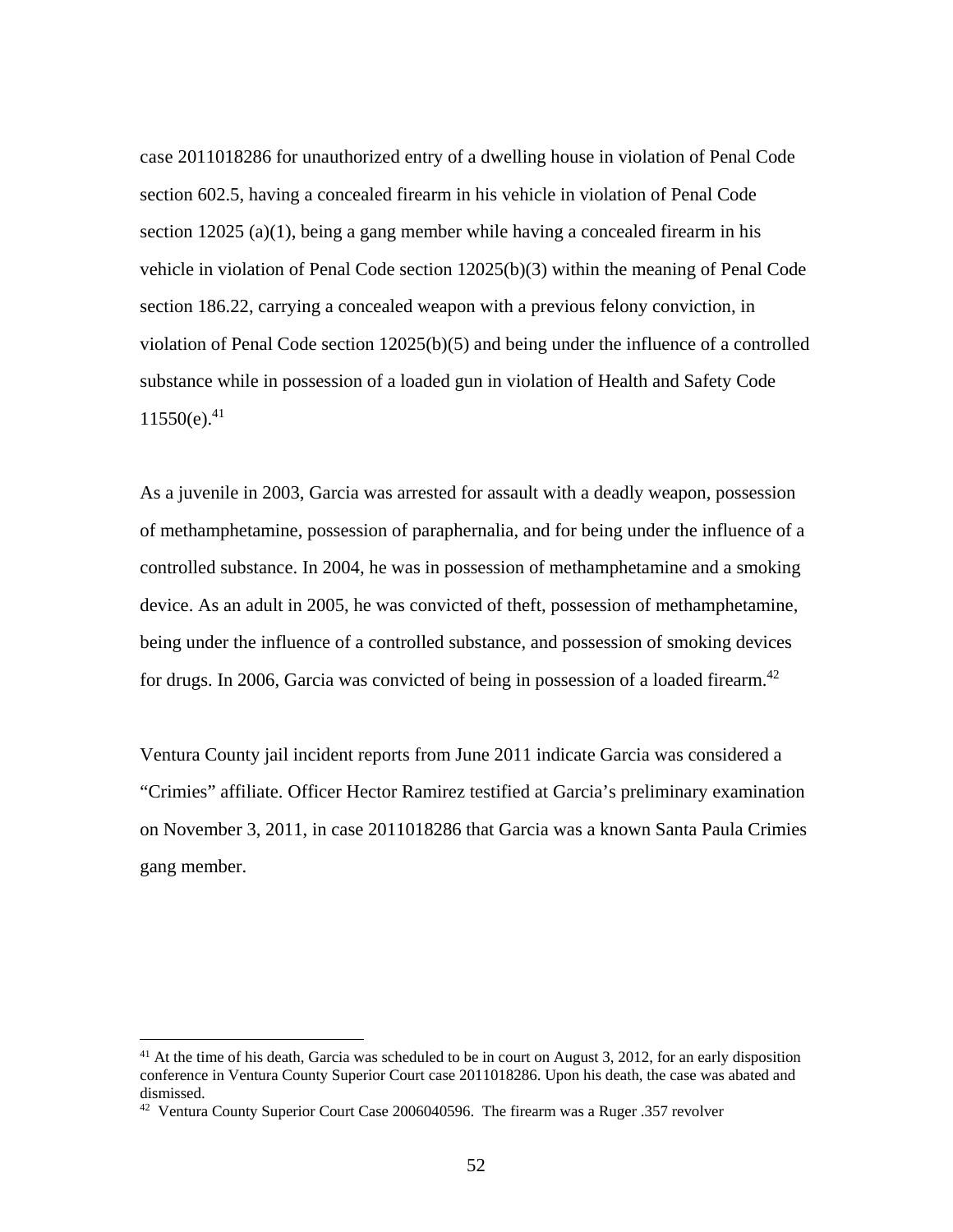### V. ANALYSIS

 $\overline{a}$ 

Officer Ramirez was familiar with Edgar Garcia. He testified regarding Garcia's gang membership at a preliminary examination in a case where Garcia was in possession of drugs and a loaded handgun,  $43$  a few months before the incident at 1117 New Street. He previously responded to the residence at 1117 New Street in conjunction with a probation search for either Garcia or one of his brothers.

On July 28, 2012, Officer Ramirez was aware of the fact that Garcia had brandished a firearm at his stepfather, and he was later dispatched to a call at 1117 New Street, advising him that the reporting party stated that Garcia had assaulted him with a gun. When Officer Ramirez arrived on scene, Garcia was uncooperative and ran into the house. As other officers approached the open garage door, Officer Ramirez responded to the rear of the house, in the lot of Pepe's Used Cars behind the house on New Street in order to prevent escape over the back fence.

Officer Ramirez heard a series of gunshots from the front of the house. A review of the audio transmission indicates several "999" transmissions were broadcast. Officer Ramirez was confronted with a subject reported to have assaulted Raul Vasquez with a gun, who appeared to be fleeing the residence, after gunshots were fired.

Upon seeing Officer Ramirez, Garcia dropped down from the wall and pointed a handgun directly at Officer Ramirez while making jerking type movements, consistent with firing a gun. It appears that Officer Ramirez correctly surmised that the handgun jammed. Upon forensic examination, the extractor was missing from the handgun; however, the

<sup>43</sup> Ventura County Superior Court Case 2011018286. The firearm was a loaded Remington Arms 1911 .45 caliber handgun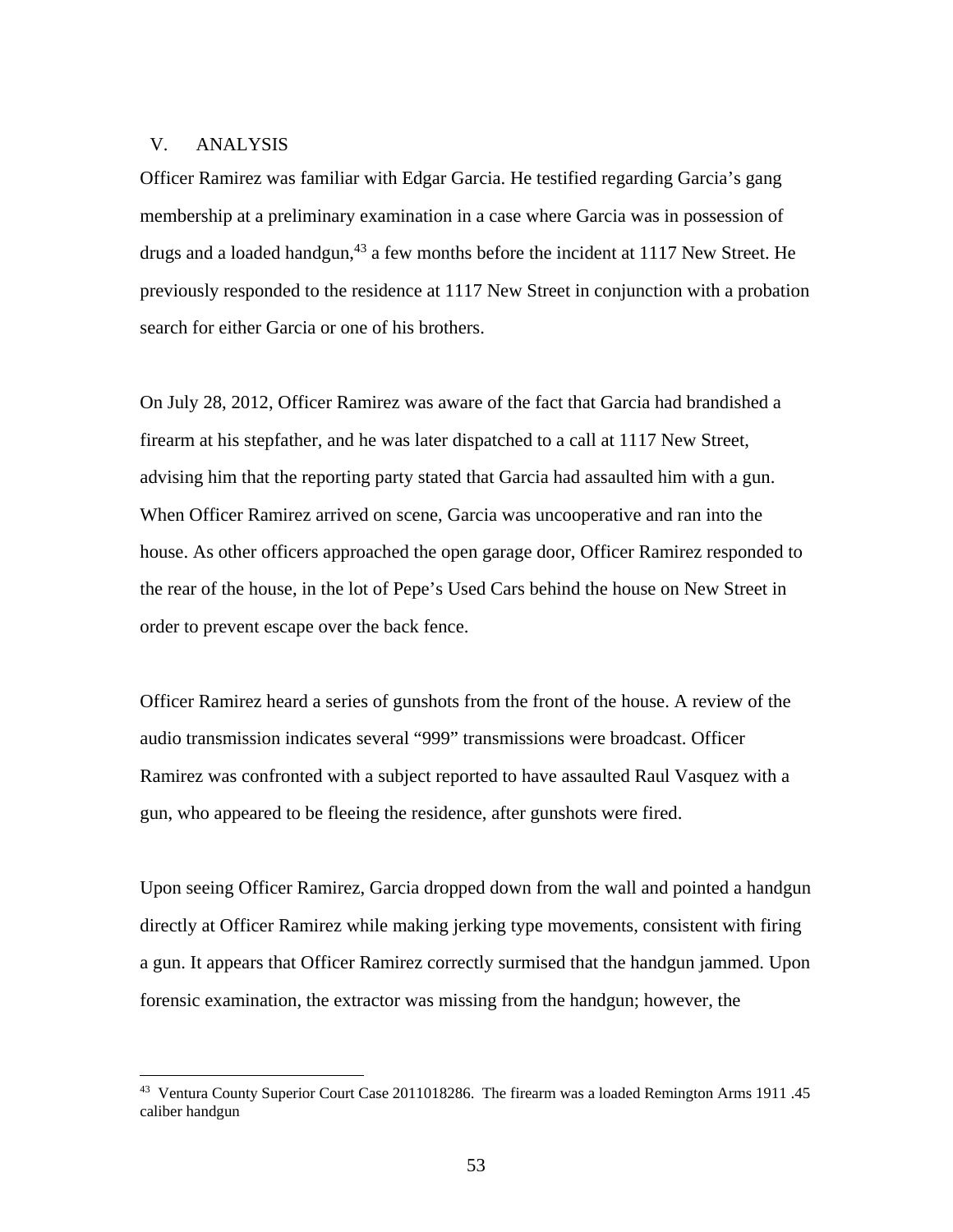"blowback action" of the gun resulted in two out of three cartridges being expelled from the gun.

Officer Ramirez fired at Garcia. The first volley of shots did not deter Garcia. Garcia appeared to turn to flee the scene, turned back toward Officer Ramirez, and Officer Ramirez fired the next few shots, ultimately lethally wounding Garcia.

Garcia was an armed fleeing felon. He had just shot at several police officers, hitting one in the abdomen. Fortuitously, no officers were seriously injured or killed. Seconds later, Garcia attempted to flee the residence. Garcia pointed his loaded handgun<sup>44</sup> directly at Officer Ramirez. Officer Ramirez believed that Garcia was attempting to shoot him. Officer Ramirez did not act unreasonably when he fired his weapon at Garcia. He gave orders for Garcia to stop, and get down. The orders were ignored. To find that Officer Ramirez did not act reasonably would require the conclusion that Officer Ramirez should have simply taken a chance that Garcia was not going to pull the trigger (again) and allow Garcia to run off, armed with a gun, and perhaps assault or shoot again.

Police officers are trained to respond to danger and not retreat from it. It is unreasonable to expect having heard shots fired and upon seeing the handgun pointed at him, Officer Ramirez should have retreated behind the wall and taken no further action. A police officer should not have to wait to see if someone pointing a gun is going to pull the trigger, before shooting. Nor is it reasonable that a police officer should retreat from danger, leaving other officers or citizens in danger.<sup>45</sup> Police officers are trained to react

<sup>44</sup> Upon examination, the pistol had a live cartridge in the chamber and two live cartridges in the magazine. Three discharged cartridge cases were recovered from the residence.

<sup>&</sup>lt;sup>45</sup> During an interview, Ramirez stated after realizing that Garcia was armed, he had to get over the brick wall because "we were trained that, you know, try to clear everything as we're going, make sure that everything's okay. So I am like all right, well, I got to get over there, over the brick wall."